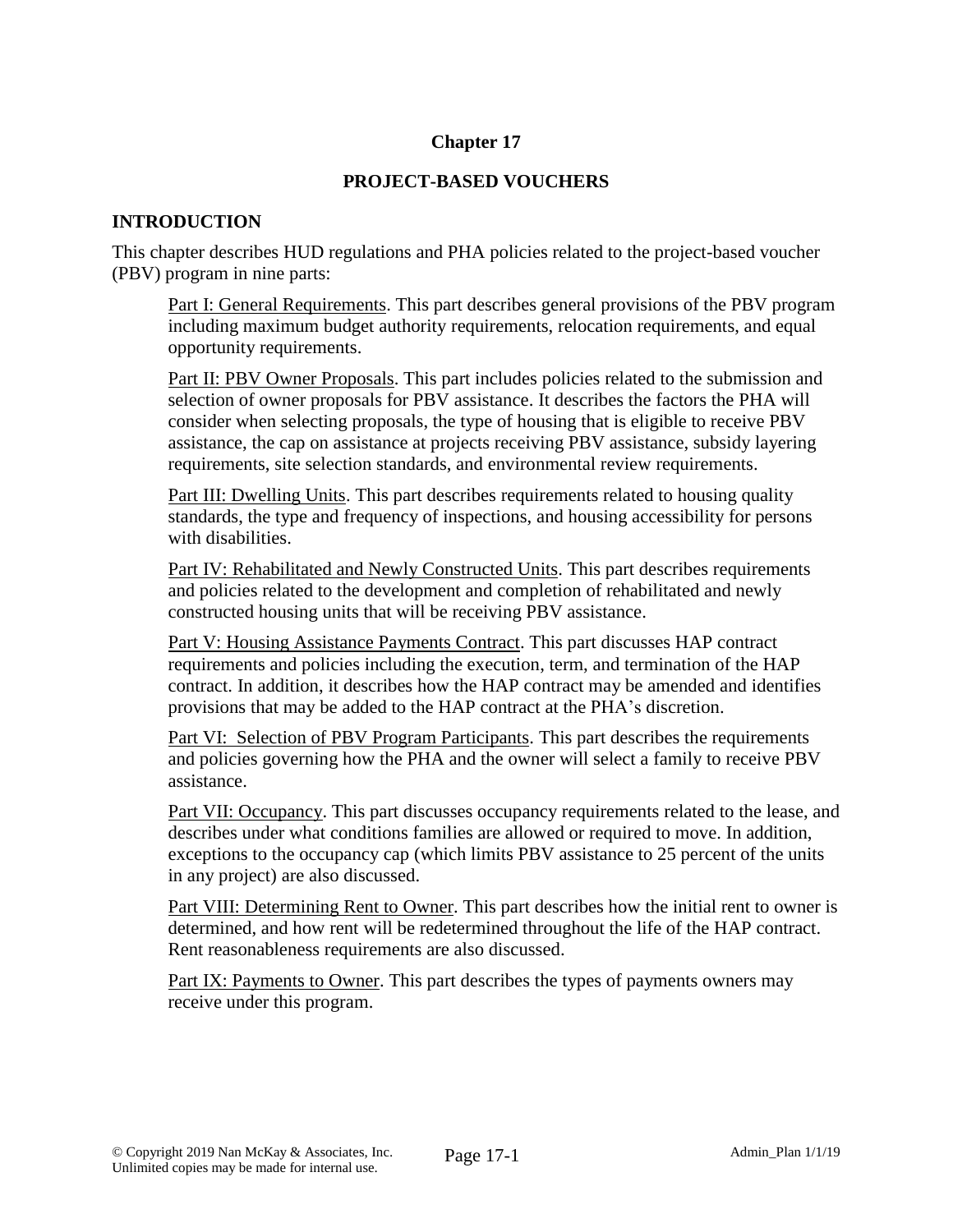# **PART I: GENERAL REQUIREMENTS**

### **17-I.A. OVERVIEW [24 CFR 983.5; FR Notice 1/18/17; Notice PIH 2017-21]**

The project-based voucher (PBV) program allows PHAs that already administer a tenant-based voucher program under an annual contributions contract (ACC) with HUD to take up to 20 percent of its authorized units and attach the funding to specific units rather than using it for tenant-based assistance [24 CFR 983.6]. PHAs may only operate a PBV program if doing so is consistent with the PHA's Annual Plan, and the goal of deconcentrating poverty and expanding housing and economic opportunities [42 U.S.C. 1437f(o)(13)].

#### PHA Policy

The PHA will operate a project-based voucher program using up to 20 percent of its authorized units for project-based assistance.

See Exhibit 17-1 for information on projects to which the PHA has attached PBV assistance.

PBV assistance may be attached to existing housing or newly constructed or rehabilitated housing [24 CFR 983.52]. If PBV units are already selected for project-based assistance either under an agreement to enter into HAP Contract (Agreement) or a HAP contract, the PHA is not required to reduce the number of these units if the number of authorized units is subsequently reduced. However, the PHA is responsible for determining the amount of budget authority that is available for project-based vouchers and ensuring that the amount of assistance that is attached to units is within the amounts available under the ACC, regardless of whether the PHA has vouchers available for project-basing [FR Notice 1/18/17].

### **Additional Project-Based Units [FR Notice 1/18/17; Notice PIH 2017-21]**

The PHA may project-base an additional 10 percent of its units above the 20 percent program limit. The units may be distributed among one, all, or a combination of the categories as long as the total number of units does not exceed the 10 percent cap. Units qualify under this exception if the units:

- Are specifically made available to house individuals and families that meet the definition of homeless under section 103 of the McKinney-Vento Homeless Assistance Act (42 U.S.C. 11302) and contained in the Continuum of Care Interim Rule at 24 CFR 578.3.
- Are specifically made available to house families that are comprised of or include a veteran.
	- *Veteran* means an individual who has served in the United States Armed Forces.
- Provide supportive housing to persons with disabilities or elderly persons as defined in 24 CFR 5.403.
- Are located in a census tract with a poverty rate of 20 percent or less, as determined in the most recent American Community Survey Five-Year Estimates.

Only units that that are under a HAP contract that was first executed on or after April 18, 2017, may be covered by the 10 percent exception.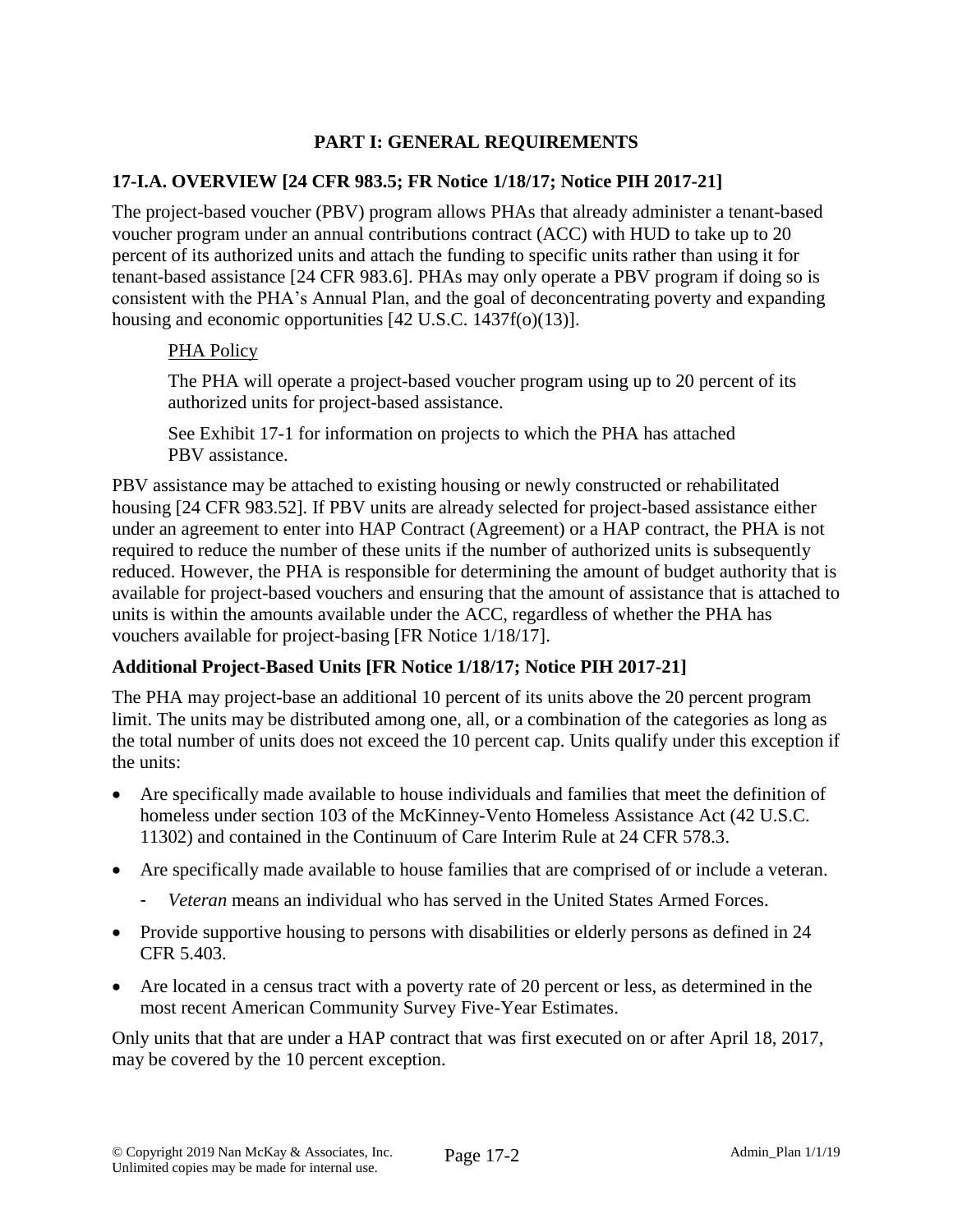# LHA Policy

LHA will set aside units above the 20 percent program limit if the above units are needed.

# **Units Not Subject to the PBV Program Limitation [FR Notice 1/18/17]**

PBV units under the RAD program and HUD-VASH PBV set-aside vouchers do not count toward the 20 percent limitation when PBV assistance is attached to them.

In addition, units that were previously subject to certain federal rent restrictions or were receiving another type of long-term housing subsidy provided by HUD are not subject to the cap. The unit must be covered under a PBV HAP contract that first became effective on or after April 18, 2017.

### LHA Policy

LHA will not project-base any of the above unit types.

### **17-I.B. TENANT-BASED VS. PROJECT-BASED VOUCHER ASSISTANCE [24 CFR 983.2]**

Much of the tenant-based voucher program regulations also apply to the PBV program. Consequently, many of the PHA policies related to tenant-based assistance also apply to PBV assistance. The provisions of the tenant-based voucher regulations that do not apply to the PBV program are listed at 24 CFR 983.2.

# LHA Policy

Except as otherwise noted in this chapter, or unless specifically prohibited by PBV program regulations, the PHA policies for the tenant-based voucher program contained in this administrative plan also apply to the PBV program and its participants.

# **17-I.C. RELOCATION REQUIREMENTS [24 CFR 983.7]**

Any persons displaced as a result of implementation of the PBV program must be provided relocation assistance in accordance with the requirements of the Uniform Relocation Assistance and Real Property Acquisition Policies Act of 1970 (URA)[42 U.S.C. 4201-4655] and implementing regulations at 49 CFR part 24.

The cost of required relocation assistance may be paid with funds provided by the owner, local public funds, or funds available from other sources. PHAs may not use voucher program funds to cover relocation costs, except that PHAs may use their administrative fee reserve to pay for relocation expenses after all other program administrative expenses are satisfied, and provided that payment of the relocation benefits is consistent with state and local law. Use of the administrative fee for these purposes must also be consistent with other legal and regulatory requirements, including the requirement in 24 CFR 982.155 and other official HUD issuances.

The acquisition of real property for a PBV project is subject to the URA and 49 CFR part 24, subpart B. It is the responsibility of the PHA to ensure the owner complies with these requirements.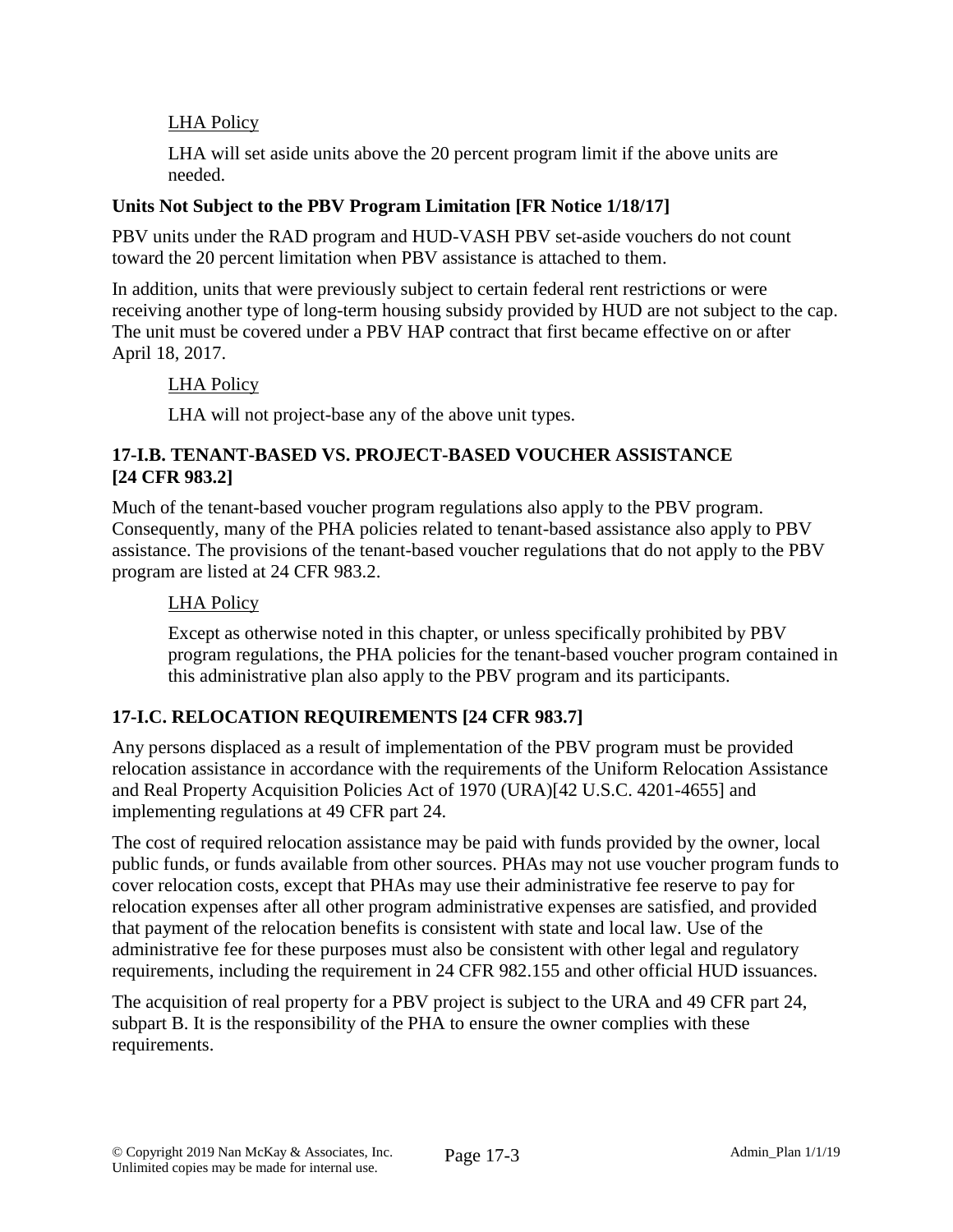# **17-I.D. EQUAL OPPORTUNITY REQUIREMENTS [24 CFR 983.8]**

The PHA must comply with all equal opportunity requirements under federal law and regulations in its implementation of the PBV program. This includes the requirements and authorities cited at 24 CFR 5.105(a). In addition, the PHA must comply with the PHA Plan certification on civil rights and affirmatively furthering fair housing, submitted in accordance with 24 CFR 903.7(o).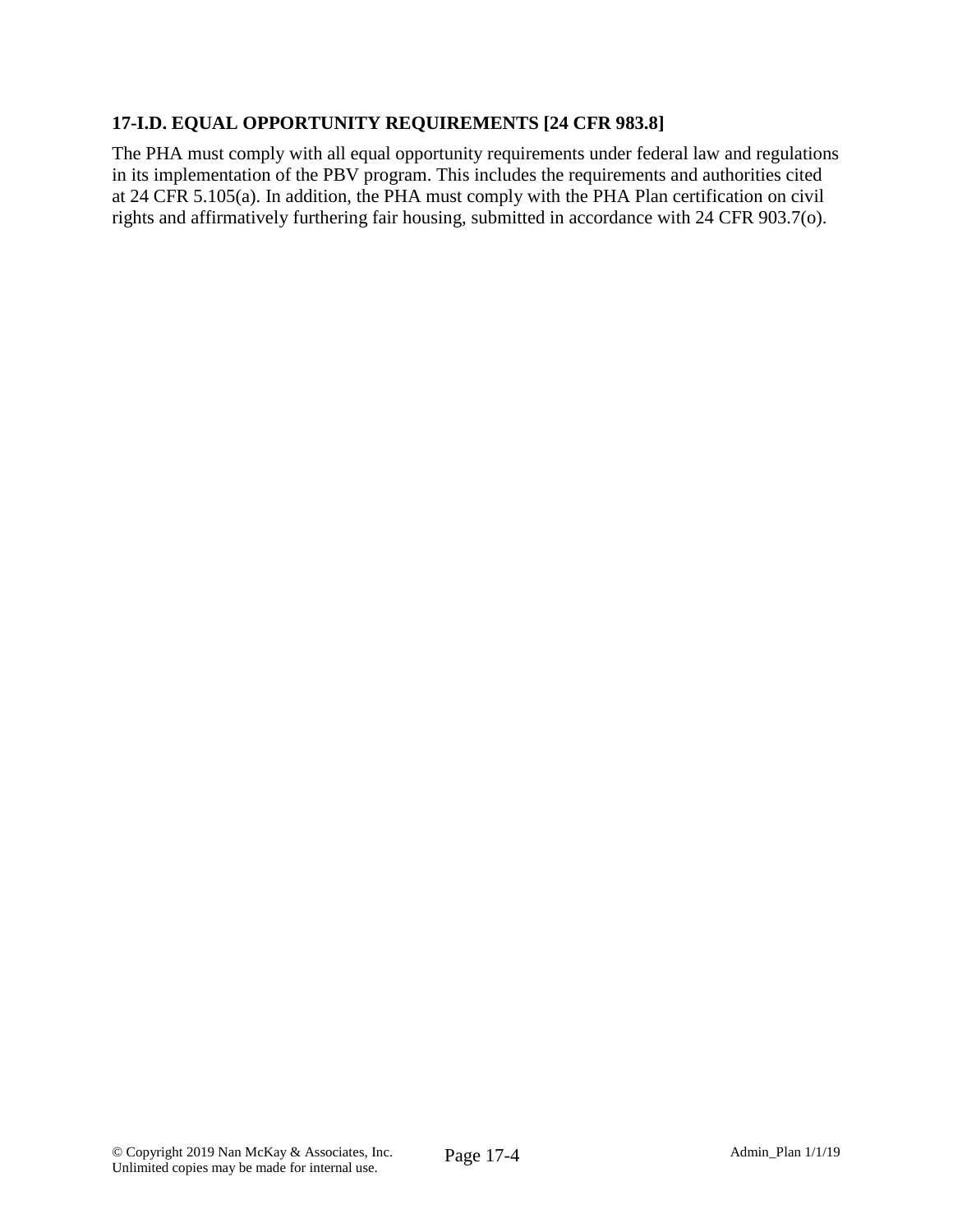#### **PART II: PBV OWNER PROPOSALS**

### **17-II.A. OVERVIEW**

With certain exceptions, the PHA must describe the procedures for owner submission of PBV proposals and for PHA selection of PBV proposals [24 CFR 983.51]. Before selecting a PBV proposal, the PHA must determine that the PBV proposal complies with HUD program regulations and requirements, including a determination that the property is eligible housing [24 CFR 983.53 and 983.54], complies with the cap on the number of PBV units per project [24 CFR 983.56], and meets the site selection standards [24 CFR 983.57]. The PHA may not commit PBVs until or unless it has followed the proposal selection requirements defined in 24 CFR 983.51 [Notice PIH 2011-54].

# **17-II.B. OWNER PROPOSAL SELECTION PROCEDURES [24 CFR 983.51(b)]**

The PHA must select PBV proposals in accordance with the selection procedures in the PHA administrative plan. The PHA must select PBV proposals by either of the following two methods.

- PHA request for PBV Proposals. The PHA may solicit proposals by using a request for proposals to select proposals on a competitive basis in response to the PHA request. The PHA may not limit proposals to a single site or impose restrictions that explicitly or practically preclude owner submission of proposals for PBV housing on different sites.
- The PHA may select proposal that were previously selected based on a competition. This may include selection of a proposal for housing assisted under a federal, state, or local government housing assistance program that was subject to a competition in accordance with the requirements of the applicable program, community development program, or supportive services program that requires competitive selection of proposals (e.g., HOME, and units for which competitively awarded LIHTCs have been provided), where the proposal has been selected in accordance with such program's competitive selection requirements within three years of the PBV proposal selection date, and the earlier competitive selection proposal did not involve any consideration that the project would receive PBV assistance. The PHA need not conduct another competition.

### **Units Selected Non-Competitively [FR Notice 1/18/17; Notice PIH 2017-21]**

For certain public housing projects where the PHA has an ownership interest or control and will spend a minimum amount per unit on rehabilitation or construction, the PHA may select a project without following one of the two processes above.

### LHA Policy

The PHA reserves the right to attach PBVs to projects owned by the PHA as described above.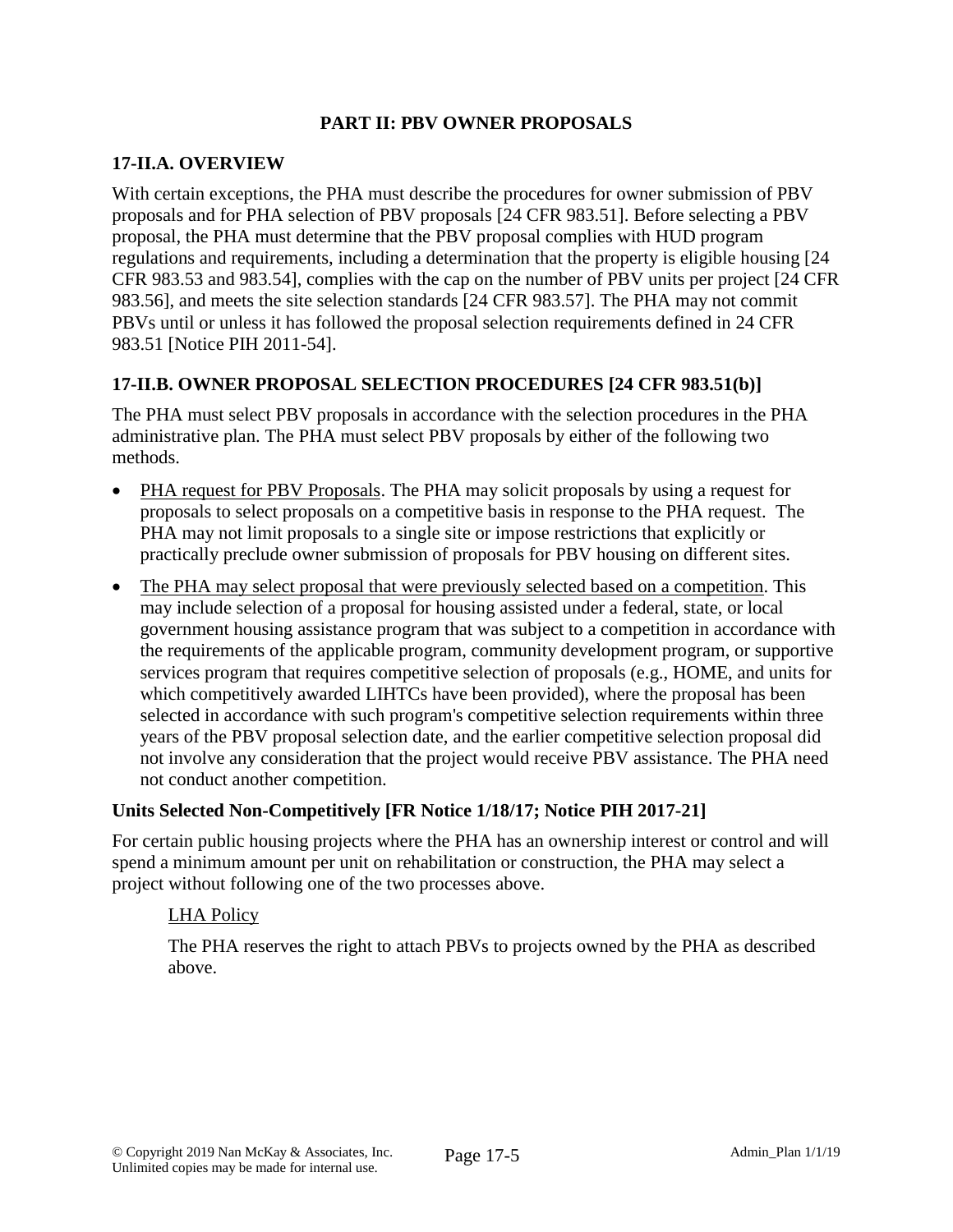### **Solicitation and Selection of PBV Proposals [24 CFR 983.51(c)]**

PHA procedures for selecting PBV proposals must be designed and actually operated to provide broad public notice of the opportunity to offer PBV proposals for consideration by the PHA. The public notice procedures may include publication of the public notice in a local newspaper of general circulation and other means designed and actually operated to provide broad public notice. The public notice of the PHA request for PBV proposals must specify the submission deadline. Detailed application and selection information must be provided at the request of interested parties.

# LHA Policy

### LHA Request for Proposals for Rehabilitated and Newly Constructed Units

The PHA will advertise its request for proposals (RFP) for rehabilitated and newly constructed housing in the following newspaper:

### **Longmont Times-Call**

In addition, the PHA will post the RFP and proposal submission and rating and ranking procedures on its electronic web site.

The PHA will publish its advertisement in the newspaper above for at least one day per week for three consecutive weeks. The advertisement will specify the number of units the PHA estimates that it will be able to assist under the funding the PHA is making available. Proposals will be due in the PHA office by close of business 14 calendar days from the date of the last publication.

In order for the proposal to be considered, the owner must submit the proposal to the PHA by the published deadline date, and the proposal must respond to all requirements as outlined in the RFP. Incomplete proposals will not be reviewed.

The PHA will rate and rank proposals for rehabilitated and newly constructed housing using the following criteria:

Owner experience and capability to build or rehabilitate housing as identified in the RFP;

Extent to which the project furthers the PHA goal of deconcentrating poverty and expanding housing and economic opportunities;

If applicable, the extent to which services for special populations are provided on site or in the immediate area for occupants of the property; and

Projects with less than 25 percent of the units assisted will be rated higher than projects with 25 percent of the units assisted. In the case of projects for occupancy by the elderly, persons with disabilities or families needing other services, the PHA will rate partially assisted projects on the percent of units assisted. Projects with the lowest percent of assisted units will receive the highest score.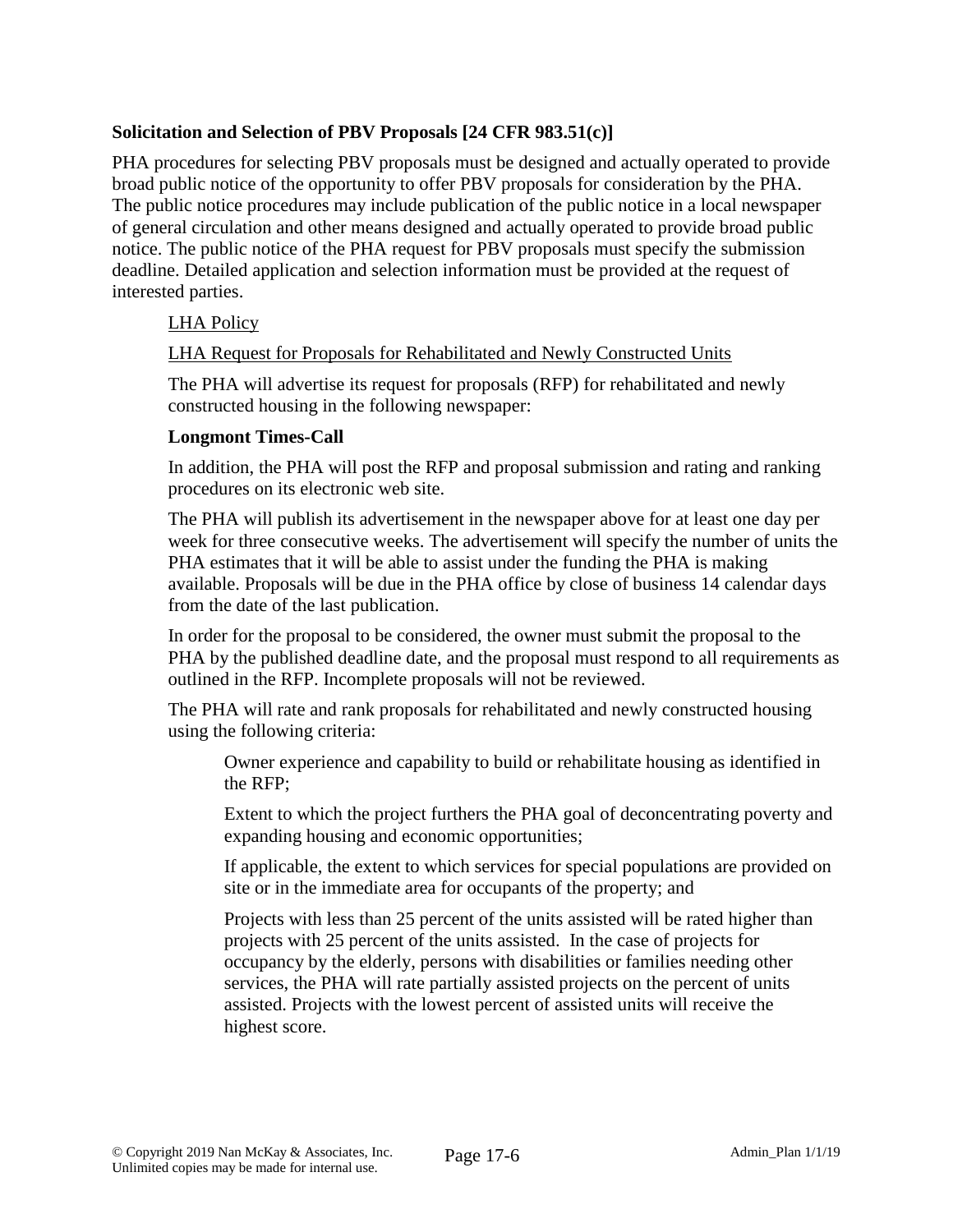### PHA Requests for Proposals for Existing Housing Units

The PHA will advertise its request for proposals (RFP) for existing housing in the following newspapers and trade journals.

LHA will advertise its request for proposals (RFP) for existing housing in the following newspaper.

#### **Longmont Times-Call**

In addition, the PHA will post the notice inviting such proposal submission and the rating and ranking procedures on its electronic web site.

The PHA will periodically publish its advertisement in the newspapers and trade journals mentioned above for at least one day per week for three consecutive weeks. The advertisement will specify the number of units the PHA estimates that it will be able to assist under the funding the PHA is making available. Owner proposals will be accepted on a first-come first-served basis and will be evaluated using the following criteria:

Experience as an owner in the tenant-based voucher program and owner compliance with the owner's obligations under the tenant-based program;

Extent to which the project furthers the PHA goal of deconcentrating poverty and expanding housing and economic opportunities;

If applicable, extent to which services for special populations are provided on site or in the immediate area for occupants of the property; and

Extent to which units are occupied by families that are eligible to participate in the PBV program.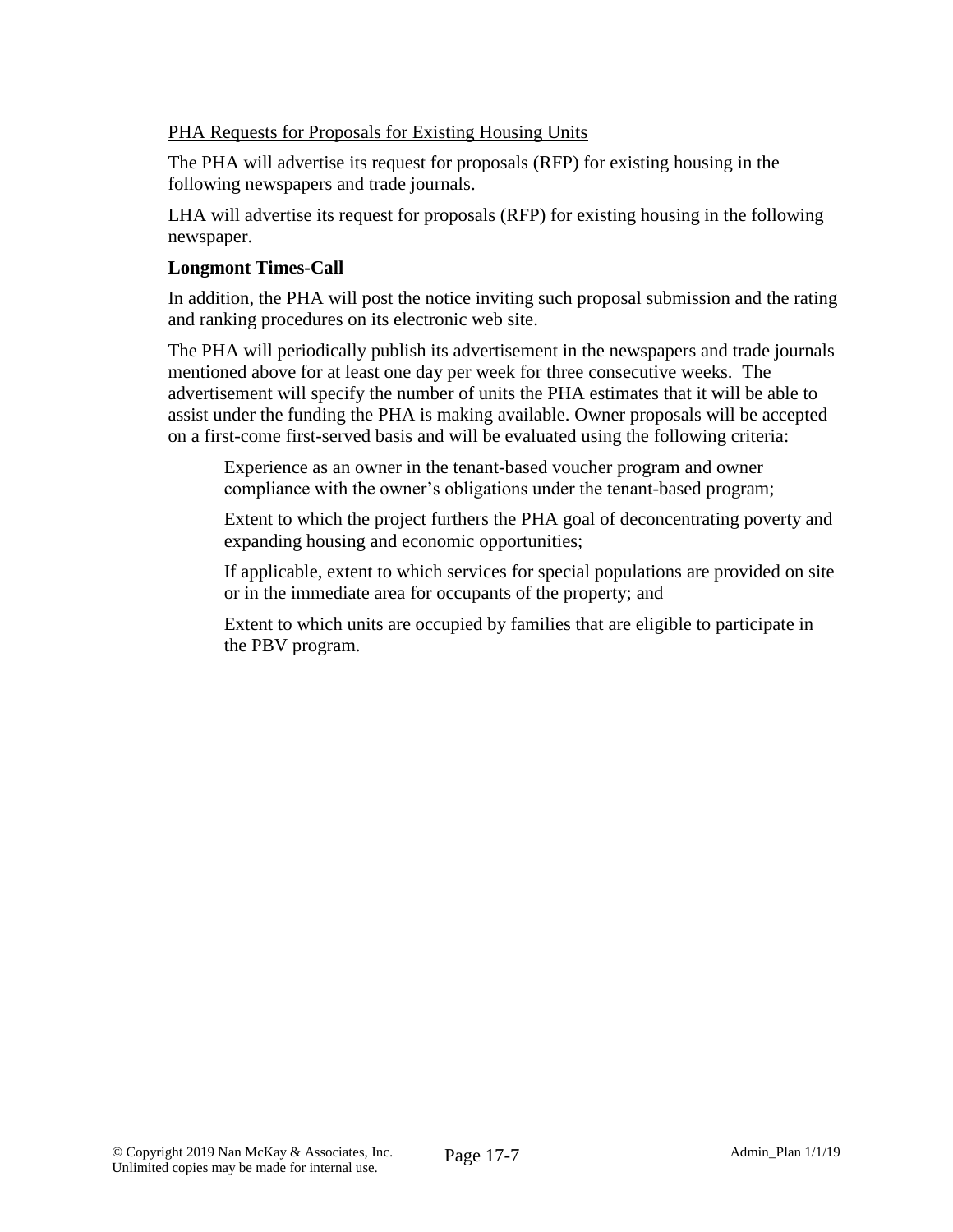PHA Selection of Proposals Subject to a Previous Competition under a Federal, State, or Local Housing Assistance Program

The PHA will accept proposals for PBV assistance from owners that were competitively selected under another federal, state or local housing assistance program, including projects that were competitively awarded Low-Income Housing Tax Credits on an ongoing basis.

LHA may periodically advertise that it is accepting proposals, in the following newspaper:

### **Longmont Times-Call**

In addition to, or in place of advertising, the PHA may also directly contact specific owners that have already been selected for Federal, state, or local housing assistance based on a previously held competition, to inform them of available PBV assistance.

Proposals will be reviewed on a first-come first-served basis. The PHA will evaluate each proposal on its merits using the following factors:

Extent to which the project furthers the PHA goal of deconcentrating poverty and expanding housing and economic opportunities; and

Extent to which the proposal complements other local activities such as the redevelopment of a public housing site under the HOPE VI program, the HOME program, CDBG activities, other development activities in a HUD-designated Enterprise Zone, Economic Community, or Renewal Community.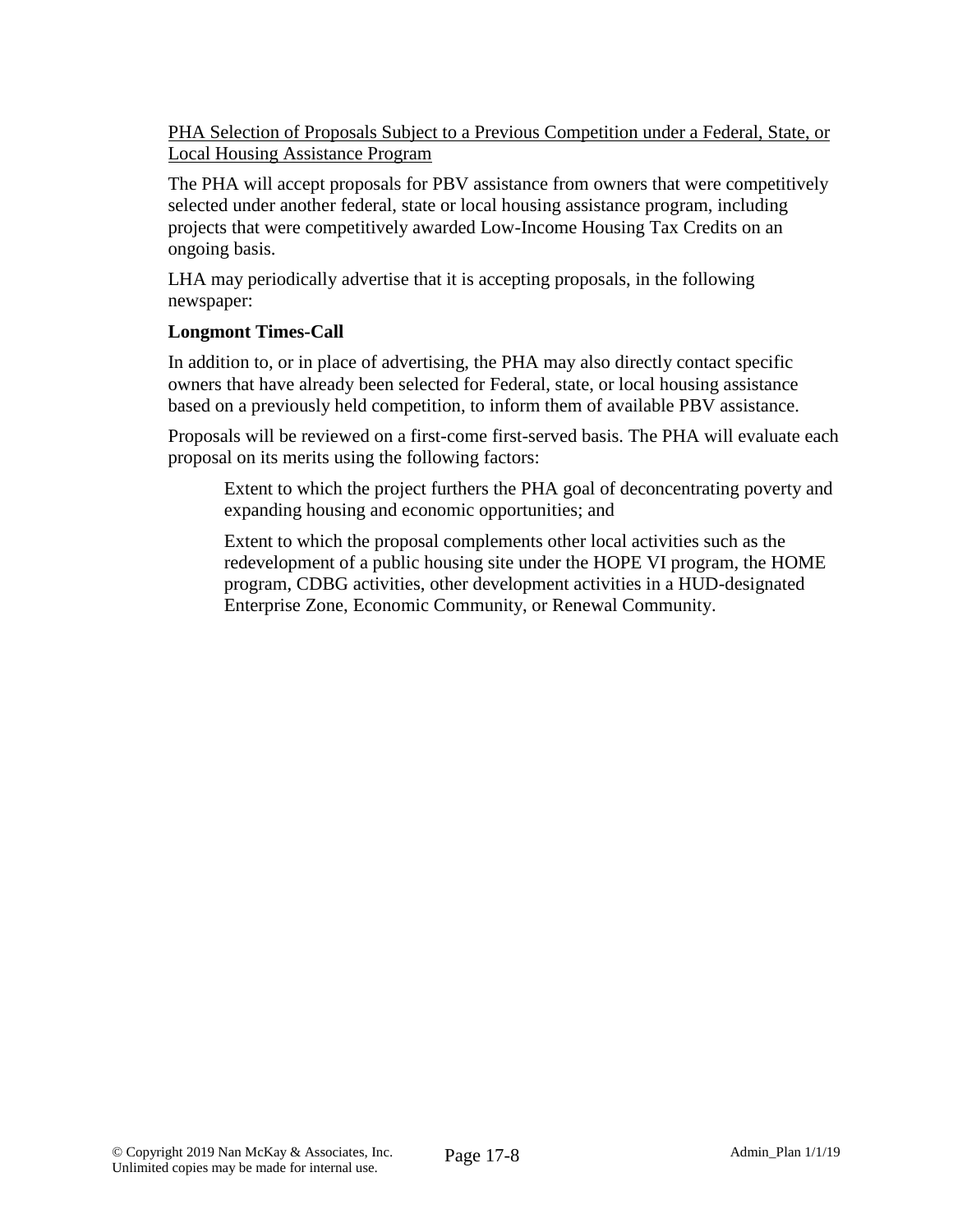### **PHA-Owned Units [24 CFR 983.51(e), 983.59, FR Notice 1/18/17, and Notice PIH 2017-21]**

A PHA-owned unit may be assisted under the PBV program only if the HUD field office or HUD-approved independent entity reviews the selection process and determines that the PHAowned units were appropriately selected based on the selection procedures specified in the PHA administrative plan. If the PHA selects a proposal for housing that is owned or controlled by the PHA, the PHA must identify the entity that will review the PHA proposal selection process and perform specific functions with respect to rent determinations and inspections.

In the case of PHA-owned units, the term of the HAP contract and any HAP contract renewal must be agreed upon by the PHA and a HUD-approved independent entity. In addition, an independent entity must determine the rent to owner, the redetermined rent to owner, and reasonable rent. Housing quality standards inspections must also be conducted by an independent entity.

The independent entity that performs these program services may be the unit of general local government for the PHA jurisdiction (unless the PHA is itself the unit of general local government or an agency of such government) or another HUD-approved public or private independent entity.

### LHA Policy

LHA may submit a proposal for project-based housing that is owned or controlled by the PHA. If the proposal for PHA-owned housing is selected, the PHA will use **City of Longmont CDBG office** to review the PHA selection and to provide program services. LHA will obtain HUD approval of **City of Longmont CDBG officer** prior to selecting the proposal for PHA-owned housing.

The PHA may only compensate the independent entity from PHA ongoing administrative fee income (including amounts credited to the administrative fee reserve). The PHA may not use other program receipts to compensate the independent entity for its services. The PHA and independent entity may not charge the family any fee for the appraisal or the services provided by the independent entity.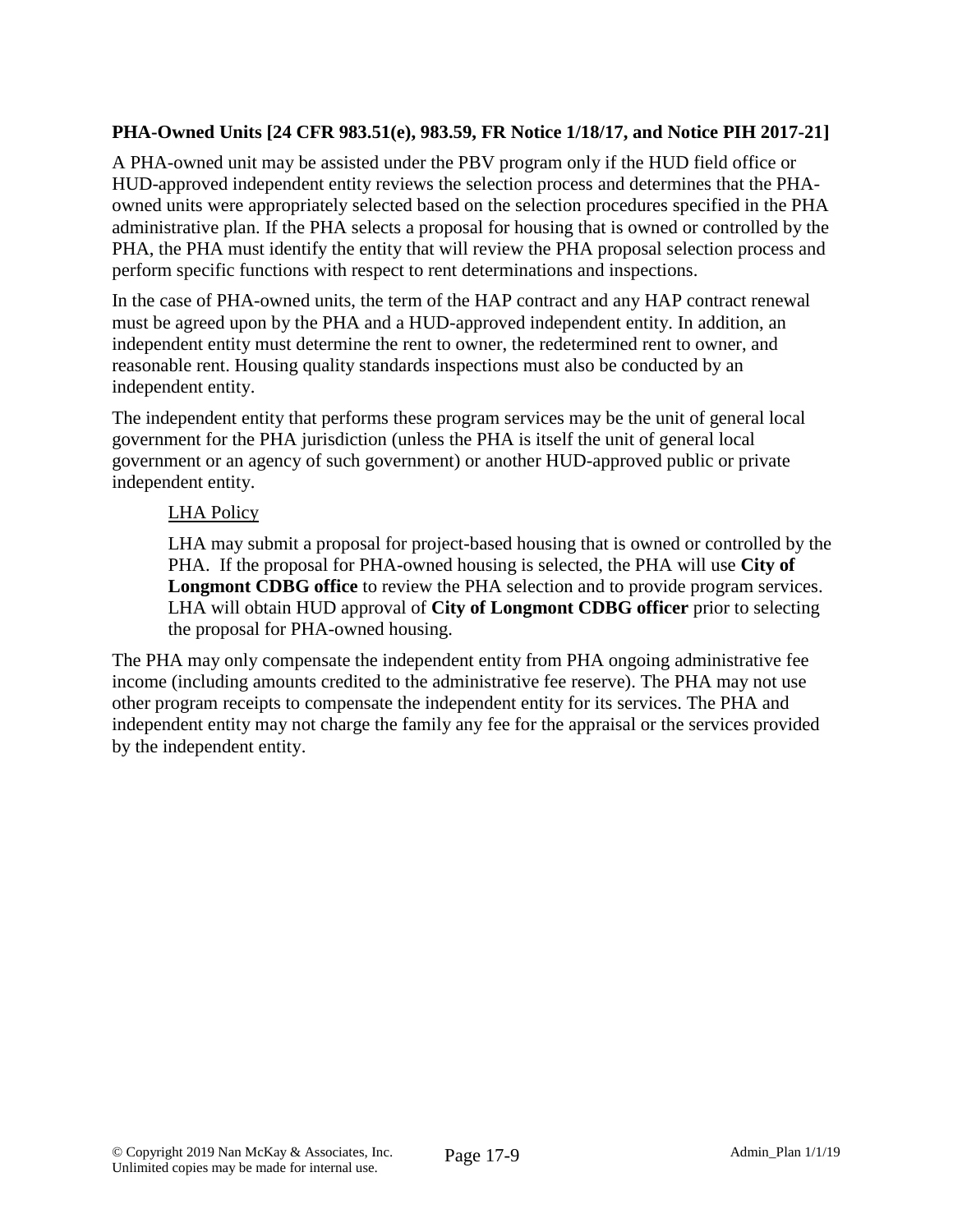# **PHA Notice of Owner Selection [24 CFR 983.51(d)]**

The PHA must give prompt written notice to the party that submitted a selected proposal and must also give prompt public notice of such selection. Public notice procedures may include publication of public notice in a local newspaper of general circulation and other means designed and actually operated to provide broad public notice.

### LHA Policy

Within 10 business days of the PHA making the selection, the PHA will notify the selected owner in writing of the owner's selection for the PBV program. The PHA will also notify in writing all owners that submitted proposals that were not selected and advise such owners of the name of the selected owner.

In addition, the PHA will publish its notice for selection of PBV proposals for two consecutive days in the same newspapers and trade journals the PHA used to solicit the proposals. The announcement will include the name of the owner that was selected for the PBV program. The PHA will also post the notice of owner selection on its electronic web site.

The PHA will make available to any interested party its rating and ranking sheets and documents that identify the PHA basis for selecting the proposal. These documents will be available for review by the public and other interested parties for one month after publication of the notice of owner selection. The PHA will not make available sensitive owner information that is privileged, such as financial statements and similar information about the owner.

The PHA will make these documents available for review at the PHA during normal business hours. The cost for reproduction of allowable documents will be \$.25 per page.

### **17-II.C. HOUSING TYPE [24 CFR 983.52]**

The PHA may attach PBV assistance for units in existing housing or for newly constructed or rehabilitated housing developed under and in accordance with an agreement to enter into a housing assistance payments contract that was executed prior to the start of construction. A housing unit is considered an existing unit for purposes of the PBV program, if, at the time of notice of PHA selection, the units substantially comply with HQS. Units for which new construction or rehabilitation began after the owner's proposal submission but prior to the execution of the HAP do not subsequently qualify as existing housing. Units that were newly constructed or rehabilitated in violation of program requirements also do not qualify as existing housing.

The PHA must decide what housing type, new construction, rehabilitation, or existing housing, will be used to develop project-based housing. The PHA choice of housing type must be reflected in its solicitation for proposals.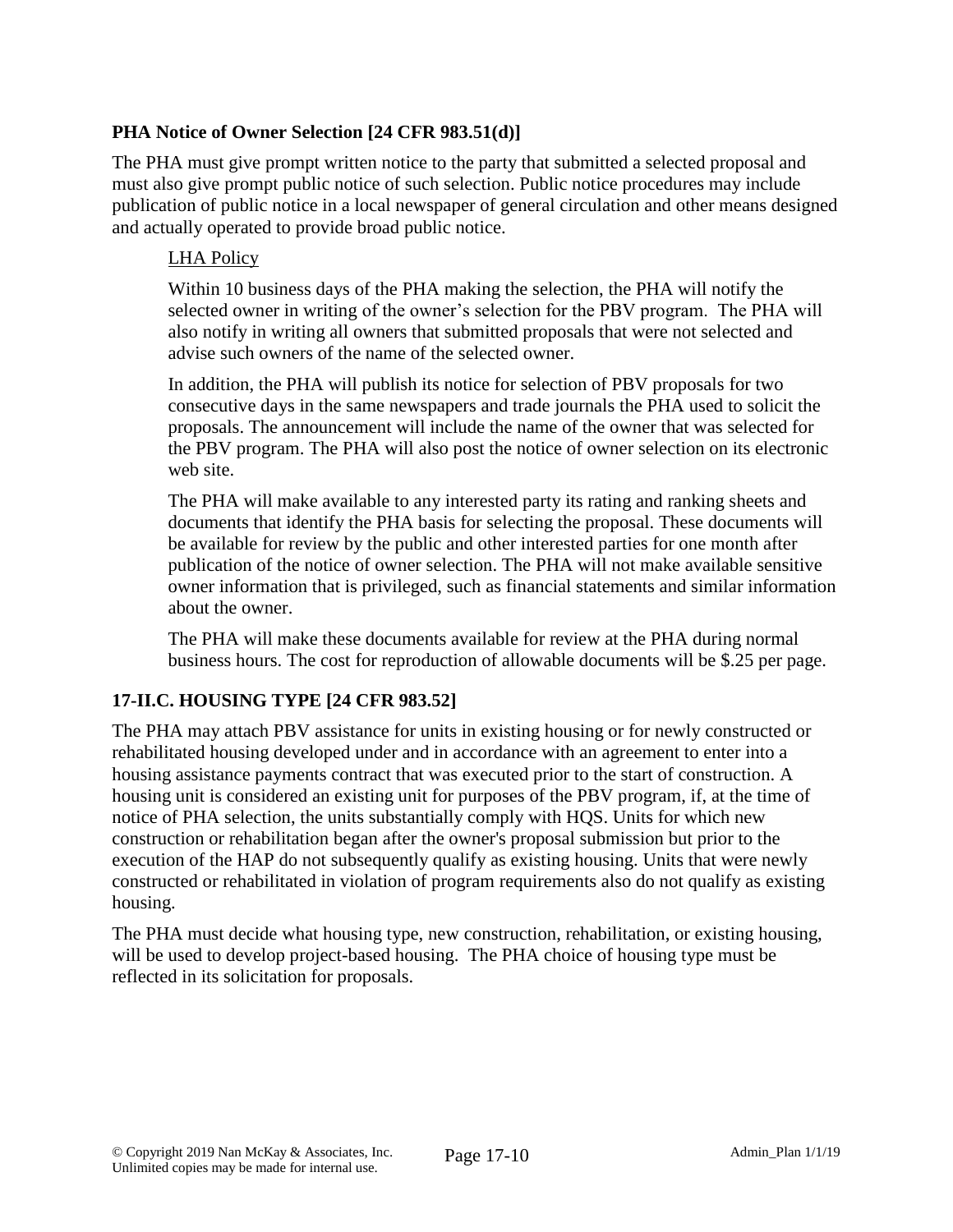# **17-II.D. PROHIBITION OF ASSISTANCE FOR CERTAIN UNITS**

### **Ineligible Housing Types [24 CFR 983.53]**

The PHA may not attach or pay PBV assistance to shared housing units; units on the grounds of a penal reformatory, medical, mental, or similar public or private institution; nursing homes or facilities providing continuous psychiatric, medical, nursing services, board and care, or intermediate care (except that assistance may be provided in assisted living facilities); units that are owned or controlled by an educational institution or its affiliate and are designated for occupancy by students; manufactured homes; and transitional housing. In addition, the PHA may not attach or pay PBV assistance for a unit occupied by an owner and the PHA may not select or enter into an agreement to enter into a HAP contract or HAP contract for a unit occupied by a family ineligible for participation in the PBV program. A member of a cooperative who owns shares in the project assisted under the PBV program is not considered an owner for purposes of participation in the PBV program. Finally, PBV assistance may not be attached to units for which construction or rehabilitation has started after the proposal submission and prior to the execution of an AHAP.

### **Subsidized Housing [24 CFR 983.54]**

A PHA may not attach or pay PBV assistance to units in any of the following types of subsidized housing:

- A public housing unit;
- A unit subsidized with any other form of Section 8 assistance;
- A unit subsidized with any governmental rent subsidy;
- A unit subsidized with any governmental subsidy that covers all or any part of the operating costs of the housing;
- A unit subsidized with Section 236 rental assistance payments (except that a PHA may attach assistance to a unit subsidized with Section 236 interest reduction payments);
- A Section 202 project for non-elderly with disabilities;
- Section 811 project-based supportive housing for persons with disabilities;
- Section 202 supportive housing for the elderly;
- A Section 101 rent supplement project;
- A unit subsidized with any form of tenant-based rental assistance;
- A unit with any other duplicative federal, state, or local housing subsidy, as determined by HUD or the PHA in accordance with HUD requirements.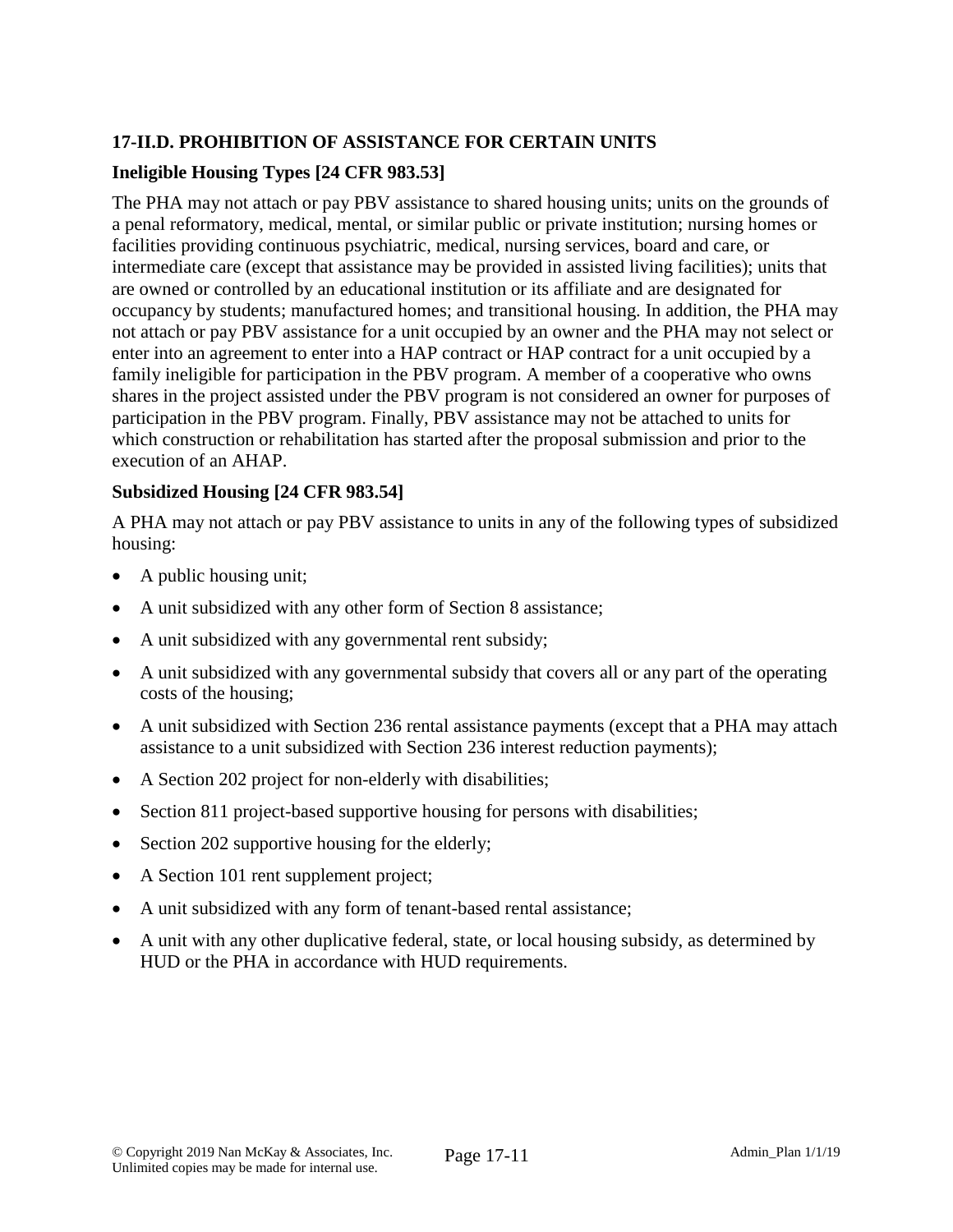### **17-II.E. SUBSIDY LAYERING REQUIREMENTS [24 CFR 983.55, FR Notice 11/24/08, FR Notice 7/9/10, and FR Notice 6/25/14]**

The PHA may provide PBV assistance only in accordance with HUD subsidy layering regulations [24 CFR 4.13] and other requirements.

The subsidy layering review is intended to prevent excessive public assistance by combining (layering) housing assistance payment subsidy under the PBV program with other governmental housing assistance from federal, state, or local agencies, including assistance such as tax concessions or tax credits.

Subsidy layering requirements do not apply to existing housing. A further subsidy layering review is not required for new construction or rehabilitation if HUD's designee has conducted a review that included a review of PBV assistance in accordance with the PBV subsidy layering guidelines.

The PHA must submit the necessary documentation to HUD for a subsidy layering review. Except in cases noted above, the PHA may not enter into an agreement to enter into a AHAP contract or a HAP contract until HUD, or a HUD-approved housing credit agency (HCA), has conducted any required subsidy layering review and determined that the PBV assistance is in accordance with HUD subsidy layering requirements. However, in order to satisfy applicable requirements, HCAs must conduct subsidy layering reviews in compliance with the guidelines set forth in the *Federal Register* notice published July 9, 2010.

The HAP contract must contain the owner's certification that the project has not received and will not receive (before or during the term of the HAP contract) any public assistance for acquisition, development, or operation of the housing other than assistance disclosed in the subsidy layering review in accordance with HUD requirements.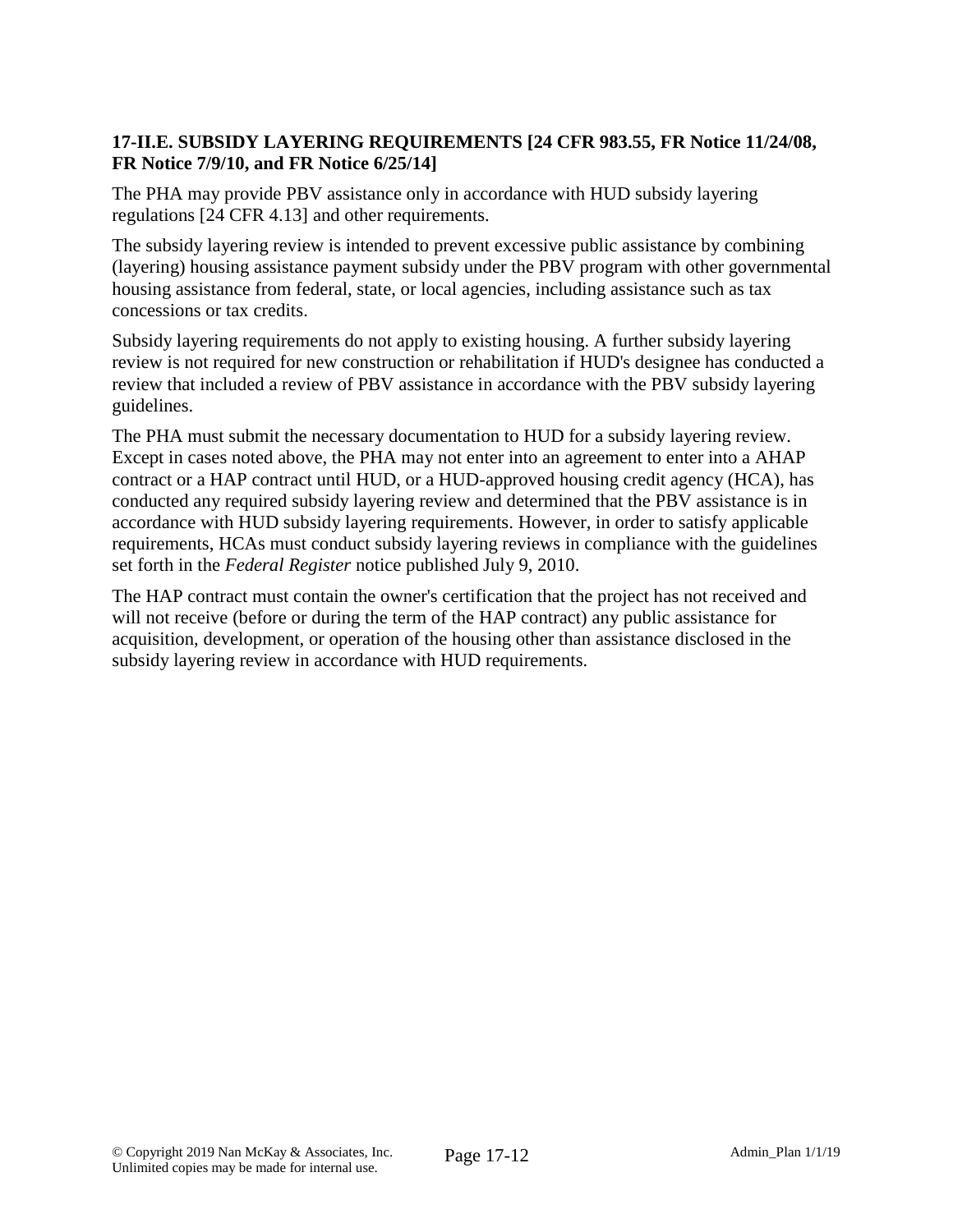# **17-II.F. CAP ON NUMBER OF PBV UNITS IN EACH PROJECT**

# **25 Percent per Project Cap [24 CFR 983.56, FR Notice 1/18/17, and Notice PIH 2017-21]**

In general, the PHA may not select a proposal to provide PBV assistance for units in a project or enter into an agreement to enter into a HAP or a HAP contract to provide PBV assistance for units in a project, if the total number of dwelling units in the project that will receive PBV assistance during the term of the PBV HAP contract is more than the greater of 25 units or 25 percent of the number of dwelling units (assisted or unassisted) in the project.

# **Exceptions to 25 Percent per Project Cap [FR Notice 1/18/17; Notice PIH 2017-21]**

As of April 18, 2017, units are not counted against the 25 percent or 25-unit per project cap if:

- The units are exclusively for elderly families
- The units are for households eligible for supportive services available to all families receiving PBV assistance in the project
	- If the project is located in a census tract with a poverty rate of 20 percent or less, as determined in the most recent American Community Survey Five-Year estimates, the project cap is the greater of 25 units or 40 percent (instead of 25 percent) of the units in the project [FR Notice 7/14/17].

The Housing Opportunity Through Modernization Act of 2016 (HOTMA) eliminated the project cap exemption for projects that serve disabled families and modified the exception for supportive services. Projects where these caps were implemented prior to HOTMA (HAP contracts executed prior to April 18, 2017) may continue to use the former exceptions and may renew their HAP contracts under the old requirements, unless the PHA and owner agree to change the conditions of the HAP contract. However, this change may not be made if it would jeopardize an assisted family's eligibility for continued assistance in the project.

### *Supportive Services*

PHAs must include in the PHA administrative plan the type of services offered to families for a project to qualify for the exception and the extent to which such services will be provided. As of April 18, 2017, the project must make supportive services available to all families receiving PBV assistance in the project, but the family does not actually have to accept and receive supportive services for the exception to apply to the unit, although the family must be eligible to receive the supportive services. It is not necessary that the services be provided at or by the project, but must be reasonably available to families receiving PBV assistance at the project and designed to help families in the project achieve self-sufficiency or live in the community as independently as possible A PHA may not require participation in the supportive service as a condition of living in the excepted unit, although such services may be offered.

# LHA Policy

LHA will develop housing for occupancy by families in need of supportive services. This may include disabled families, families in need of particular supportive services or families participating in a Family Self Sufficiency (FSS) program. Families will be encouraged to participate in supportive services but participation will not be required for the family to remain eligible for occupancy in the excepted unit.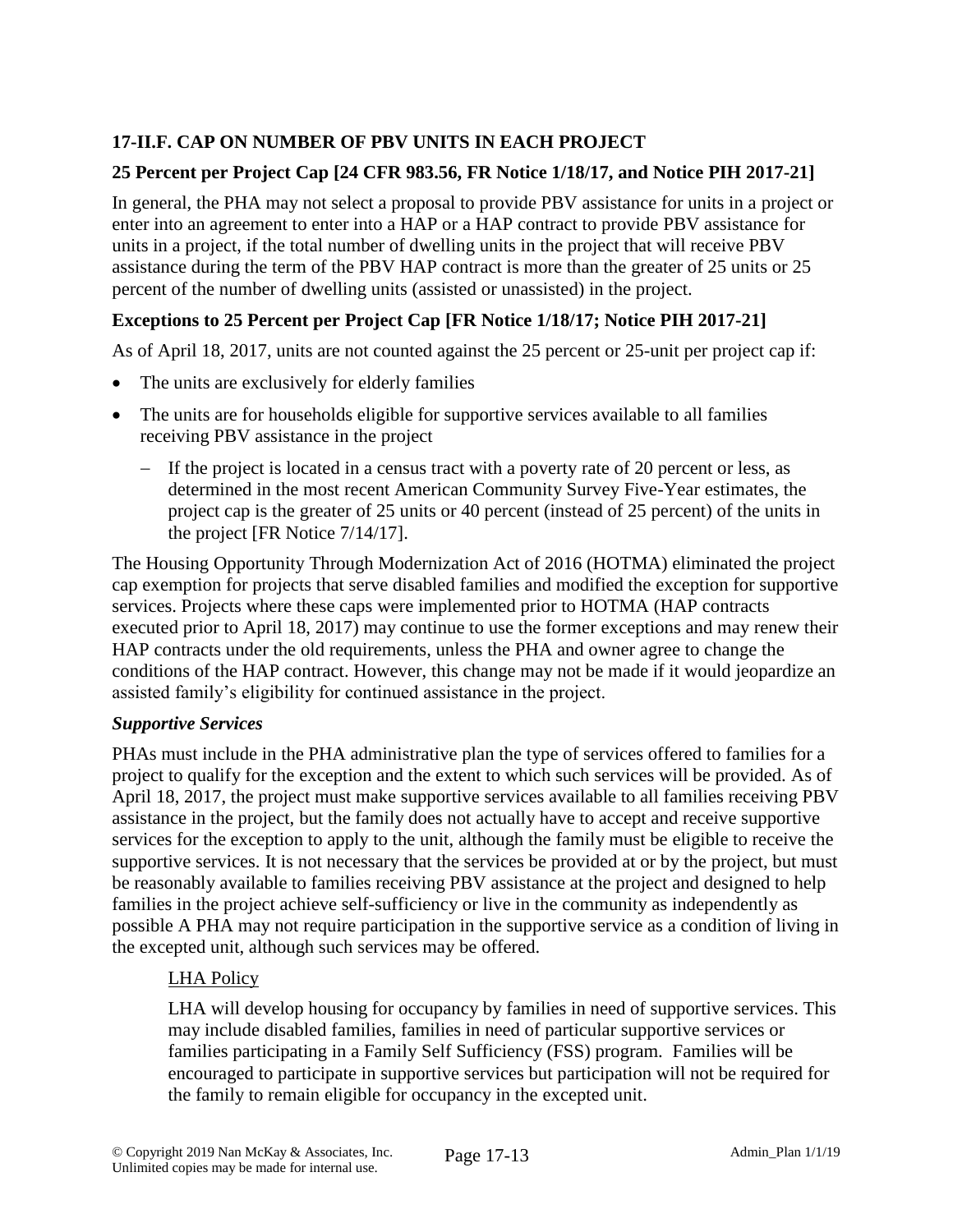The following types of services may be provided depending budgetary constraints and on the needs of the family:

- Transportation for activities such as grocery shopping, attending medical and dental appointments
- Training in house keeping and homemaking activities
- Family budgeting
- Parenting skills
- Computer labs and tutoring
- Work skills development and job training
- Educational assistance
- Case management

### **Families receiving supportive services**

The PHA encourages all families residing in an excepted unit to participate in services as defined by the service plan developed by the PBV participant and the Supportive Services Coordinator. On an annual basis, the PHA will monitor all families that are receiving services to capture bench marks and gage program success.

#### **Statement of Participant Responsibility and Service Plan**

At the time of initial lease execution between the family and the owner, the family and LHA must sign a Section 8 Project-based Voucher Program Statement of Family Responsibility (HUD form 52578b). The statement of participant responsibility will contain all family obligations and take appropriate action regarding those families that fail without good cause to complete requirements. The participant family must provide LHA with the service agency evaluation of the family's adherence to the Statement of Family Responsibility at the time of each annual reexamination.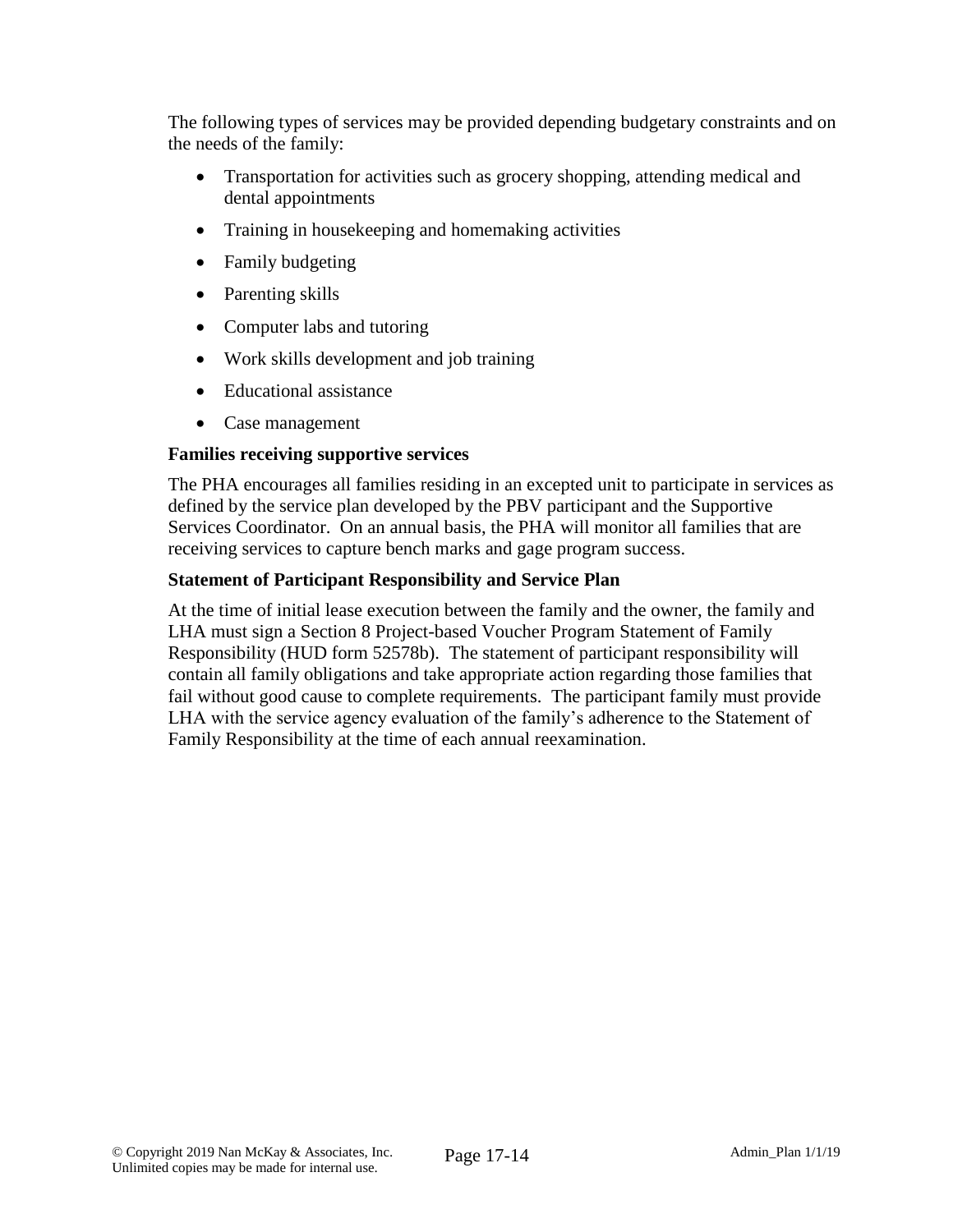# **Projects not Subject to a Project Cap [FR Notice 1/18/17; Notice PIH 2017-21]**

PBV units that were previously subject to certain federal rent restrictions or receiving another type of long-term housing subsidy provided by HUD are exempt from the project cap. In other words, 100 percent of the units in these projects may receive PBV assistance.

#### **Promoting Partially-Assisted Projects [24 CFR 983.56(c)]**

A PHA may establish local requirements designed to promote PBV assistance in partially assisted projects. A *partially assisted project* is a project in which there are fewer units covered by a HAP contract than residential units [24 CFR 983.3].

A PHA may establish a per-project cap on the number of units that will receive PBV assistance or other project-based assistance in a multifamily project containing excepted units or in a singlefamily building. A PHA may also determine not to provide PBV assistance for excepted units, or the PHA may establish a per-project cap of less than 25 percent.

#### LHA Policy

LHA will provide assistance for excepted units. Beyond that, LHA will not impose any further cap on the number of PBV units assisted per project.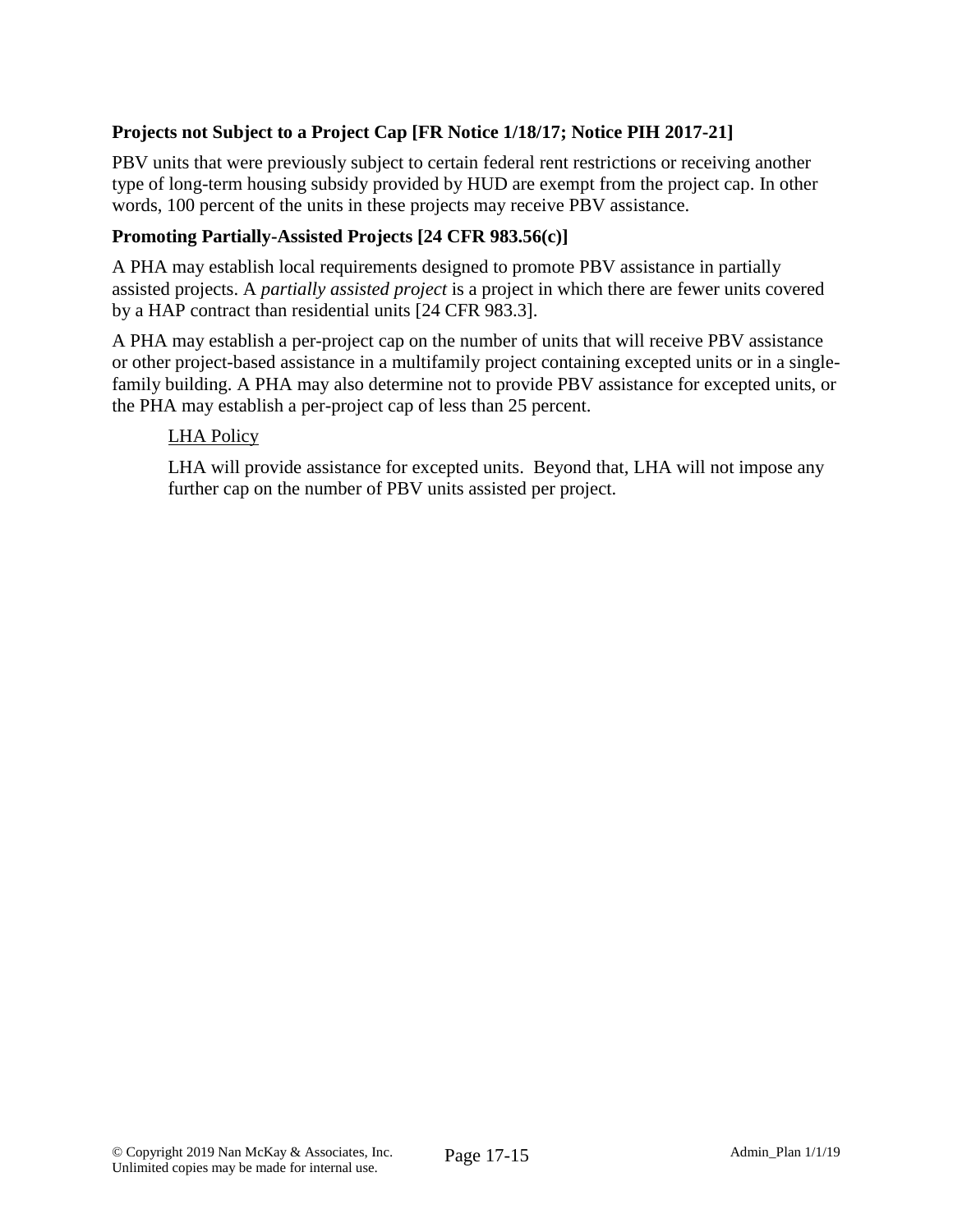### **17-II.G. SITE SELECTION STANDARDS**

### **Compliance with PBV Goals, Civil Rights Requirements, and HQS Site Standards [24 CFR 983.57(b)]**

The PHA may not select a proposal for existing, newly constructed, or rehabilitated PBV housing on a site or enter into an agreement to enter into a HAP contract or HAP contract for units on the site, unless the PHA has determined that PBV assistance for housing at the selected site is consistent with the goal of deconcentrating poverty and expanding housing and economic opportunities. The standard for deconcentrating poverty and expanding housing and economic opportunities must be consistent with the PHA Plan under 24 CFR 903 and the PHA administrative plan.

In addition, prior to selecting a proposal, the PHA must determine that the site is suitable from the standpoint of facilitating and furthering full compliance with the applicable Civil Rights Laws, regulations, and Executive Orders, and that the site meets the HQS site and neighborhood standards at 24 CFR 982.401(l).

#### LHA Policy

It is the PHA goal to select sites for PBV housing that provide for deconcentrating poverty and expanding housing and economic opportunities. In complying with this goal the PHA will limit approval of sites for PBV housing in census tracts that have poverty concentrations of 20 percent or less.

However, the PHA will grant exceptions to the 20 percent standard where the PHA determines that the PBV assistance will complement other local redevelopment activities designed to deconcentrate poverty and expand housing and economic opportunities in census tracts with poverty concentrations greater than 20 percent, such as sites in:

A census tract in which the proposed PBV development will be located in a HUDdesignated Enterprise Zone, Economic Community, or Renewal Community;

A census tract where the concentration of assisted units will be or has decreased as a result of public housing demolition and HOPE VI redevelopment;

A census tract in which the proposed PBV development will be located is undergoing significant revitalization as a result of state, local, or federal dollars invested in the area;

A census tract where new market rate units are being developed where such market rate units will positively impact the poverty rate in the area;

A census tract where there has been an overall decline in the poverty rate within the past five years; or

A census tract where there are meaningful opportunities for educational and economic advancement.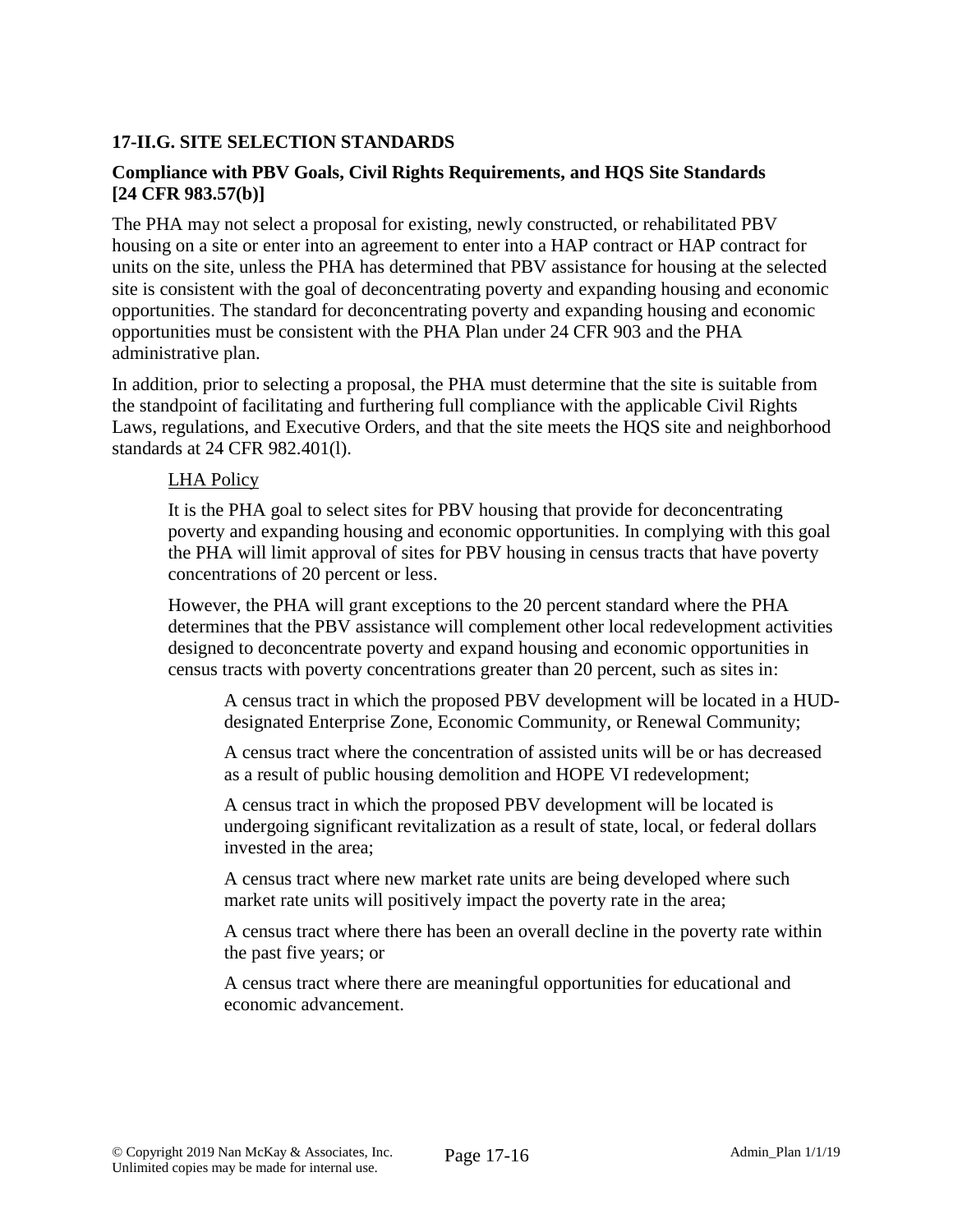# **Existing and Rehabilitated Housing Site and Neighborhood Standards [24 CFR 983.57(d)]**

The PHA may not enter into an agreement to enter into a HAP contract nor enter into a HAP contract for existing or rehabilitated housing until it has determined that the site complies with the HUD required site and neighborhood standards. The site must:

- Be adequate in size, exposure, and contour to accommodate the number and type of units proposed;
- Have adequate utilities and streets available to service the site;
- Promote a greater choice of housing opportunities and avoid undue concentration of assisted persons in areas containing a high proportion of low-income persons;
- Be accessible to social, recreational, educational, commercial, and health facilities and services and other municipal facilities and services equivalent to those found in neighborhoods consisting largely of unassisted similar units; and
- Be located so that travel time and cost via public transportation or private automobile from the neighborhood to places of employment is not excessive.

### **New Construction Site and Neighborhood Standards [24 CFR 983.57(e)]**

In order to be selected for PBV assistance, a site for newly constructed housing must meet the following HUD required site and neighborhood standards:

- The site must be adequate in size, exposure, and contour to accommodate the number and type of units proposed;
- The site must have adequate utilities and streets available to service the site;
- The site must not be located in an area of minority concentration unless the PHA determines that sufficient, comparable opportunities exist for housing for minority families in the income range to be served by the proposed project outside areas of minority concentration or that the project is necessary to meet overriding housing needs that cannot be met in that housing market area;
- The site must not be located in a racially mixed area if the project will cause a significant increase in the proportion of minority to non-minority residents in the area.
- The site must promote a greater choice of housing opportunities and avoid undue concentration of assisted persons in areas containing a high proportion of low-income persons;
- The neighborhood must not be one that is seriously detrimental to family life or in which substandard dwellings or other undesirable conditions predominate;
- The housing must be accessible to social, recreational, educational, commercial, and health facilities and services and other municipal facilities and services equivalent to those found in neighborhoods consisting largely of unassisted similar units; and
- Except for housing designed for elderly persons, the housing must be located so that travel time and cost via public transportation or private automobile from the neighborhood to places of employment is not excessive.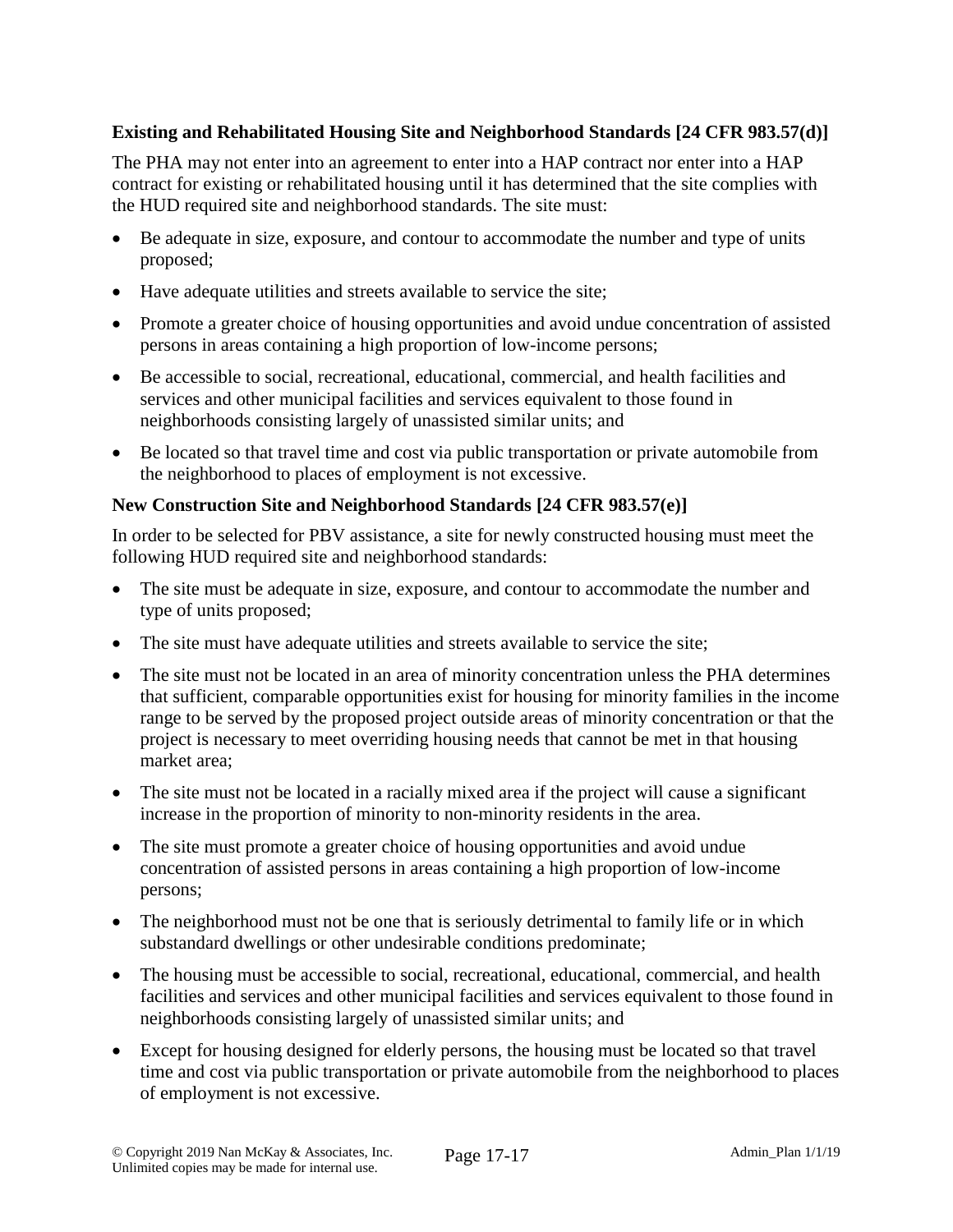# **17-II.H. ENVIRONMENTAL REVIEW [24 CFR 983.58]**

The PHA activities under the PBV program are subject to HUD environmental regulations in 24 CFR parts 50 and 58. The *responsible entity* is responsible for performing the federal environmental review under the National Environmental Policy Act of 1969 (42 U.S.C. 4321 et seq.). The PHA may not enter into an agreement to enter into a HAP contract nor enter into a HAP contract until it has complied with the environmental review requirements.

In the case of existing housing, the responsible entity that is responsible for the environmental review under 24 CFR part 58 must determine whether or not PBV assistance is categorically excluded from review under the National Environmental Policy Act and whether or not the assistance is subject to review under the laws and authorities listed in 24 CFR 58.5.

The PHA may not enter into an agreement to enter into a HAP contract or a HAP contract with an owner, and the PHA, the owner, and its contractors may not acquire, rehabilitate, convert, lease, repair, dispose of, demolish, or construct real property or commit or expend program or local funds for PBV activities under this part, until the environmental review is completed.

The PHA must supply all available, relevant information necessary for the responsible entity to perform any required environmental review for any site. The PHA must require the owner to carry out mitigating measures required by the responsible entity (or HUD, if applicable) as a result of the environmental review.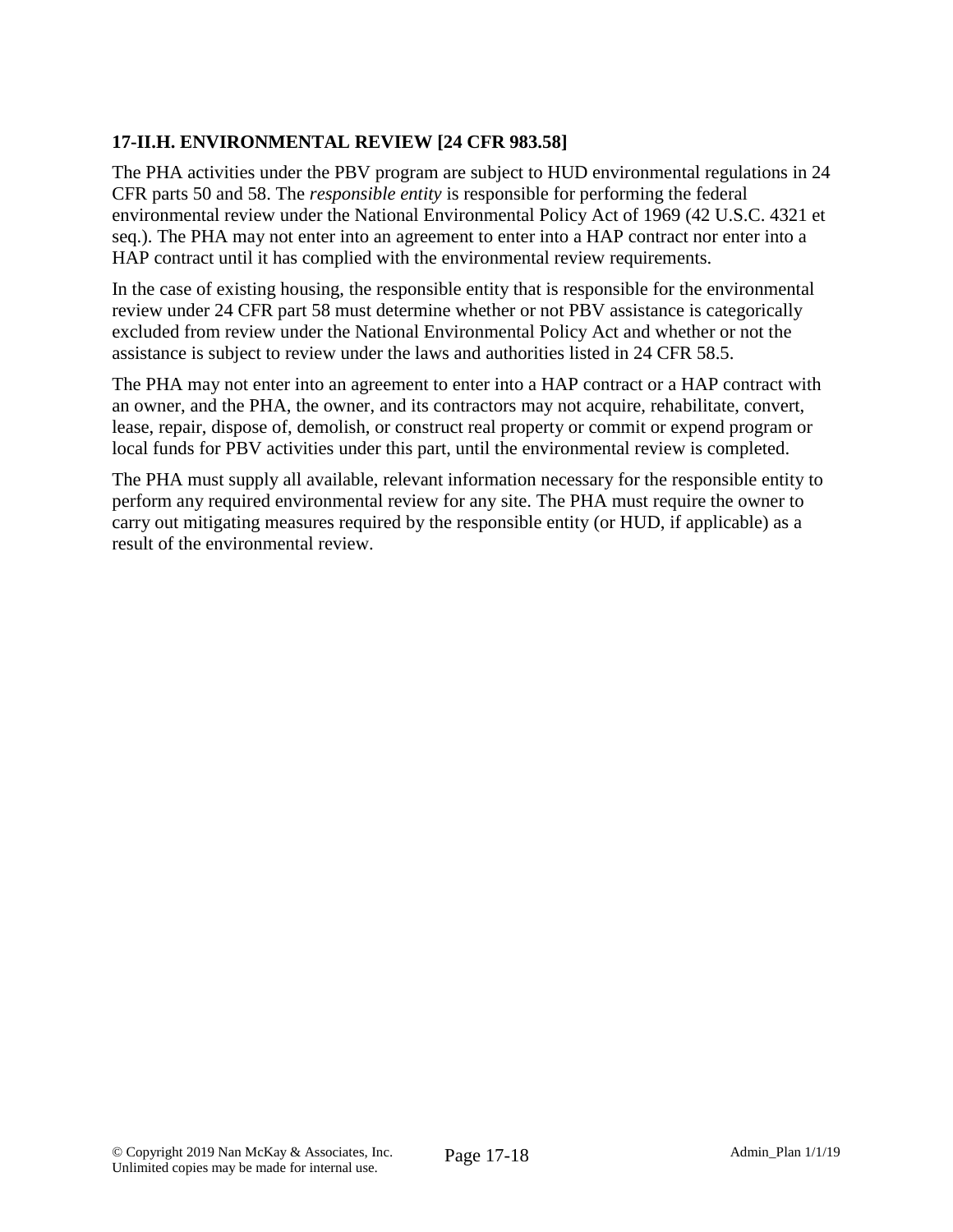# **PART III: DWELLING UNITS**

#### **17-III.A. OVERVIEW**

This part identifies the special housing quality standards that apply to the PBV program, housing accessibility for persons with disabilities, and special procedures for conducting housing quality standards inspections.

### **17-III.B. HOUSING QUALITY STANDARDS [24 CFR 983.101]**

The housing quality standards (HQS) for the tenant-based program, including those for special housing types, generally apply to the PBV program. HQS requirements for shared housing, manufactured home space rental, and the homeownership option do not apply because these housing types are not assisted under the PBV program.

The physical condition standards at 24 CFR 5.703 do not apply to the PBV program.

#### **Lead-based Paint [24 CFR 983.101(c)]**

The lead-based paint requirements for the tenant-based voucher program do not apply to the PBV program. Instead, The Lead-based Paint Poisoning Prevention Act (42 U.S.C. 4821-4846), the Residential Lead-based Paint Hazard Reduction Act of 1992 (42 U.S.C. 4851-4856), and implementing regulations at 24 CFR part 35, subparts A, B, H, and R, apply to the PBV program.

### **17-III.C. HOUSING ACCESSIBILITY FOR PERSONS WITH DISABILITIES**

The housing must comply with program accessibility requirements of section 504 of the Rehabilitation Act of 1973 (29 U.S.C. 794) and implementing regulations at 24 CFR part 8. The PHA must ensure that the percentage of accessible dwelling units complies with the requirements of section 504 of the Rehabilitation Act of 1973 (29 U.S.C. 794), as implemented by HUD's regulations at 24 CFR 8, subpart C.

Housing first occupied after March 13, 1991, must comply with design and construction requirements of the Fair Housing Amendments Act of 1988 and implementing regulations at 24 CFR 100.205, as applicable. (24 CFR 983.102)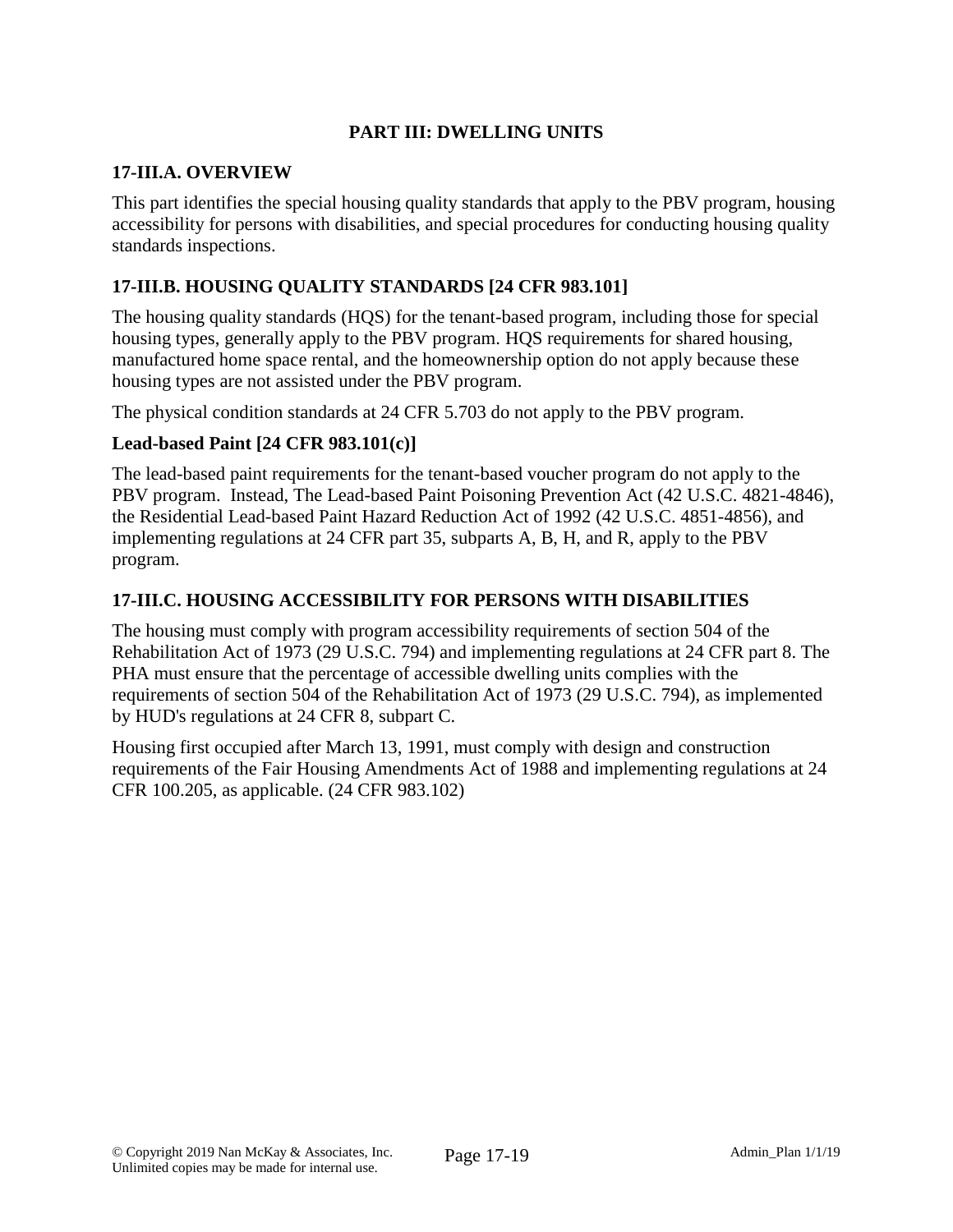# **17-III.D. INSPECTING UNITS**

### **Pre-selection Inspection [24 CFR 983.103(a)]**

The PHA must examine the proposed site before the proposal selection date. If the units to be assisted already exist, the PHA must inspect all the units before the proposal selection date, and must determine whether the units substantially comply with HQS. To qualify as existing housing, units must substantially comply with HQS on the proposal selection date. However, the PHA may not execute the HAP contract until the units fully comply with HQS.

### **Pre-HAP Contract Inspections [24 CFR 983.103(b)]**

The PHA must inspect each contract unit before execution of the HAP contract. The PHA may not enter into a HAP contract covering a unit until the unit fully complies with HQS.

### **Turnover Inspections [24 CFR 983.103(c), FR Notice 1/18/17, and Notice PIH 2017-20]**

Before providing assistance to a new family in a contract unit, the PHA must inspect the unit. The PHA may not provide assistance on behalf of the family until the unit fully complies with HQS, unless the PHA has adopted a policy to enter into a HAP contract for units that fail the initial HQS inspection as a result of only non-life-threatening conditions or if the unit passed an alternative inspection.

#### LHA Policy

The PHA will not provide assistance in turnover units until the unit fully complies with HQS.

#### **Annual/Biennial Inspections [24 CFR 983.103(d); FR Notice 6/25/14]**

At least once every 24 months during the term of the HAP contract, the PHA must inspect a random sample consisting of at least 20 percent of the contract units in each building to determine if the contract units and the premises are maintained in accordance with HQS. Turnover inspections are not counted toward meeting this inspection requirement.

#### LHA Policy

The PHA will inspect on a biennial basis a random sample consisting of at least 20 percent of the contract units in each building to determine if the contract units and the premises are maintained in accordance with HQS.

If more than 20 percent of the sample of inspected contract units in a building fail the initial inspection, the PHA must reinspect 100 percent of the contract units in the building.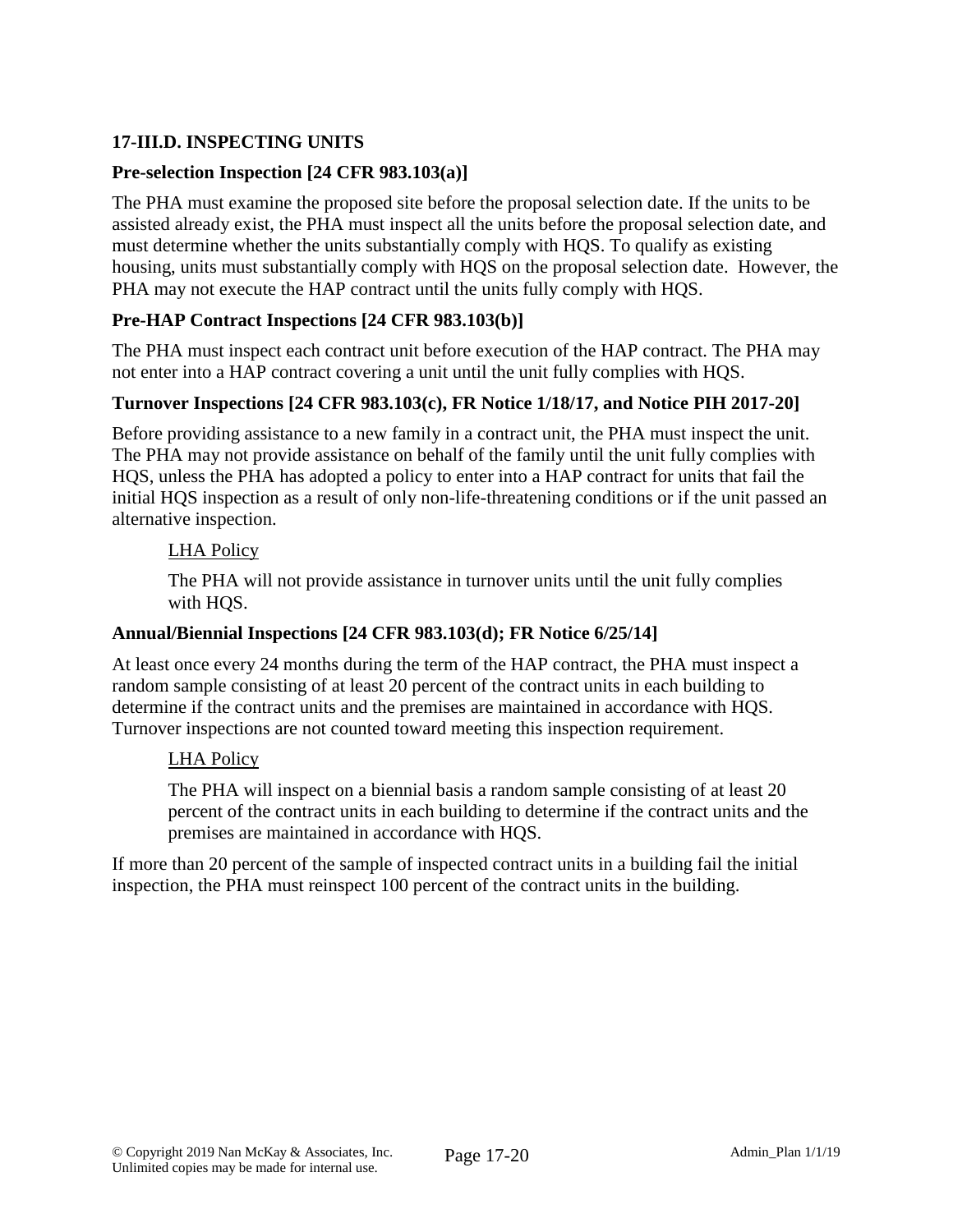# **Other Inspections [24 CFR 983.103(e)]**

The PHA must inspect contract units whenever needed to determine that the contract units comply with HQS and that the owner is providing maintenance, utilities, and other services in accordance with the HAP contract. The PHA must take into account complaints and any other information coming to its attention in scheduling inspections.

The PHA must conduct follow-up inspections needed to determine if the owner (or, if applicable, the family) has corrected an HQS violation, and must conduct inspections to determine the basis for exercise of contractual and other remedies for owner or family violation of HQS.

In conducting PHA supervisory quality control HQS inspections, the PHA should include a representative sample of both tenant-based and project-based units.

### **Inspecting PHA-Owned Units [24 CFR 983.103(f)]**

In the case of PHA-owned units, the inspections must be performed by an independent agency designated by the PHA and approved by HUD. The independent entity must furnish a copy of each inspection report to the PHA and to the HUD field office where the project is located. The PHA must take all necessary actions in response to inspection reports from the independent agency, including exercise of contractual remedies for violation of the HAP contract by the PHA-owner.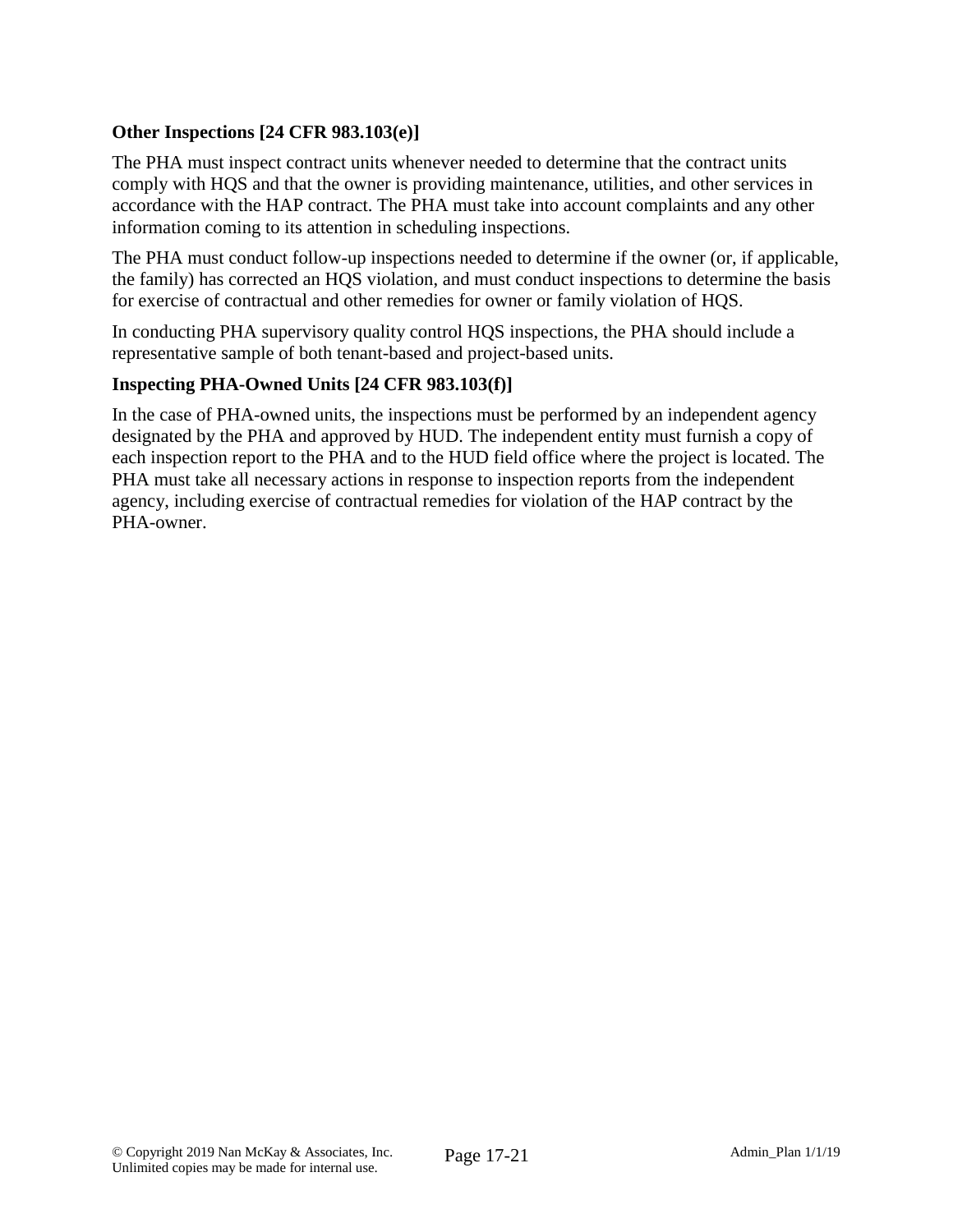# **PART IV: REHABILITATED AND NEWLY CONSTRUCTED UNITS**

# **17-IV.A. OVERVIEW [24 CFR 983.151]**

There are specific requirements that apply to PBV assistance for newly constructed or rehabilitated housing that do not apply to PBV assistance in existing housing. This part describes the requirements unique to this type of assistance.

Housing selected for this type of assistance may not at a later date be selected for PBV assistance as existing housing.

# **17-IV.B. AGREEMENT TO ENTER INTO HAP CONTRACT**

In order to offer PBV assistance in rehabilitated or newly constructed units, the PHA must enter into an agreement to enter into HAP contract (Agreement) with the owner of the property. The Agreement must be in the form required by HUD [24 CFR 983.152(b)]. The PHA may not enter into an Agreement if commencement of construction or rehabilitation has commenced after proposal submission [24 CFR 983.152(c)]. Construction begins when excavation or site preparation (including clearing of the land) begins for the housing. Rehabilitation begins with the physical commencement of rehabilitation activity on the housing.

In the Agreement the owner agrees to develop the PBV contract units to comply with HQS, and the PHA agrees that upon timely completion of such development in accordance with the terms of the Agreement, the PHA will enter into a HAP contract with the owner for the contract units [24 CFR 983.152(a)].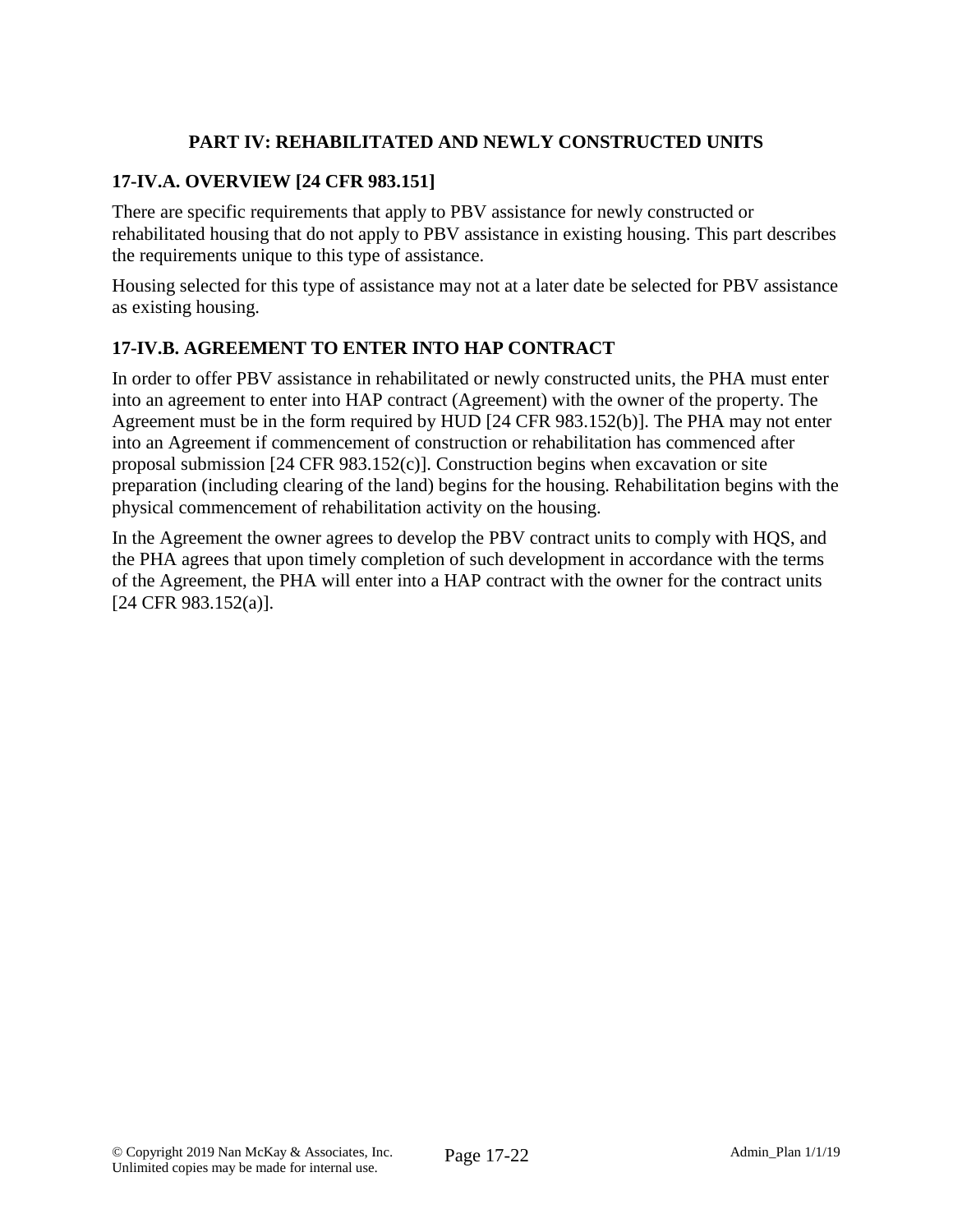# **Content of the Agreement [24 CFR 983.152(d)]**

At a minimum, the Agreement must describe the following features of the housing to be developed and assisted under the PBV program:

- Site and the location of the contract units;
- Number of contract units by area (size) and number of bedrooms and bathrooms;
- Services, maintenance, or equipment to be supplied by the owner without charges in addition to the rent;
- Utilities available to the contract units, including a specification of utility services to be paid by the owner and utility services to be paid by the tenant;
- An indication of whether or not the design and construction requirements of the Fair Housing Act and section 504 of the Rehabilitation Act of 1973 apply to units under the Agreement. If applicable, any required work item resulting from these requirements must be included in the description of work to be performed under the Agreement;
- Estimated initial rents to owner for the contract units;
- Description of the work to be performed under the Agreement. For rehabilitated units, the description must include the rehabilitation work write up and, where determined necessary by the PHA, specifications and plans. For new construction units, the description must include the working drawings and specifications.
- Any additional requirements for quality, architecture, or design over and above HQS.

### **Execution of the Agreement [24 CFR 983.153]**

The Agreement must be executed promptly after PHA notice of proposal selection to the selected owner. The PHA may not enter into the Agreement if construction or rehabilitation has started after proposal submission. Generally, the PHA may not enter into the Agreement with the owner until the subsidy layering review is completed. Likewise, the PHA may not enter into the Agreement until the environmental review is completed and the PHA has received environmental approval. However, the PHA does not need to conduct a subsidy layering review in the case of a HAP contract for existing housing or if the applicable state or local agency has conducted such a review. Similarly, environmental reviews are not required for existing structures unless otherwise required by law or regulation.

### LHA Policy

The PHA will enter into the Agreement with the owner within 10 business days of receiving both environmental approval and notice that subsidy layering requirements have been met, and before construction or rehabilitation work is started.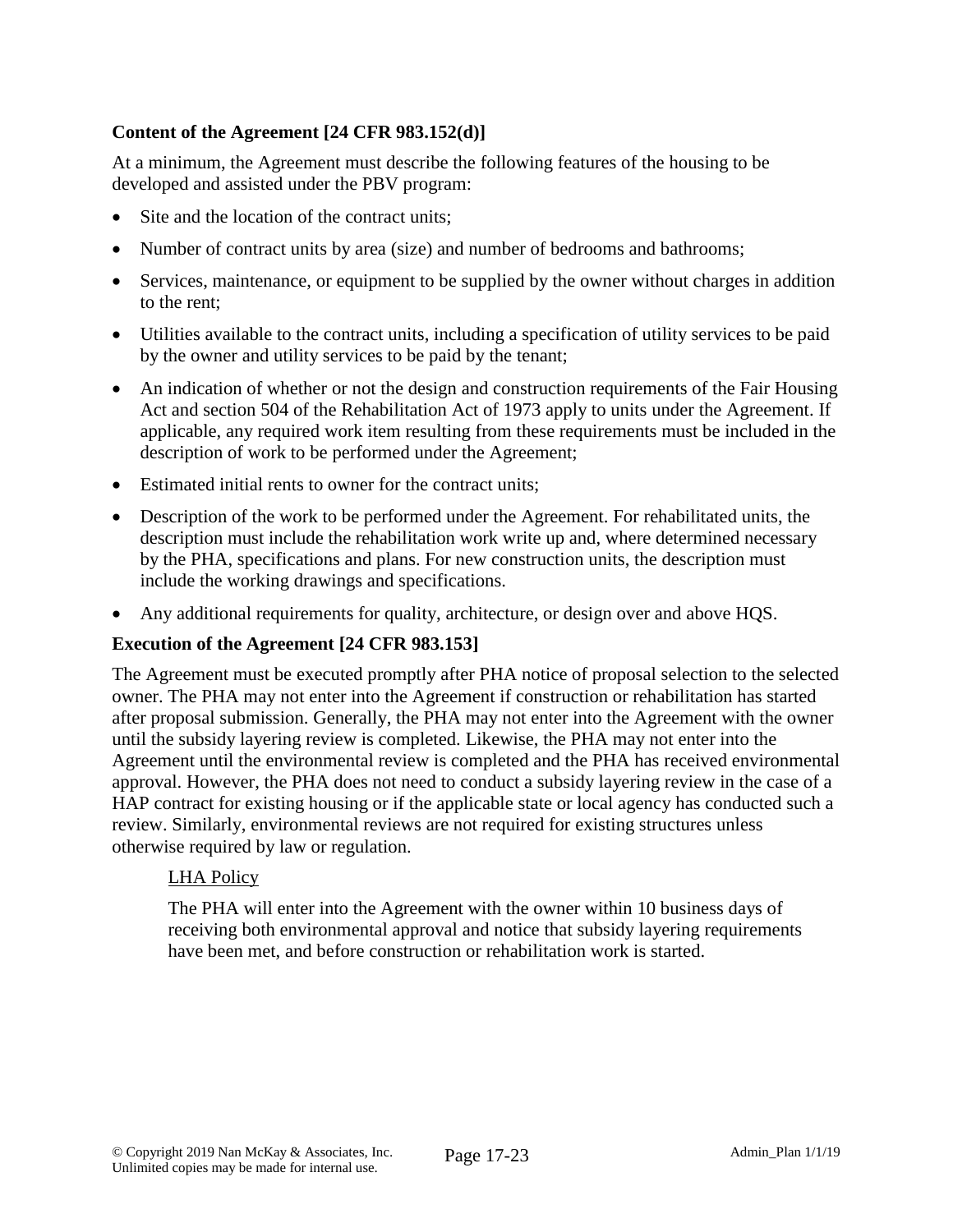# **17-IV.C. CONDUCT OF DEVELOPMENT WORK**

# **Labor Standards [24 CFR 983.154(b)]**

If an Agreement covers the development of nine or more contract units (whether or not completed in stages), the owner and the owner's contractors and subcontractors must pay Davis-Bacon wages to laborers and mechanics employed in the development of housing. The HUDprescribed form of the Agreement will include the labor standards clauses required by HUD, such as those involving Davis-Bacon wage rates.

The owner, contractors, and subcontractors must also comply with the Contract Work Hours and Safety Standards Act, Department of Labor regulations in 29 CFR part 5, and other applicable federal labor relations laws and regulations. The PHA must monitor compliance with labor standards.

### **Equal Opportunity [24 CFR 983.154(c)]**

The owner must comply with Section 3 of the Housing and Urban Development Act of 1968 and the implementing regulations at 24 CFR part 135. The owner must also comply with federal equal employment opportunity requirements.

### **Owner Disclosure [24 CFR 983.154(d) and (e)]**

The Agreement and HAP contract must include a certification by the owner that the owner and other project principals are not on the U.S. General Services Administration list of parties excluded from federal procurement and non-procurement programs.

The owner must also disclose any possible conflict of interest that would be a violation of the Agreement, the HAP contract, or HUD regulations.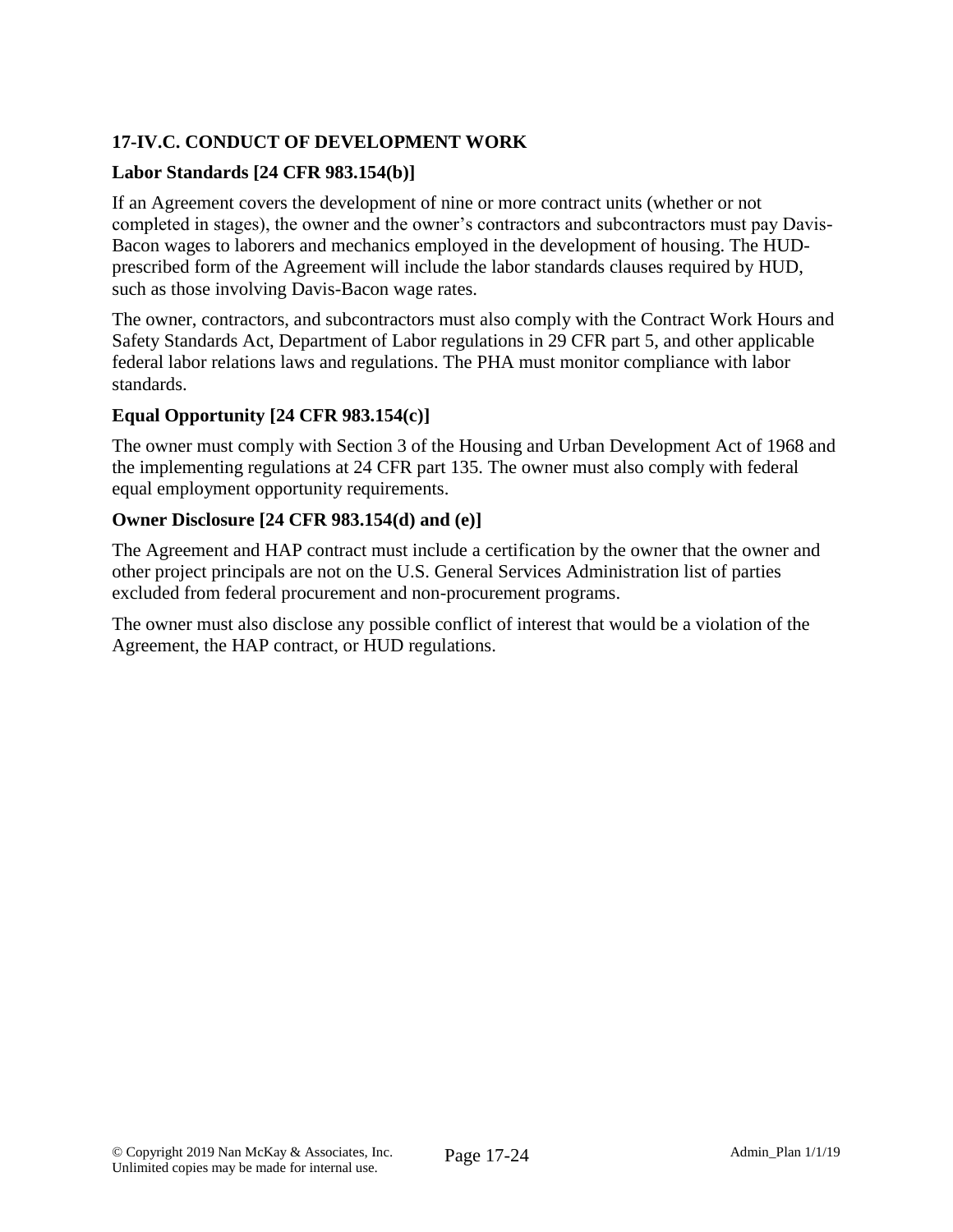# **17-IV.D. COMPLETION OF HOUSING**

The Agreement must specify the deadlines for completion of the housing, and the owner must develop and complete the housing in accordance with these deadlines. The Agreement must also specify the deadline for submission by the owner of the required evidence of completion.

### **Evidence of Completion [24 CFR 983.155(b)]**

At a minimum, the owner must submit the following evidence of completion to the PHA in the form and manner required by the PHA:

- Owner certification that the work has been completed in accordance with HQS and all requirements of the Agreement; and
- Owner certification that the owner has complied with labor standards and equal opportunity requirements in development of the housing.

At the PHA's discretion, the Agreement may specify additional documentation that must be submitted by the owner as evidence of housing completion.

#### LHA Policy

The PHA will determine the need for the owner to submit additional documentation as evidence of housing completion on a case-by-case basis depending on the nature of the PBV project. The PHA will specify any additional documentation requirements in the Agreement to enter into HAP contract.

#### **PHA Acceptance of Completed Units [24 CFR 983.156]**

Upon notice from the owner that the housing is completed, the PHA must inspect to determine if the housing has been completed in accordance with the Agreement, including compliance with HQS and any additional requirements imposed under the Agreement. The PHA must also determine if the owner has submitted all required evidence of completion.

If the work has not been completed in accordance with the Agreement, the PHA must not enter into the HAP contract.

If the PHA determines the work has been completed in accordance with the Agreement and that the owner has submitted all required evidence of completion, the PHA must submit the HAP contract for execution by the owner and must then execute the HAP contract.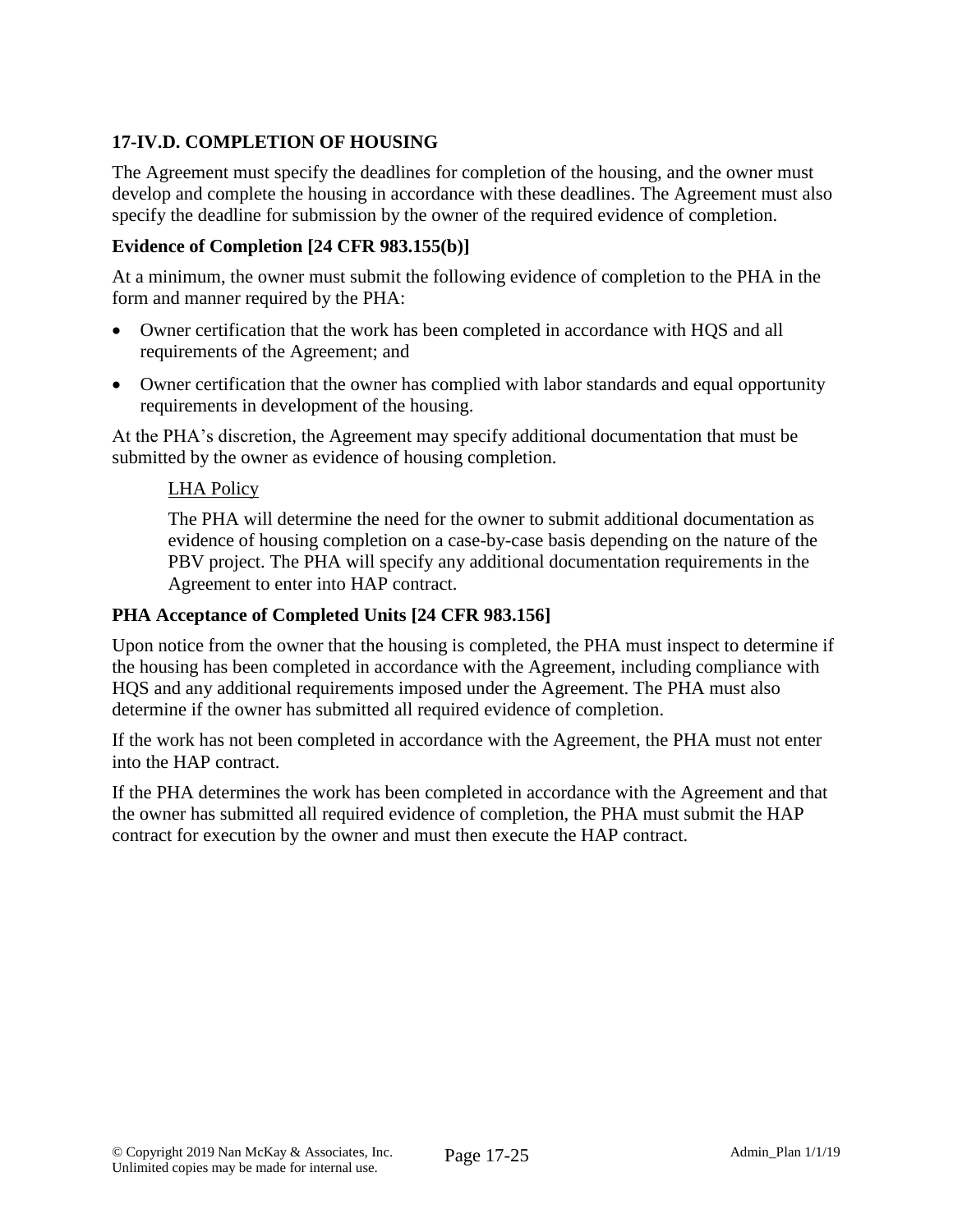# **PART V: HOUSING ASSISTANCE PAYMENTS CONTRACT (HAP)**

### **17-V.A. OVERVIEW**

The PHA must enter into a HAP contract with an owner for units that are receiving PBV assistance. The purpose of the HAP contract is to provide housing assistance payments for eligible families. Housing assistance is paid for contract units leased and occupied by eligible families during the HAP contract term. With the exception of single-family scattered-site projects, a HAP contract shall cover a single project. If multiple projects exist, each project is covered by a separate HAP contract. The HAP contract must be in the form required by HUD [24 CFR 983.202(a)].

# **17-V.B. HAP CONTRACT REQUIREMENTS**

#### **Contract Information [24 CFR 983.203]**

The HAP contract must specify the following information:

- The total number of contract units by number of bedrooms;
- The project's name, street address, city or county, state and zip code, block and lot number (if known), and any other information necessary to clearly identify the site and the building;
- The number of contract units in each building, the location of each contract unit, the area of each contract unit, and the number of bedrooms and bathrooms in each contract unit;
- Services, maintenance, and equipment to be supplied by the owner and included in the rent to owner;
- Utilities available to the contract units, including a specification of utility services to be paid by the owner (included in rent) and utility services to be paid by the tenant;
- Features provided to comply with program accessibility requirements of Section 504 of the Rehabilitation Act of 1973 and implementing regulations at 24 CFR part 8;
- The HAP contract term:
- The number of units in any project that will exceed the 25 percent per project cap, which will be set aside for occupancy by qualifying families (elderly and/or disabled families and families receiving supportive services); and
- The initial rent to owner for the first 12 months of the HAP contract term.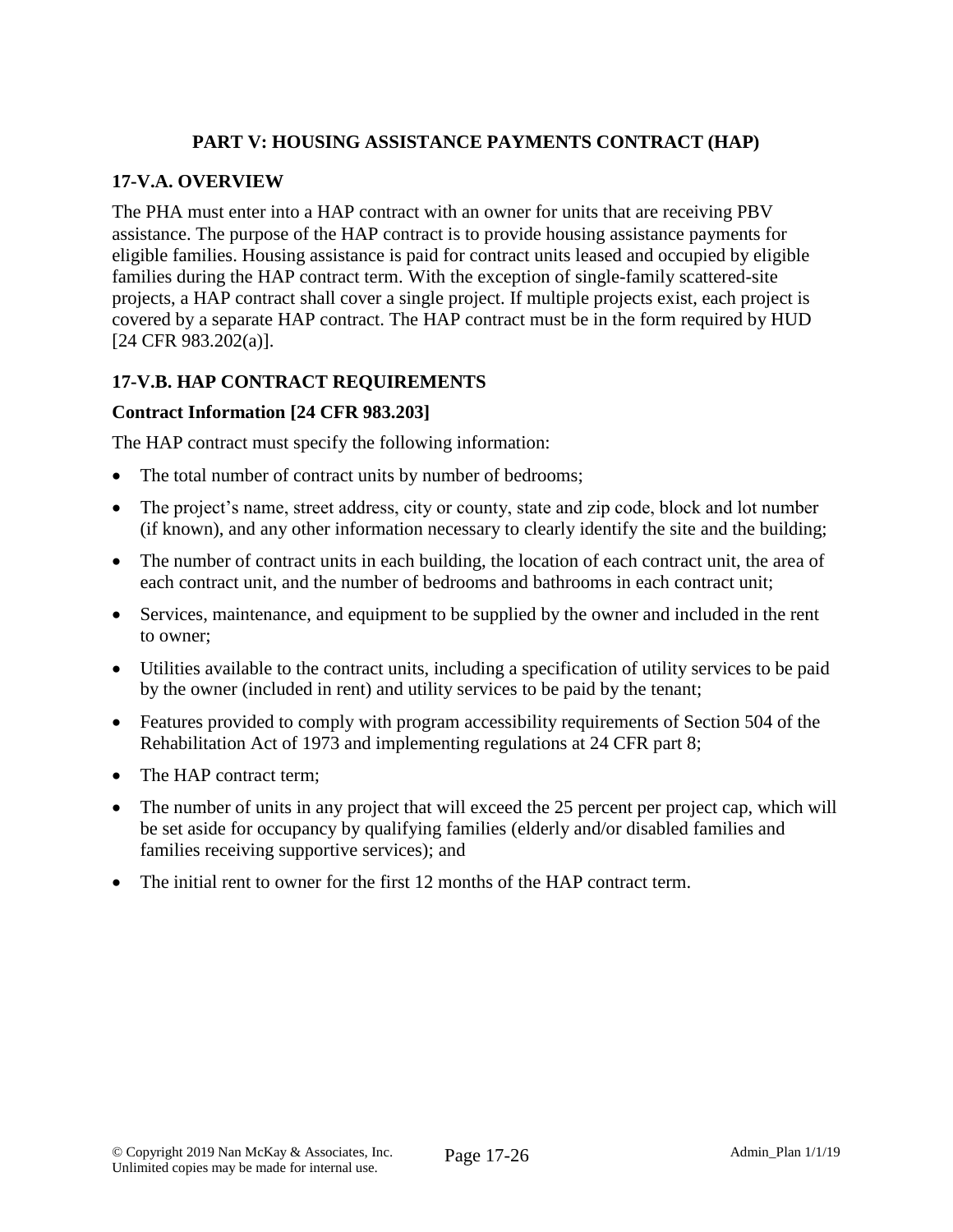# **Execution of the HAP Contract [24 CFR 983.204]**

The PHA may not enter into a HAP contract until each contract unit has been inspected and the PHA has determined that the unit complies with the Housing Quality Standards (HQS), unless the PHA has adopted a policy to enter into a HAP contract for units that fail the initial HQS inspection as a result of only non-life-threatening conditions. For existing housing, the HAP contract must be executed promptly after the PHA selects the owner proposal and inspects the housing units. For newly constructed or rehabilitated housing the HAP contract must be executed after the PHA has inspected the completed units and has determined that the units have been completed in accordance with the agreement to enter into HAP, and the owner furnishes all required evidence of completion.

### LHA Policy

For existing housing, the HAP contract will be executed within 10 business days of the PHA determining that all units pass HQS.

For rehabilitated or newly constructed housing, the HAP contract will be executed within 10 business days of the PHA determining that the units have been completed in accordance with the agreement to enter into HAP, all units meet HQS, and the owner has submitted all required evidence of completion

# **Term of HAP Contract [24 CFR 983.205, FR Notice 1/18/17, and Notice PIH 2017-21]**

The PHA may enter into a HAP contract with an owner for an initial term of no less than one year and no more than 20 years for each contract unit. The length of the term of the HAP contract for any contract unit may not be less than one year, nor more than 20 years. In the case of PHA-owned units, the term of the HAP contract must be agreed upon by the PHA and the independent entity approved by HUD [24 CFR 983.59(b)(2)].

### LHA Policy

The term of all PBV HAP contracts will be negotiated with the owner on a case-by-case basis.

At the time of the initial HAP contract term or any time before expiration of the HAP contract, the PHA may extend the term of the contract for an additional term of up to 20 years if the PHA determines an extension is appropriate to continue providing affordable housing for low-income families. A HAP contract extension may not exceed 20 years. A PHA may provide for multiple extensions; however, in no circumstances may such extensions exceed 20 years, cumulatively. Extensions after the initial extension are allowed at the end of any extension term, provided that not more than 24 months prior to the expiration of the previous extension contract the PHA agrees to extend the term, and that such extension is appropriate to continue providing affordable housing for low-income families or to expand housing opportunities. Extensions after the initial extension term shall not begin prior to the expiration date of the previous extension term. Subsequent extensions are subject to the same limitations. All extensions must be on the form and subject to the conditions prescribed by HUD at the time of the extension. In the case of PHA-owned units, any extension of the term of the HAP contract must be agreed upon by the PHA and the independent entity approved by HUD [24 CFR 983.59(b)(2)].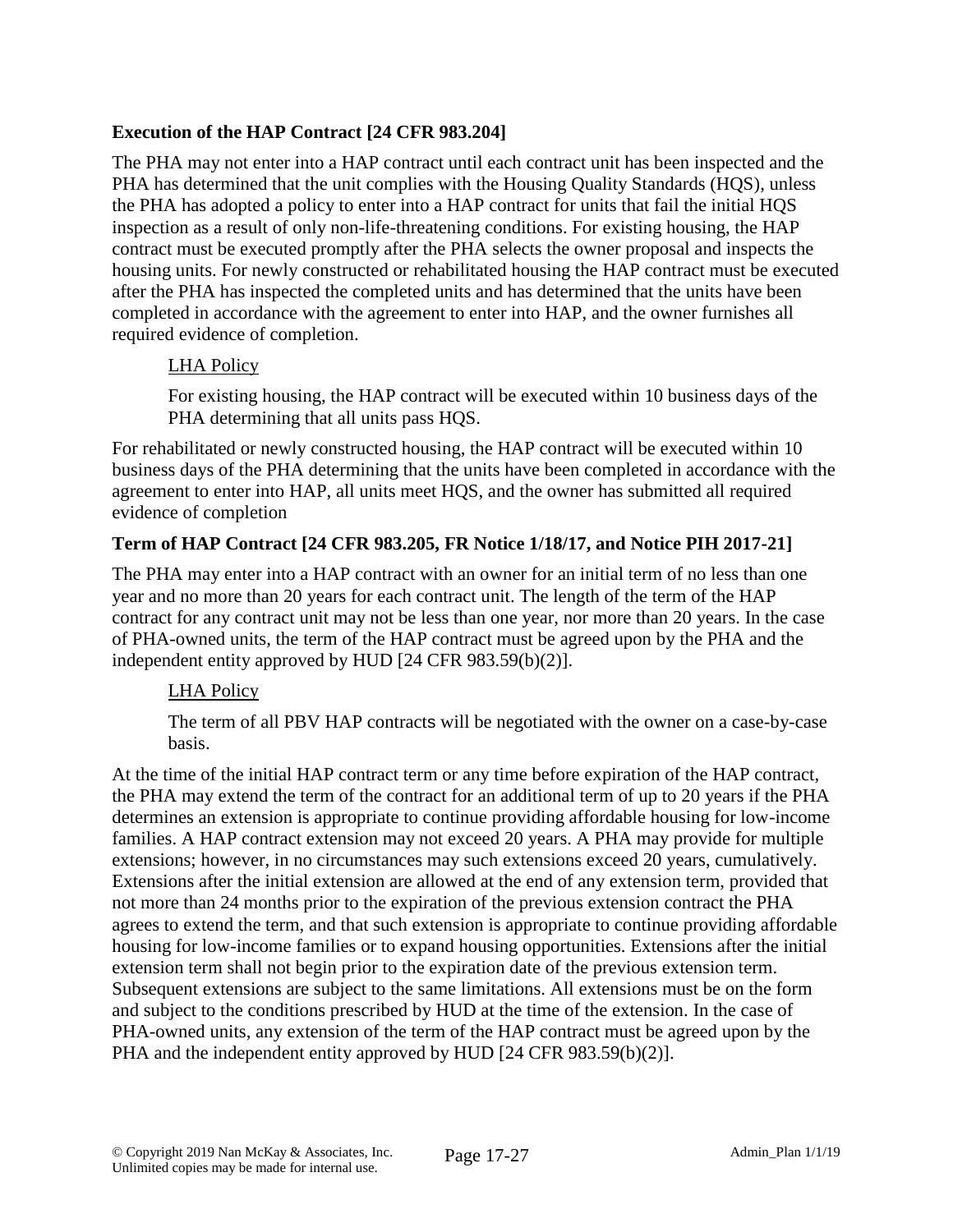### LHA Policy

When determining whether or not to extend an expiring PBV contract, the PHA will consider several factors including, but not limited to:

The cost of extending the contract and the amount of available budget authority;

The condition of the contract units;

The owner's record of compliance with obligations under the HAP contract and lease(s);

Whether the location of the units continues to support the goals of deconcentrating poverty and expanding housing opportunities; and

Whether the funding could be used more appropriately for tenant-based assistance.

#### *Termination by PHA [24 CFR 983.205(c) and FR Notice 1/18/17]*

The HAP contract must provide that the term of the PHA's contractual commitment is subject to the availability of sufficient appropriated funding as determined by HUD or by the PHA in accordance with HUD instructions. For these purposes, sufficient funding means the availability of appropriations, and of funding under the ACC from such appropriations, to make full payment of housing assistance payments payable to the owner for any contract year in accordance with the terms of the HAP contract.

In times of insufficient funding, HUD requires that PHAs first take all cost-saving measures prior to failing to make payments under existing PBV HAP contracts.

If it is determined that there may not be sufficient funding to continue housing assistance payments for all contract units and for the full term of the HAP contract, the PHA may terminate the HAP contract by notice to the owner. The termination must be implemented in accordance with HUD instructions.

### *Termination by Owner [24 CFR 983.205(d)]*

If in accordance with program requirements the amount of rent to an owner for any contract unit is reduced below the amount of the rent to owner at the beginning of the HAP contract term, the owner may terminate the HAP contract by giving notice to the PHA. In this case, families living in the contract units must be offered tenant-based assistance.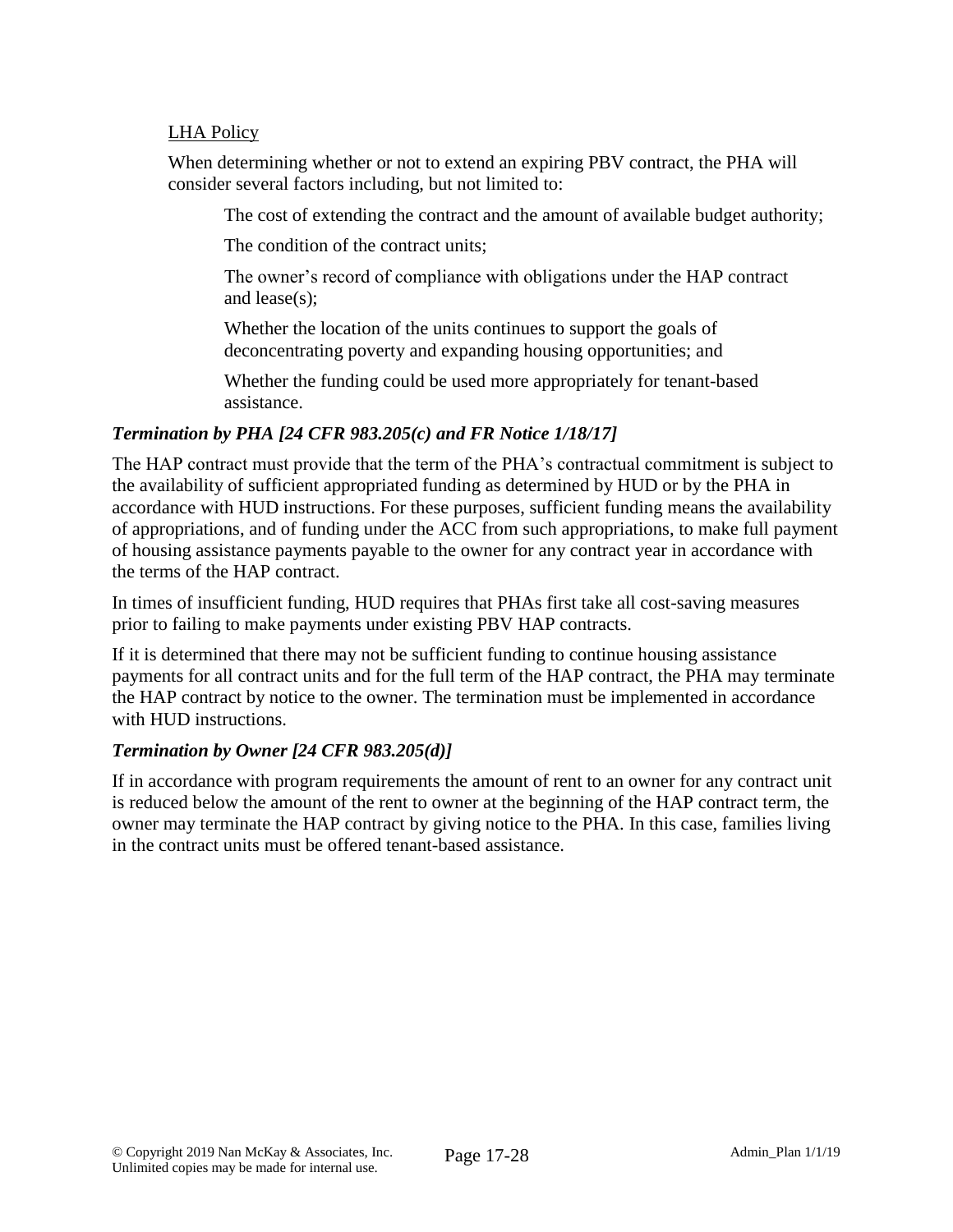### **Statutory Notice Requirements: Contract Termination or Expiration [24 CFR 983.206, FR Notice 1/18/17, and Notice PIH 2017-21]**

Not less than one year before the HAP contract terminates, or if the owner refuses to renew the HAP contract, the owner must notify the PHA and assisted tenants of the termination. The notice must be provided in the form prescribed by HUD. If the owner does not give timely notice, the owner must permit the tenants in assisted units to remain in their units for the required notice period with no increase in the tenant portion of their rent, and with no eviction as a result of the owner's inability to collect an increased tenant portion of rent. An owner may renew the terminating contract for a period of time sufficient to give tenants one-year advance notice under such terms as HUD may require.

Upon termination or expiration of the contract, a family living at the property is entitled to receive a tenant-based voucher. Tenant-based assistance would not begin until the owner's required notice period ends. The PHA must provide the family with a voucher and the family must also be given the option by the PHA and owner to remain in their unit with HCV tenantbased assistance as long as the unit complies with inspection and rent reasonableness requirements. The family must pay their total tenant payment (TTP) and any additional amount if the gross rent exceeds the applicable payment standard. The family has the right to remain in the project as long as the units are used for rental housing and are otherwise eligible for HCV assistance. The owner may not terminate the tenancy of a family that exercises its right to remain except for serious or repeated lease violations or other good cause. Families that receive a tenantbased voucher at the expiration or termination of the PBV HAP contract are not new admissions to the PHA HCV tenant-based program, and are not subject to income eligibility requirements or any other admission requirements. If the family chooses to remain in their unit with tenant-based assistance, the family may do so regardless of whether the family share would initially exceed 40 percent of the family's adjusted monthly income.

# **Remedies for HQS Violations [24 CFR 983.208(b)]**

The PHA may not make any HAP payment to the owner for a contract unit during any period in which the unit does not comply with HQS. If the PHA determines that a contract does not comply with HQS, the PHA may exercise any of its remedies under the HAP contract, for any or all of the contract units. Available remedies include termination of housing assistance payments, abatement or reduction of housing assistance payments, reduction of contract units, and termination of the HAP contract.

### LHA Policy

The PHA will abate and terminate PBV HAP contracts for non-compliance with HQS in accordance with the policies used in the tenant-based voucher program. These policies are contained in Section 8-II.G., Enforcing Owner Compliance.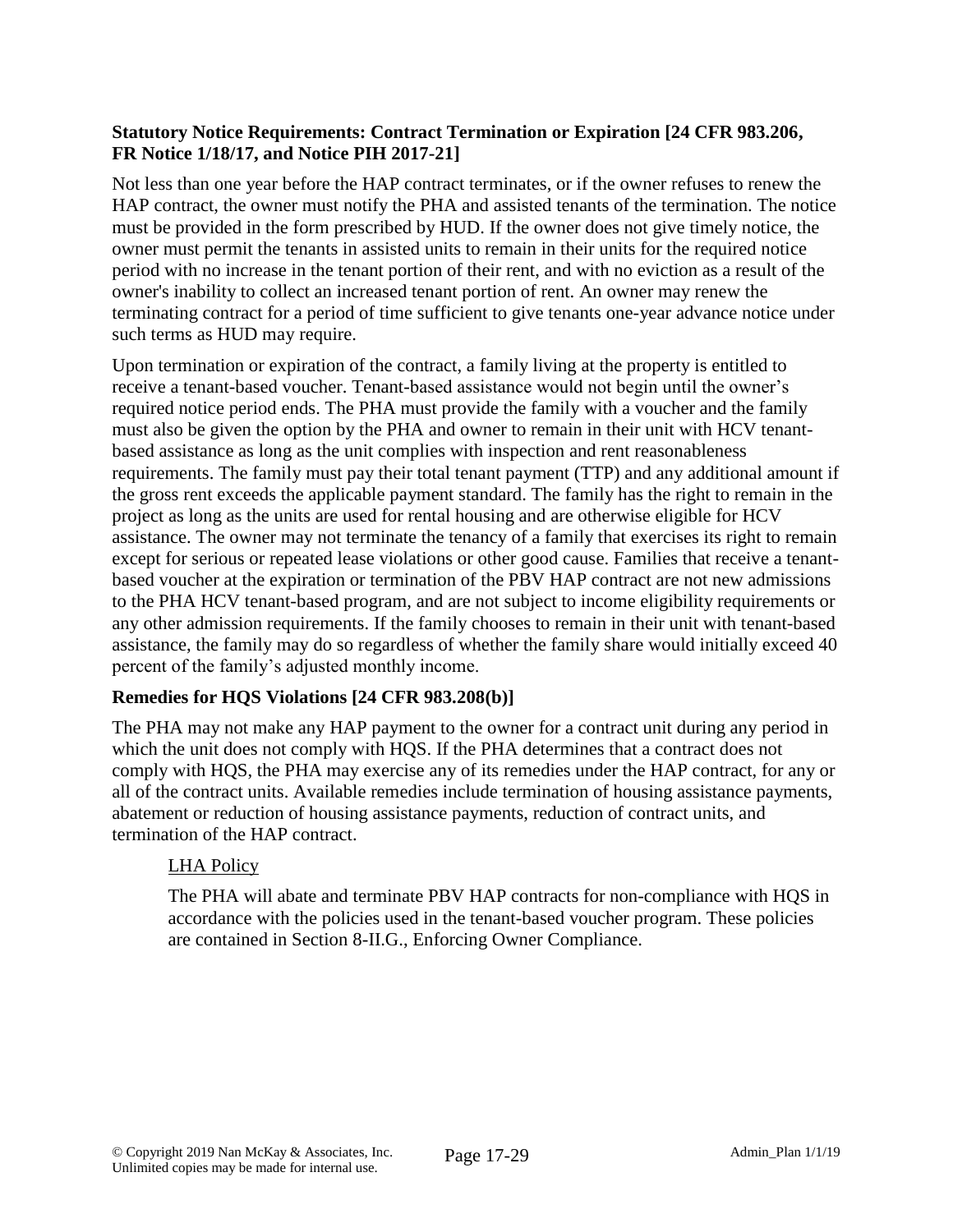# **17-V.C. AMENDMENTS TO THE HAP CONTRACT**

# **Substitution of Contract Units [24 CFR 983.207(a)]**

At the PHA's discretion and subject to all PBV requirements, the HAP contract may be amended to substitute a different unit with the same number of bedrooms in the same project for a previously covered contract unit. Before any such substitution can take place, the PHA must inspect the proposed unit and determine the reasonable rent for the unit.

# **Addition of Contract Units [FR Notice 1/18/17 and Notice PIH 2017-21]**

The PHA and owner may amend the HAP contract to add additional PBV contract units in projects that already have a HAP contract without having to fulfill the selection requirements found at 24 CFR 983.51(b) for those additional PBV units, regardless of when the HAP contract was signed. The additional PBV units, however, are still subject to the PBV program cap and individual project caps. Prior to attaching additional units without competition, the PHA must submit to the local field office information outlined in FR Notice 1/18/17. The PHA must also detail in the administrative plan their intent to add PBV units and the rationale for adding units to the specific PBV project.

# LHA Policy

LHA will consider adding contract units to the HAP contract when the PHA determines that additional housing is needed to serve eligible low-income families. Circumstances may include, but are not limited to:

- The local housing inventory is reduced due to a disaster (either due to loss of housing units or an influx of displaced families.
- Voucher holders are having a difficulty finding units that meet the program.

### **17-V.D. HAP CONTRACT YEAR, ANNIVERSARY AND EXPIRATION DATES [24 CFR 983.207(b) and 983.302(e)]**

The HAP contract year is the period of 12 calendar months preceding each annual anniversary of the HAP contract during the HAP contract term. The initial contract year is calculated from the first day of the first calendar month of the HAP contract term.

The annual anniversary of the HAP contract is the first day of the first calendar month after the end of the preceding contract year.

There is a single annual anniversary and expiration date for all units under a particular HAP contract, even in cases where contract units are placed under the HAP contract in stages (on different dates) or units are added by amendment. The anniversary and expiration dates for all units coincide with the dates for the contract units that were originally placed under contract.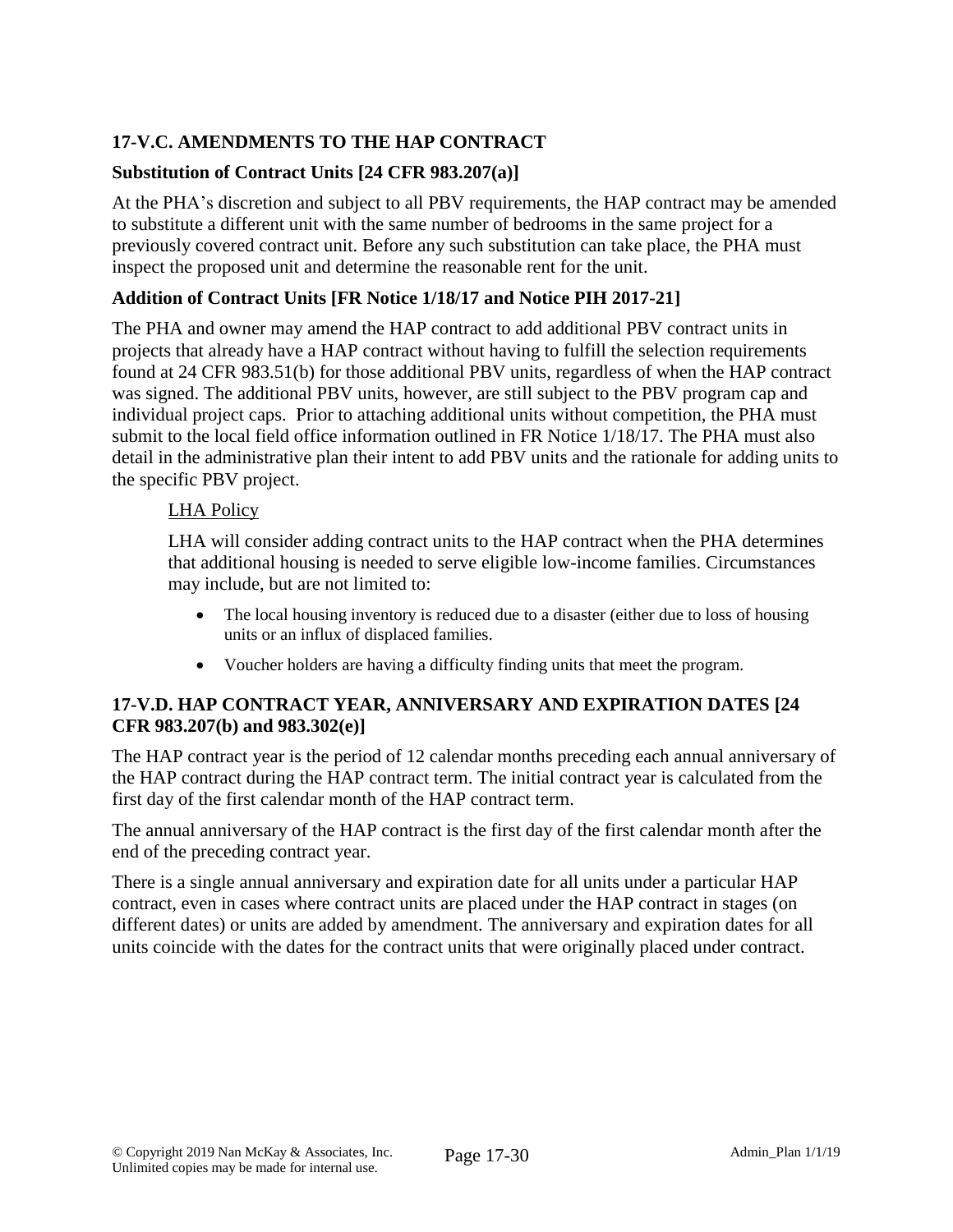# **17-V.E. OWNER RESPONSIBILITIES UNDER THE HAP [24 CFR 983.210]**

When the owner executes the HAP contract s/he certifies that at such execution and at all times during the term of the HAP contract:

- All contract units are in good condition and the owner is maintaining the premises and contract units in accordance with HQS;
- The owner is providing all services, maintenance, equipment and utilities as agreed to under the HAP contract and the leases;
- Each contract unit for which the owner is receiving HAP, is leased to an eligible family referred by the PHA, and the lease is in accordance with the HAP contract and HUD requirements;
- To the best of the owner's knowledge the family resides in the contract unit for which the owner is receiving HAP, and the unit is the family's only residence;
- The owner (including a principal or other interested party) is not the spouse, parent, child, grandparent, grandchild, sister, or brother of any member of a family residing in a contract unit;
- The amount of the HAP the owner is receiving is correct under the HAP contract;
- The rent for contract units does not exceed rents charged by the owner for comparable unassisted units;
- Except for HAP and tenant rent, the owner has not received and will not receive any other payment or consideration for rental of the contract unit;
- The family does not own or have any interest in the contract unit (does not apply to family's membership in a cooperative); and
- Repair work on the project selected as an existing project that is performed after HAP execution within such post-execution period as specified by HUD may constitute development activity, and if determined to be development activity, the repair work undertaken shall be in compliance with Davis-Bacon wage requirements.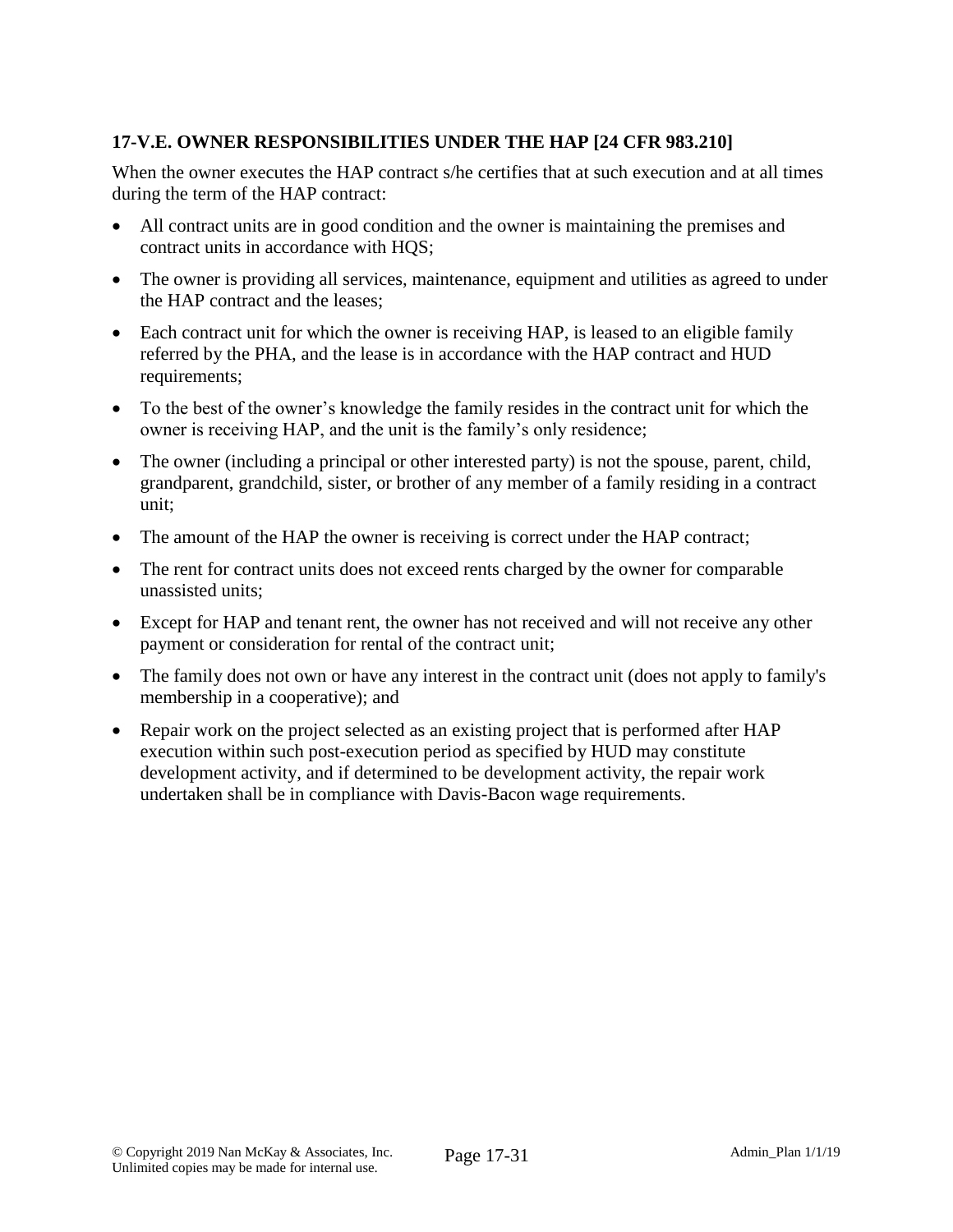# **17-V.F. ADDITIONAL HAP REQUIREMENTS**

### **Housing Quality and Design Requirements [24 CFR 983.101(e) and 983.208(a)]**

The owner is required to maintain and operate the contract units and premises in accordance with HQS, including performance of ordinary and extraordinary maintenance. The owner must provide all the services, maintenance, equipment, and utilities specified in the HAP contract with the PHA and in the lease with each assisted family. In addition, maintenance, replacement and redecoration must be in accordance with the standard practice for the building as established by the owner.

The PHA may elect to establish additional requirements for quality, architecture, or design of PBV housing. Any such additional requirements must be specified in the Agreement to enter into a HAP contract and the HAP contract. These requirements must be in addition to, not in place of, compliance with HQS.

#### LHA Policy

The PHA will identify the need for any special features on a case-by-case basis depending on the intended occupancy of the PBV project. The PHA will specify any special design standards or additional requirements in the invitation for PBV proposals, the agreement to enter into HAP contract, and the HAP contract.

#### **Vacancy Payments [24 CFR 983.352(b)]**

At the discretion of the PHA, the HAP contract may provide for vacancy payments to the owner for a PHA-determined period of vacancy extending from the beginning of the first calendar month after the move-out month for a period not exceeding two full months following the moveout month. The amount of the vacancy payment will be determined by the PHA and cannot exceed the monthly rent to owner under the assisted lease, minus any portion of the rental payment received by the owner (including amounts available from the tenant's security deposit).

### LHA Policy

The PHA will decide on a case-by-case basis if the PHA will provide vacancy payments to the owner. The HAP contract with the owner will contain any such agreement, including the amount of the vacancy payment and the period for which the owner will qualify for these payments.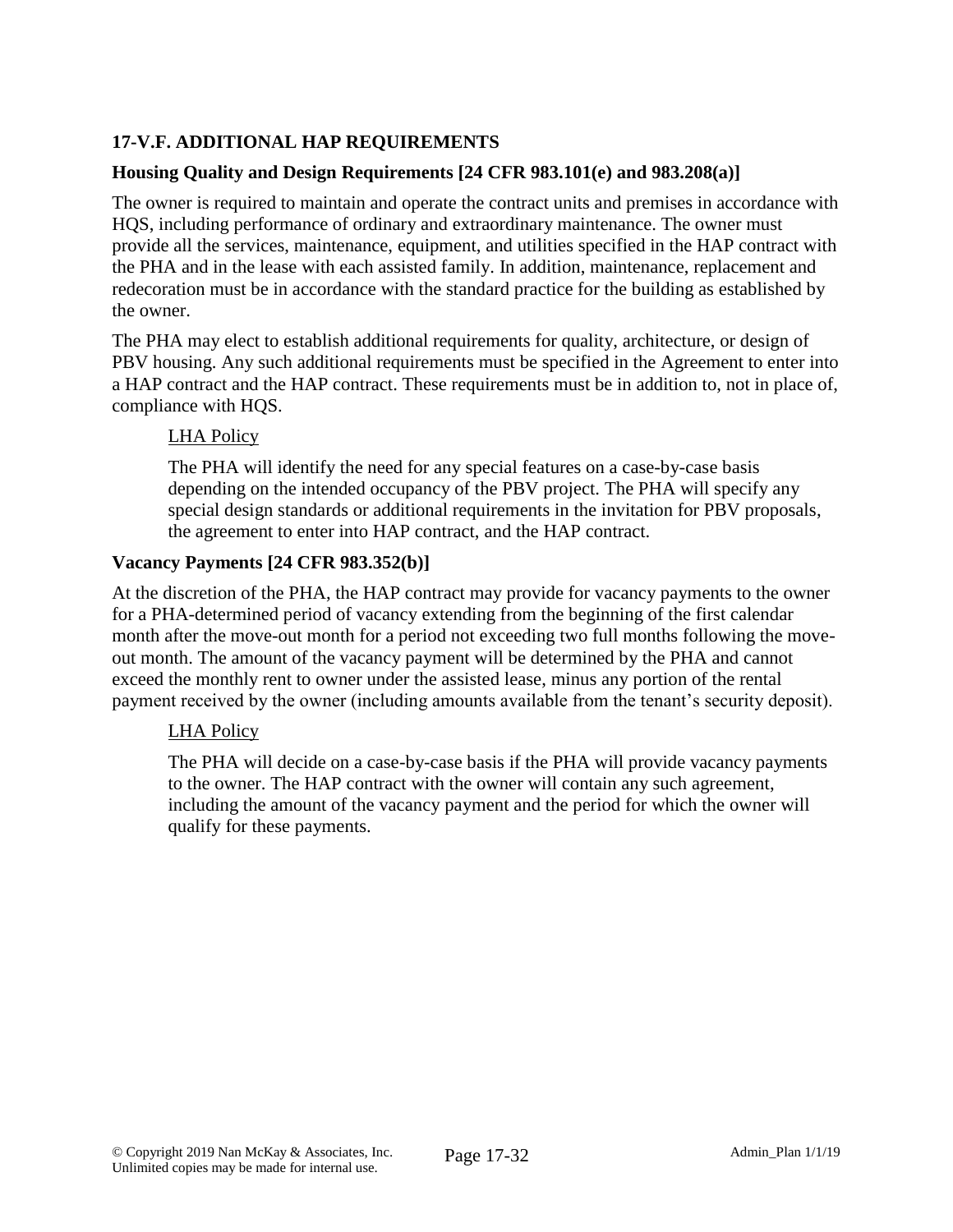# **PART VI: SELECTION OF PBV PROGRAM PARTICIPANTS**

### **17-VI.A. OVERVIEW**

Many of the provisions of the tenant-based voucher regulations [24 CFR 982] also apply to the PBV program. This includes requirements related to determining eligibility and selecting applicants from the waiting list. Even with these similarities, there are requirements that are unique to the PBV program. This part describes the requirements and policies related to eligibility and admission to the PBV program.

# **17-VI.B. ELIGIBILITY FOR PBV ASSISTANCE [24 CFR 983.251(a) and (b)]**

The PHA may select families for the PBV program from those who are participants in the PHA's tenant-based voucher program and from those who have applied for admission to the voucher program. For voucher participants, eligibility was determined at original admission to the voucher program and does not need to be redetermined at the commencement of PBV assistance. For all others, eligibility for admission must be determined at the commencement of PBV assistance.

Applicants for PBV assistance must meet the same eligibility requirements as applicants for the tenant-based voucher program. Applicants must qualify as a family as defined by HUD and the PHA, have income at or below HUD-specified income limits, and qualify on the basis of citizenship or the eligible immigration status of family members [24 CFR 982.201(a) and 24 CFR 983.2(a)]. In addition, an applicant family must provide social security information for family members [24 CFR 5.216 and 5.218] and consent to the PHA's collection and use of family information regarding income, expenses, and family composition [24 CFR 5.230]. The PHA may also not approve a tenancy if the owner (including a principal or other interested party) of the unit is the parent, child, grandparent, grandchild, sister, or brother of any member of the family, unless needed as a reasonable accommodation. An applicant family must also meet HUD requirements related to current or past criminal activity.

### LHA Policy

The PHA will determine an applicant family's eligibility for the PBV program in accordance with the policies in Chapter 3.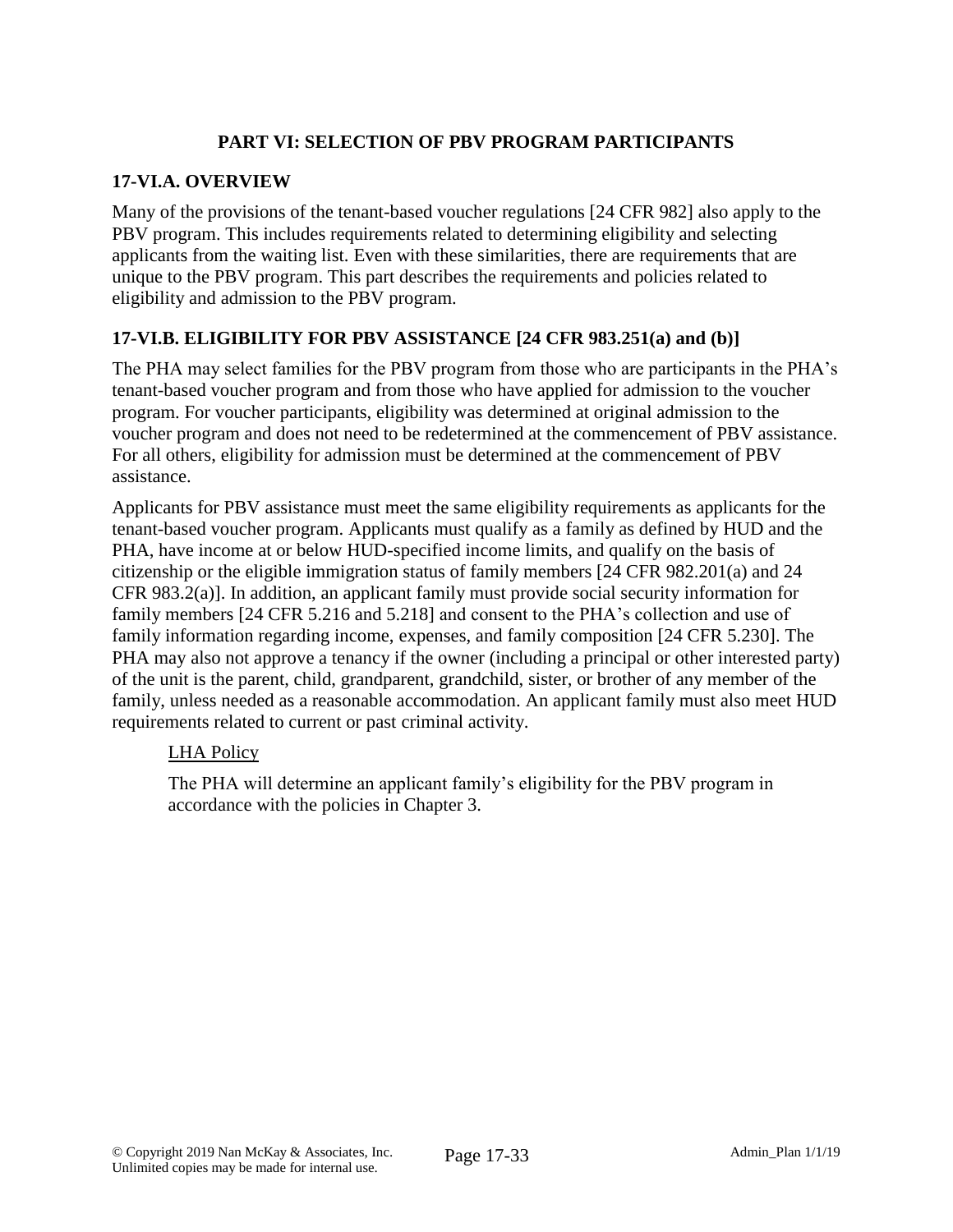### **In-Place Families [24 CFR 983.251(b)]**

An eligible family residing in a proposed PBV contract unit on the date the proposal is selected by the PHA is considered an "in-place family." These families are afforded protection from displacement under the PBV rule. If a unit to be placed under contract (either an existing unit or a unit requiring rehabilitation) is occupied by an eligible family on the date the proposal is selected, the in-place family must be placed on the PHA's waiting list. Once the family's continued eligibility is determined (the PHA may deny assistance to an in-place family for the grounds specified in 24 CFR 982.552 and 982.553), the family must be given an absolute selection preference and the PHA must refer these families to the project owner for an appropriately sized PBV unit in the project. Admission of eligible in-place families is not subject to income targeting requirements.

This regulatory protection from displacement does not apply to families that are not eligible to participate in the program on the proposal selection date.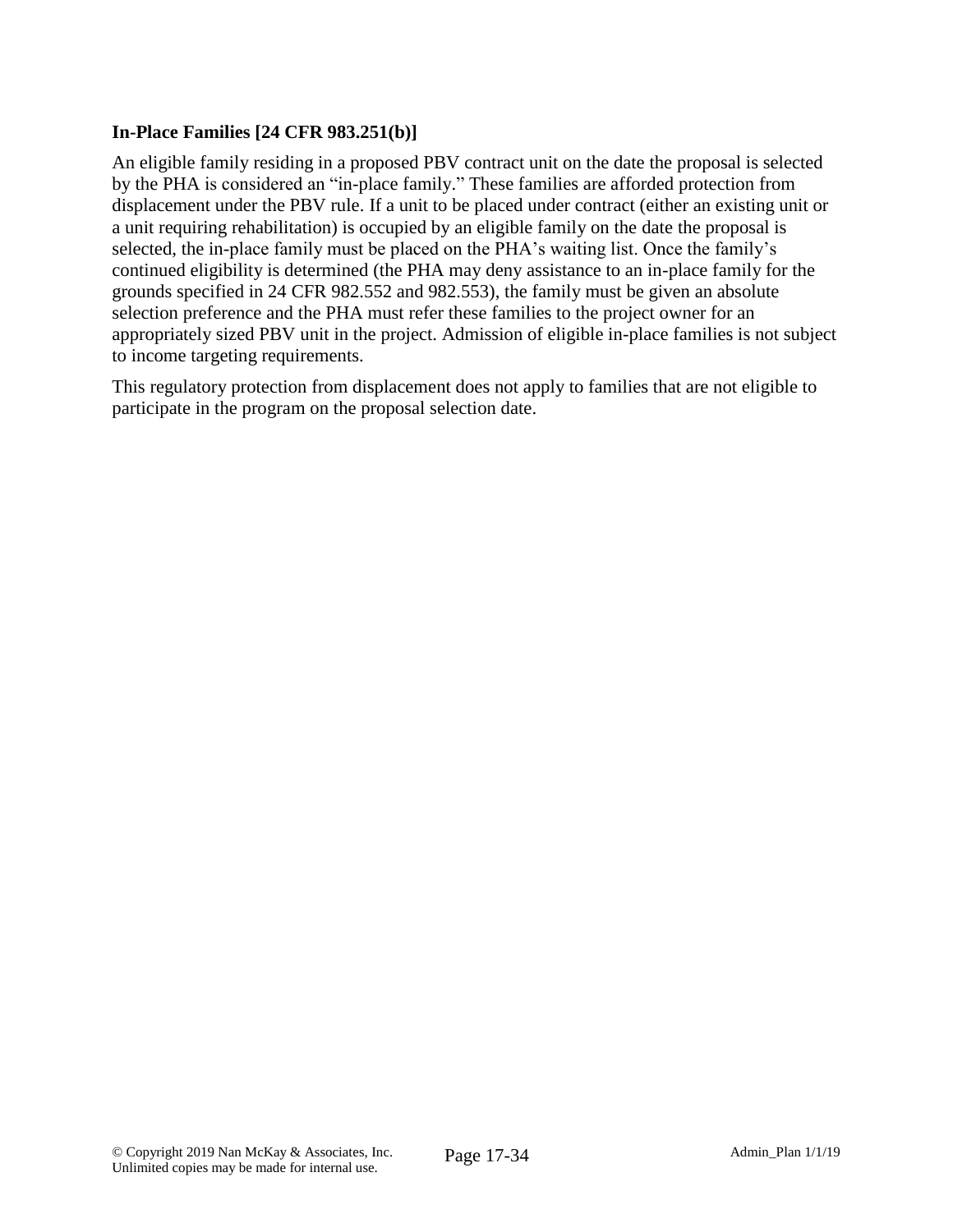# **17-VI.C. ORGANIZATION OF THE WAITING LIST [24 CFR 983.251(c)]**

The PHA may establish a separate waiting list for PBV units or it may use the same waiting list for both tenant-based and PBV assistance. The PHA may also merge the PBV waiting list with a waiting list for other assisted housing programs offered by the PHA. If the PHA chooses to offer a separate waiting list for PBV assistance, the PHA must offer to place applicants who are listed on the tenant-based waiting list on the waiting list for PBV assistance.

If a PHA decides to establish a separate PBV waiting list, the PHA may use a single waiting list for the PHA's whole PBV program, or it may establish separate waiting lists for PBV units in particular projects or buildings or for sets of such units.

#### LHA Policy

The LHA will establish and manage separate waiting lists for individual projects or buildings that are receiving PBV assistance. The PHA currently has waiting lists for the following PBV projects:

Suites Supportive Housing Community Aspen Meadows Neighborhood

### **17-VI.D. SELECTION FROM THE WAITING LIST [24 CFR 983.251(c)]**

Applicants who will occupy units with PBV assistance must be selected from the PHA's waiting list. The PHA may establish selection criteria or preferences for occupancy of particular PBV units. The PHA may place families referred by the PBV owner on its PBV waiting list.

#### **Income Targeting [24 CFR 983.251(c)(6)]**

At least 75 percent of the families admitted to the PHA's tenant-based and project-based voucher programs during the PHA fiscal year from the waiting list must be extremely-low income families. The income targeting requirement applies to the total of admissions to both programs.

### **Units with Accessibility Features [24 CFR 983.251(c)(7)]**

When selecting families to occupy PBV units that have special accessibility features for persons with disabilities, the PHA must first refer families who require such features to the owner.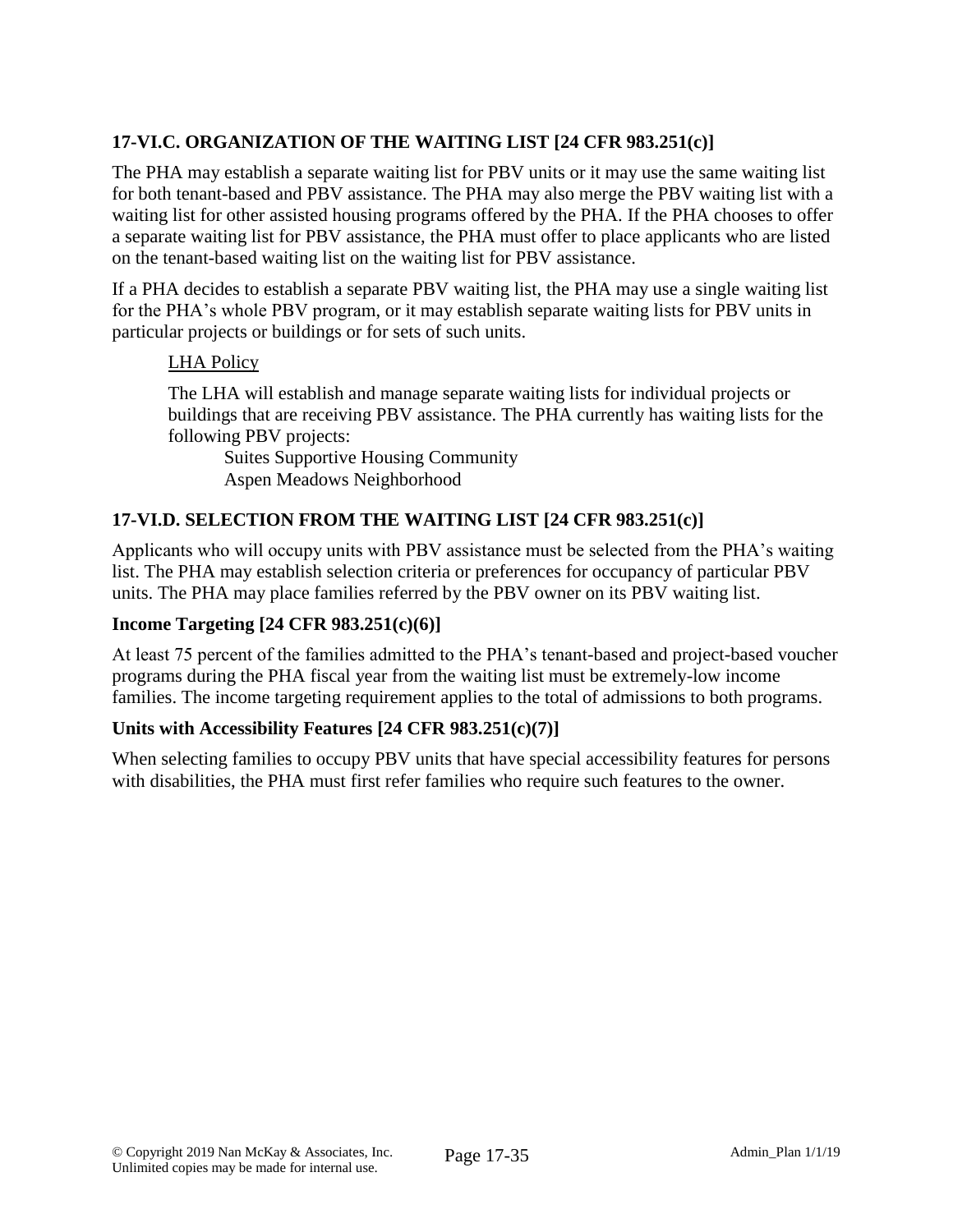# **Preferences [24 CFR 983.251(d), FR Notice 11/24/08]**

The PHA may use the same selection preferences that are used for the tenant-based voucher program, establish selection criteria or preferences for the PBV program as a whole, or for occupancy of particular PBV developments or units. The PHA must provide an absolute selection preference for eligible in-place families as described in Section 17-VI.B above.

The PHA may establish a selection preference for families who qualify for voluntary services, including disability-specific services, offered in conjunction with assisted units, provided that preference is consistent with the PHA plan. The PHA may not, however, grant a preference to a person with a specific disability [FR Notice 1/18/17].

In advertising such a project, the owner may advertise the project as offering services for a particular type of disability; however, the project must be open to all otherwise eligible disabled persons who may benefit from services provided in the project. In these projects, disabled residents may not be required to accept the particular services offered as a condition of occupancy.

If the PHA has projects with "excepted units" for elderly families or supportive services, the PHA must give preference to such families when referring families to these units [24 CFR 983.261(b); FR Notice 1/18/17].

#### LHA Policy

The PHA will provide a selection preference when required by the regulation (e.g., eligible in-place families, elderly families or units with supportive services, or mobility impaired persons for accessible units).

LHA will offer the following preferences:

- Homeless
- Single persons that are elderly, displaced, homeless or a person with disabilities.
- Victims of domestic violence, dating violence, sexual assault or stalking.

Additionally, the LHA will provide:

 **Set-aside Vouchers for Homeless Households** at or up to 20% of tenant-based vouchers that have turned over in the previous year will be set aside for issuance to eligible homeless households as determined and referred by the Homeless Solutions of Boulder County Coordinated Entry System and the City of Longmont Locally Funded Set Asides.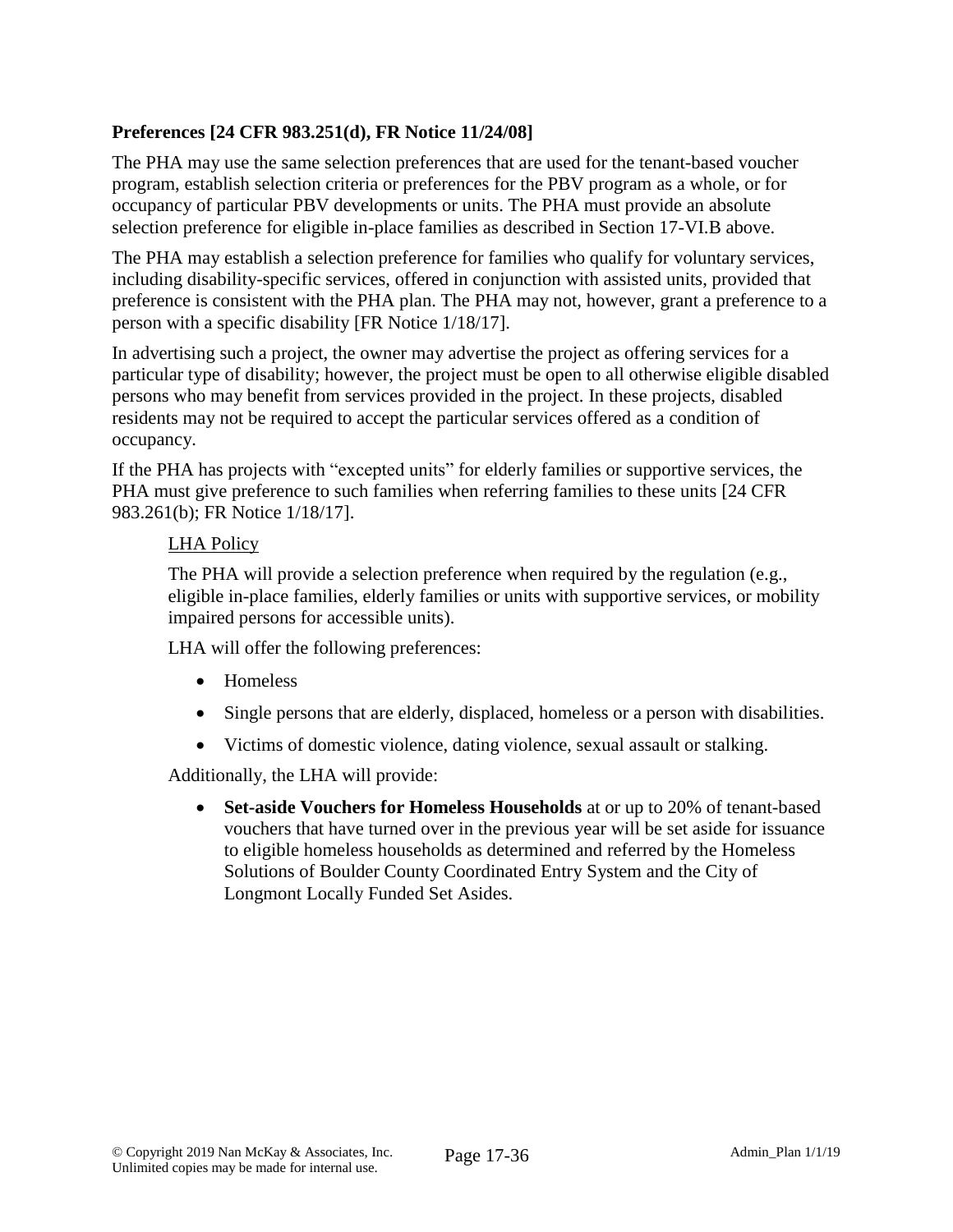# **17-VI.E. OFFER OF PBV ASSISTANCE**

### **Refusal of Offer [24 CFR 983.251(e)(3)]**

The PHA is prohibited from taking any of the following actions against a family who has applied for, received, or refused an offer of PBV assistance:

- Refuse to list the applicant on the waiting list for tenant-based voucher assistance;
- Deny any admission preference for which the applicant qualifies;
- Change the applicant's place on the waiting list based on preference, date, and time of application, or other factors affecting selection under the PHA's selection policy;
- Remove the applicant from the tenant-based voucher waiting list.

# **Disapproval by Landlord [24 CFR 983.251(e)(2)]**

If a PBV owner rejects a family for admission to the owner's units, such rejection may not affect the family's position on the tenant-based voucher waiting list.

### **Acceptance of Offer [24 CFR 983.252]**

### *Family Briefing*

When a family accepts an offer for PBV assistance, the PHA must give the family an oral briefing. The briefing must include information on how the program works and the responsibilities of the family and owner. In addition to the oral briefing, the PHA must provide a briefing packet that explains how the PHA determines the total tenant payment for a family, the family obligations under the program, and applicable fair housing information.

### *Persons with Disabilities*

If an applicant family's head or spouse is disabled, the PHA must assure effective communication, in accordance with 24 CFR 8.6, in conducting the oral briefing and in providing the written information packet. This may include making alternative formats available (see Chapter 2). In addition, the PHA must have a mechanism for referring a family that includes a member with a mobility impairment to an appropriate accessible PBV unit.

### *Persons with Limited English Proficiency*

The PHA should take reasonable steps to assure meaningful access by persons with limited English proficiency in accordance with Title VI of the Civil Rights Act of 1964 and Executive Order 13166 (see Chapter 2).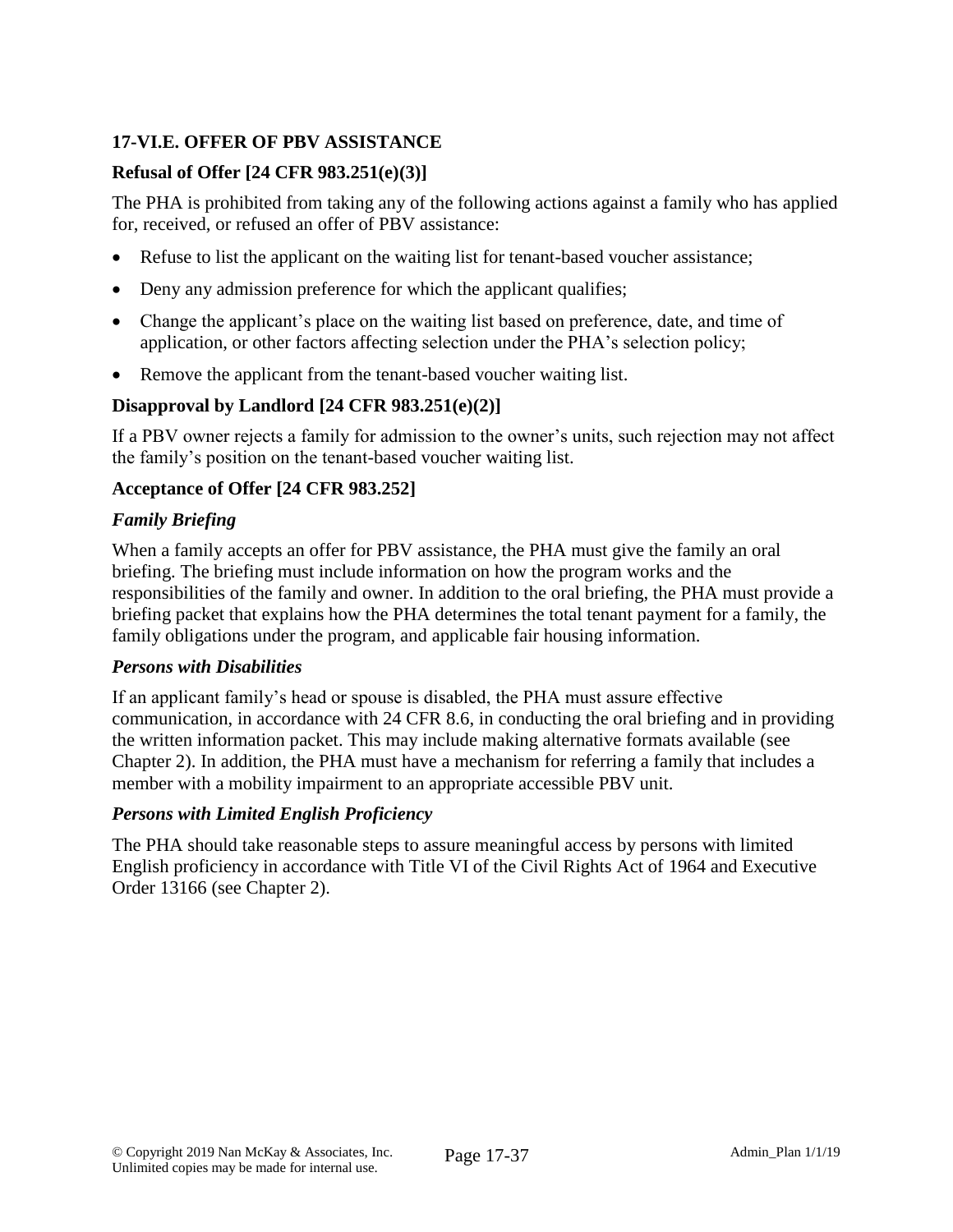# **17-VI.F. OWNER SELECTION OF TENANTS**

The owner is responsible for developing written tenant selection procedures that are consistent with the purpose of improving housing opportunities for very low-income families and reasonably related to program eligibility and an applicant's ability to fulfill their obligations under the lease. An owner must promptly notify in writing any rejected applicant of the grounds for any rejection [24 CFR 983.253(a)(2) and (a)(3)].

### **Leasing [24 CFR 983.253(a)]**

During the term of the HAP contract, the owner must lease contract units to eligible families that are selected and referred by the PHA from the PHA's waiting list. The contract unit leased to the family must be the appropriate size unit for the size of the family, based on the PHA's subsidy standards.

### **Filling Vacancies [24 CFR 983.254(a)]**

The owner must promptly notify the PHA of any vacancy or expected vacancy in a contract unit. After receiving such notice, the PHA must make every reasonable effort to promptly refer a sufficient number of families for the owner to fill such vacancies. The PHA and the owner must make reasonable efforts to minimize the likelihood and length of any vacancy.

### LHA Policy

The owner must notify the PHA in writing (mail, fax, or email) within five business days of learning about any vacancy or expected vacancy.

The LHA will make every reasonable effort to assist the landlord with identifying a new qualified participant.

### **Reduction in HAP Contract Units Due to Vacancies [24 CFR 983.254(b)]**

If any contract units have been vacant for 120 or more days since owner notice of the vacancy, the PHA may give notice to the owner amending the HAP contract to reduce the number of contract units by subtracting the number of contract units (according to the bedroom size) that have been vacant for this period.

### LHA Policy

If any contract units have been vacant for 120 days, the PHA will give notice to the owner that the HAP contract will be amended to reduce the number of contract units that have been vacant for this period. The PHA will provide the notice to the owner within 10 business days of the 120<sup>th</sup> day of the vacancy. The amendment to the HAP contract will be effective the  $1<sup>st</sup>$  day of the month following the date of the PHA's notice.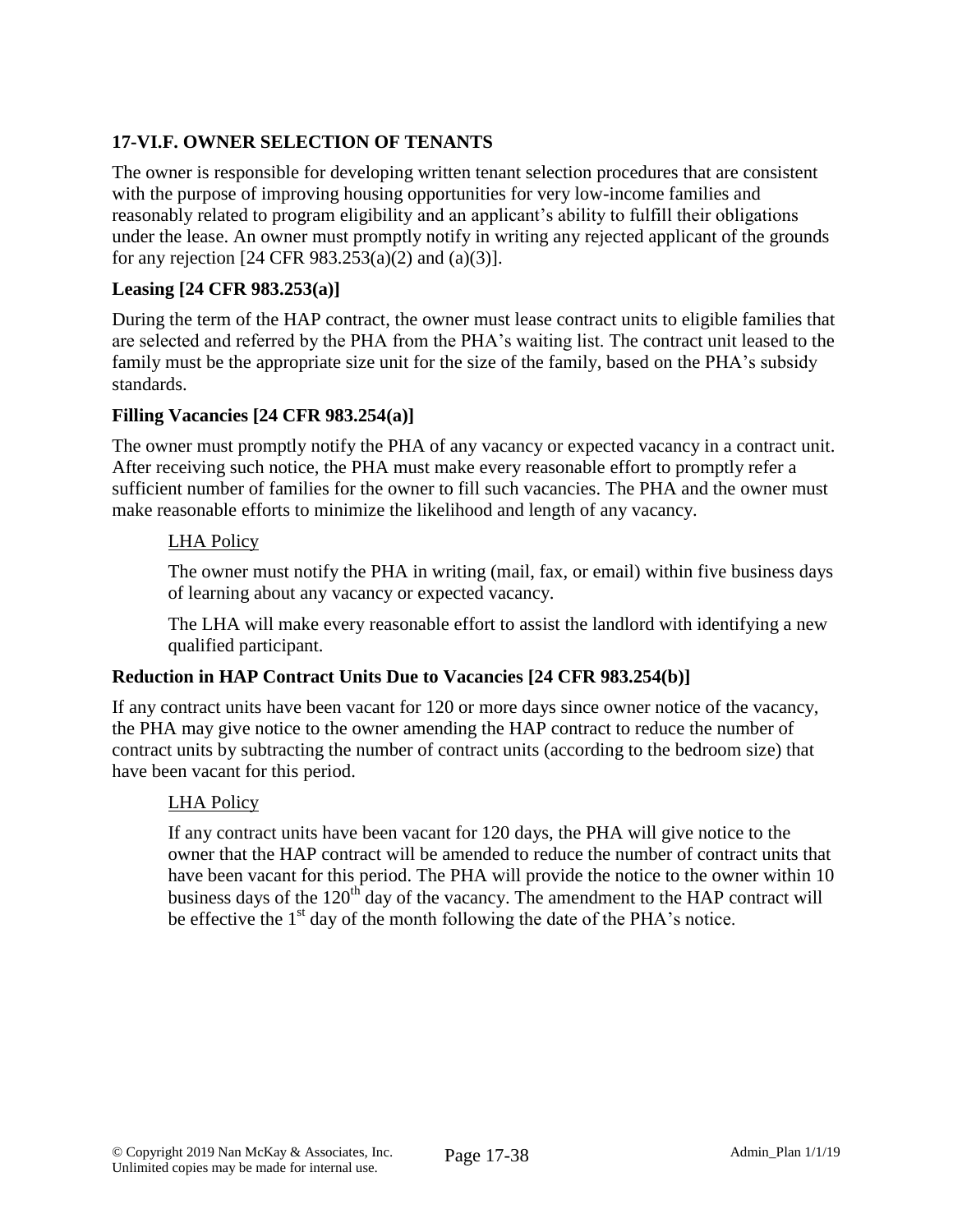# **17-VI.G. TENANT SCREENING [24 CFR 983.255]**

#### **PHA Responsibility**

The PHA is not responsible or liable to the owner or any other person for the family's behavior or suitability for tenancy. However, the PHA may opt to screen applicants for family behavior or suitability for tenancy and may deny applicants based on such screening.

#### LHA Policy

The PHA will not conduct screening to determine a PBV applicant family's suitability for tenancy.

The PHA must provide the owner with an applicant family's current and prior address (as shown in PHA records) and the name and address (if known by the PHA) of the family's current landlord and any prior landlords.

In addition, the PHA may offer the owner other information the PHA may have about a family, including information about the tenancy history of family members or about drug trafficking and criminal activity by family members. The PHA must provide applicant families a description of the PHA policy on providing information to owners, and the PHA must give the same types of information to all owners.

The PHA may not disclose to the owner any confidential information provided in response to a request for documentation of domestic violence, dating violence, sexual assault, or stalking except at the written request or with the written consent of the individual providing the documentation [24 CFR 5.2007(a)(4)].

### LHA Policy

The PHA will inform owners of their responsibility to screen prospective tenants, and will provide owners with the required known name and address information, at the time of the turnover HQS inspection or before. The PHA will not provide any additional information to the owner, such as tenancy history, criminal history, etc.

#### **Owner Responsibility**

The owner is responsible for screening and selection of the family to occupy the owner's unit. When screening families the owner may consider a family's background with respect to the following factors:

- Payment of rent and utility bills;
- Caring for a unit and premises;
- Respecting the rights of other residents to the peaceful enjoyment of their housing;
- Drug-related criminal activity or other criminal activity that is a threat to the health, safety, or property of others; and
- Compliance with other essential conditions of tenancy.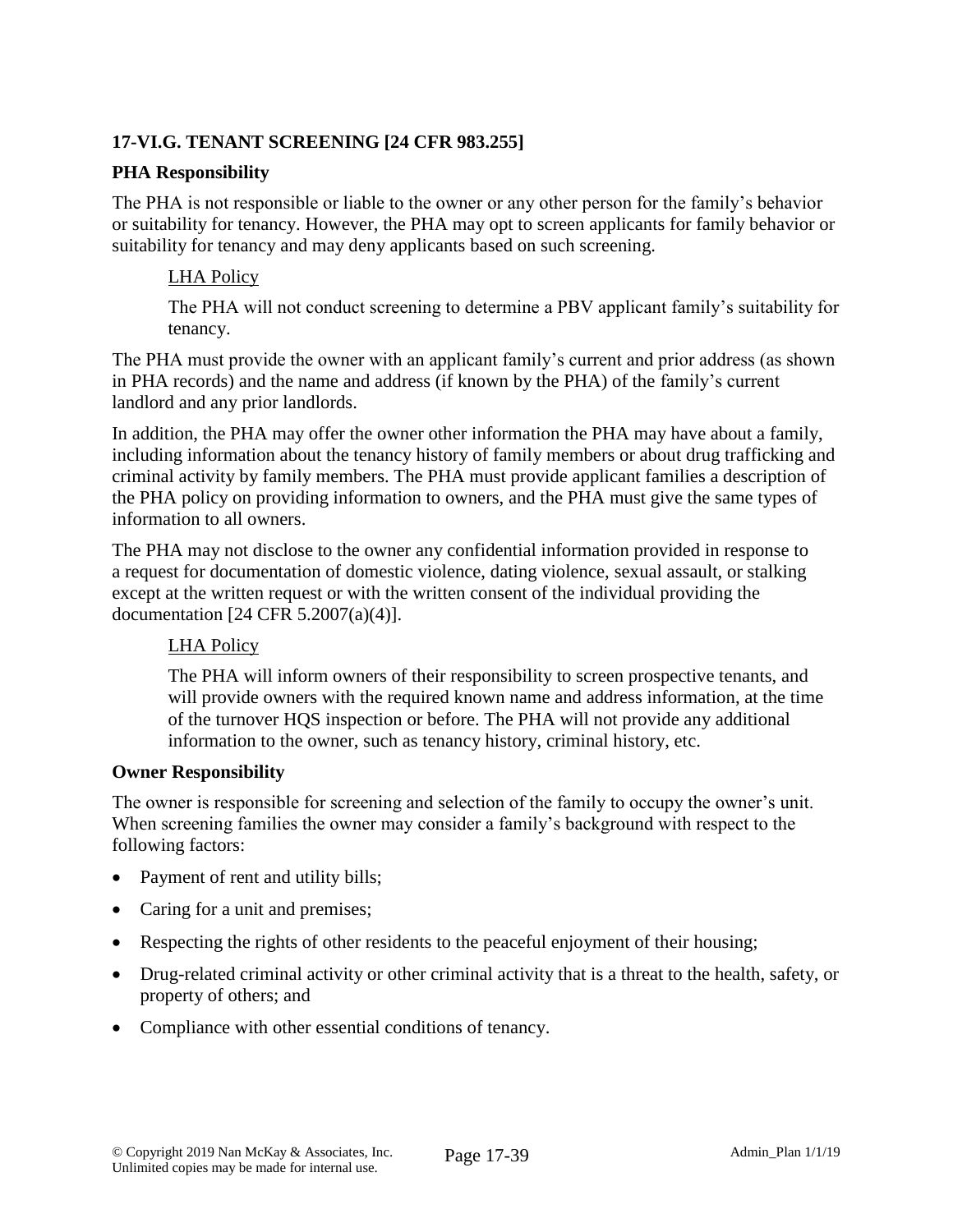# **PART VII: OCCUPANCY**

#### **17-VII.A. OVERVIEW**

After an applicant has been selected from the waiting list, determined eligible by the PHA, referred to an owner and determined suitable by the owner, the family will sign the lease and occupancy of the unit will begin.

### **17-VII.B. LEASE [24 CFR 983.256]**

The tenant must have legal capacity to enter a lease under state and local law. *Legal capacity* means that the tenant is bound by the terms of the lease and may enforce the terms of the lease against the owner.

#### **Form of Lease [24 CFR 983.256(b)]**

The tenant and the owner must enter into a written lease agreement that is signed by both parties. If an owner uses a standard lease form for rental units to unassisted tenants in the locality or premises, the same lease must be used for assisted tenants, except that the lease must include a HUD-required tenancy addendum. The tenancy addendum must include, word-for-word, all provisions required by HUD.

If the owner does not use a standard lease form for rental to unassisted tenants, the owner may use another form of lease, such as a PHA model lease.

The PHA may review the owner's lease form to determine if the lease complies with state and local law. If the PHA determines that the lease does not comply with state or local law, the PHA may decline to approve the tenancy.

#### LHA Policy

The PHA will not review the owner's lease for compliance with state or local law.

#### **Lease Requirements [24 CFR 983.256(c)]**

The lease for a PBV unit must specify all of the following information:

- The names of the owner and the tenant;
- The unit rented (address, apartment number, if any, and any other information needed to identify the leased contract unit);
- The term of the lease (initial term and any provision for renewal);
- The amount of the tenant rent to owner, which is subject to change during the term of the lease in accordance with HUD requirements;
- A specification of the services, maintenance, equipment, and utilities that will be provide by the owner; and
- The amount of any charges for food, furniture, or supportive services.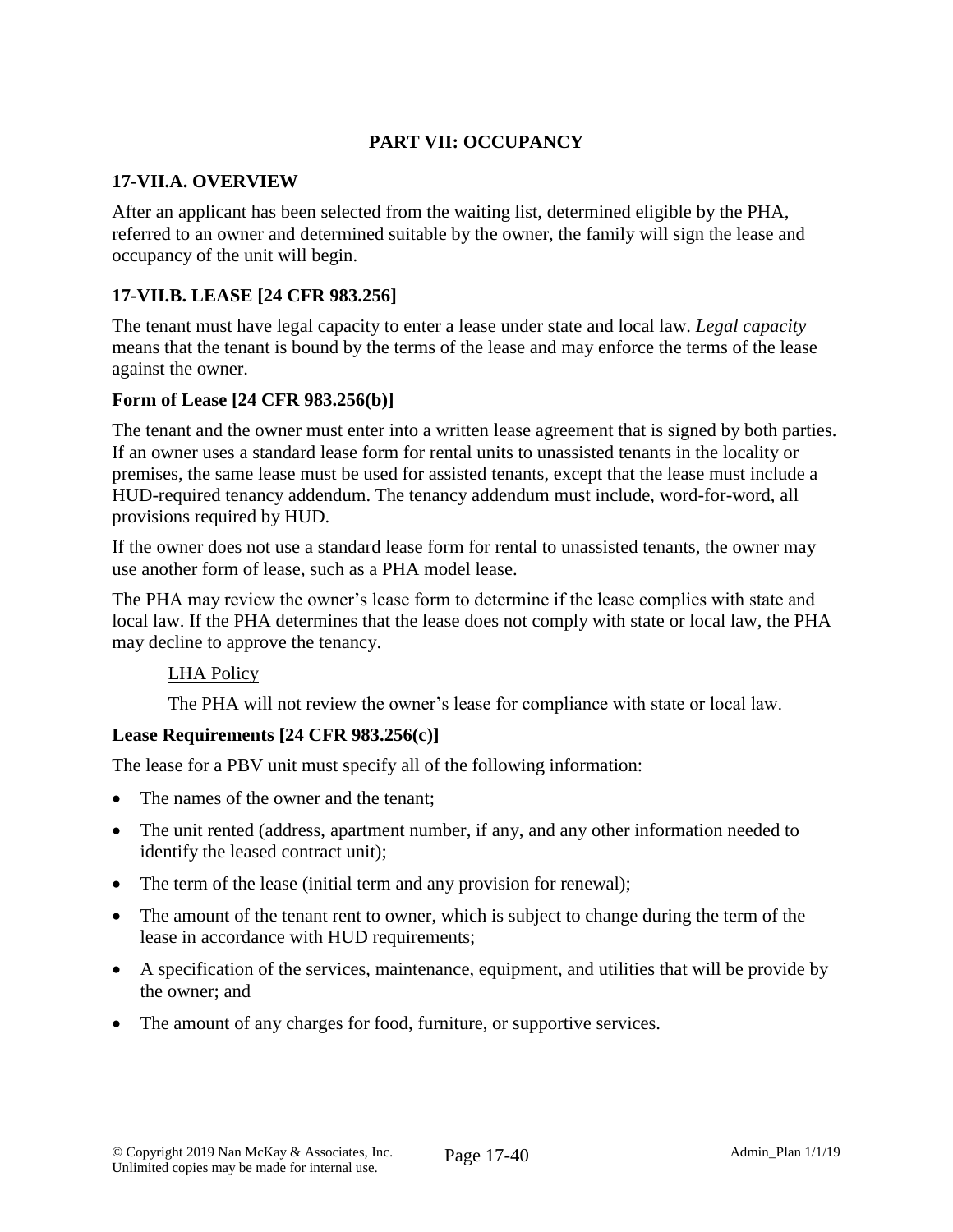# **Tenancy Addendum [24 CFR 983.256(d)]**

The tenancy addendum in the lease must state:

- The program tenancy requirements;
- The composition of the household as approved by the PHA (the names of family members and any PHA-approved live-in aide);
- All provisions in the HUD-required tenancy addendum must be included in the lease. The terms of the tenancy addendum prevail over other provisions of the lease.

### **Initial Term and Lease Renewal [24 CFR 983.256(f)]**

The initial lease term must be for at least one year. The lease must provide for automatic renewal after the initial term of the lease in either successive definitive terms (e.g. month-to-month or year-to-year) or an automatic indefinite extension of the lease term. For automatic indefinite extension of the lease term, the lease terminates if any of the following occur:

- The owner terminates the lease for good cause
- The tenant terminates the lease
- The owner and tenant agree to terminate the lease
- The PHA terminates the HAP contract
- The PHA terminates assistance for the family

#### **Changes in the Lease [24 CFR 983.256(e)]**

If the tenant and owner agree to any change in the lease, the change must be in writing, and the owner must immediately give the PHA a copy of all changes.

The owner must notify the PHA in advance of any proposed change in the lease regarding the allocation of tenant and owner responsibilities for utilities. Such changes may only be made if approved by the PHA and in accordance with the terms of the lease relating to its amendment. The PHA must redetermine reasonable rent, in accordance with program requirements, based on any change in the allocation of the responsibility for utilities between the owner and the tenant. The redetermined reasonable rent will be used in calculation of the rent to owner from the effective date of the change.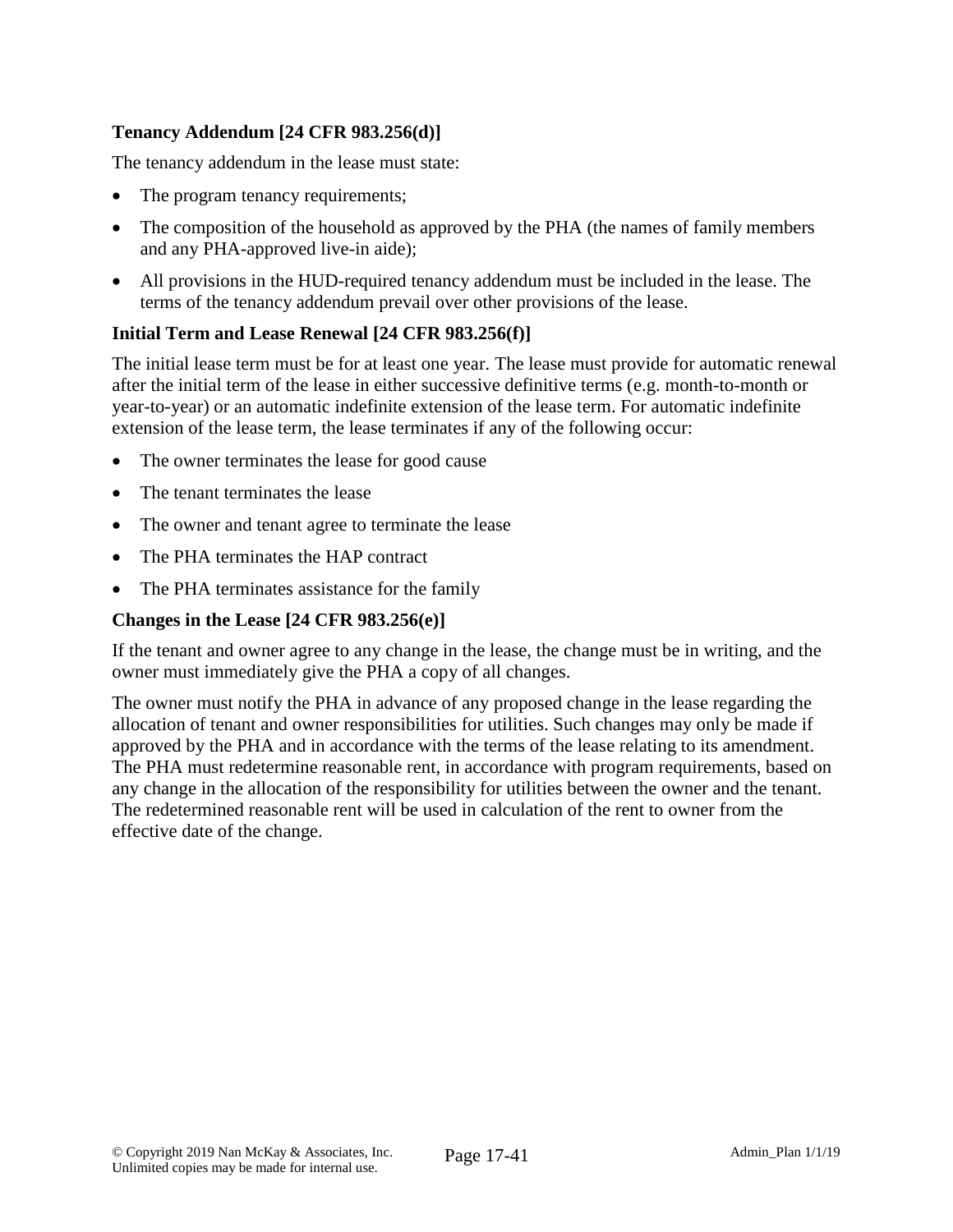# **Owner Termination of Tenancy [24 CFR 983.257]**

With two exceptions, the owner of a PBV unit may terminate tenancy for the same reasons an owner may in the tenant-based voucher program (see Section 12-III.B. and 24 CFR 982.310). In the PBV program, terminating tenancy for "good cause" does not include doing so for a business or economic reason, or a desire to use the unit for personal or family use or other non-residential purpose.

### *Tenant Absence from the Unit [24 CFR 983.256(g) and 982.312(a)]*

The lease may specify a maximum period of family absence from the unit that may be shorter than the maximum period permitted by PHA policy. According to program requirements, the family's assistance must be terminated if they are absent from the unit for more than 180 consecutive days. PHA termination of assistance actions due to family absence from the unit are subject to 24 CFR 981.312, except that the unit is not terminated from the HAP contract if the family is absent for longer than the maximum period permitted.

### **Continuation of Housing Assistance Payments [24 CFR 982.258]**

Housing assistance payments shall continue until the tenant rent equals the rent to owner. The cessation of housing assistance payments at such point will not affect the family's other rights under its lease, nor will such cessation preclude the resumption of payments as a result of later changes in income, rents, or other relevant circumstances if such changes occur within 180 days following the date of the last housing assistance payment by the PHA. After the 180-day period, the unit shall be removed from the HAP contract pursuant to 24 CFR 983.211.

#### LHA Policy

If a participating family receiving zero assistance experiences a change in circumstances that would result in a HAP payment to the owner, the family must notify the PHA of the change and request an interim reexamination before the expiration of the 180-day period.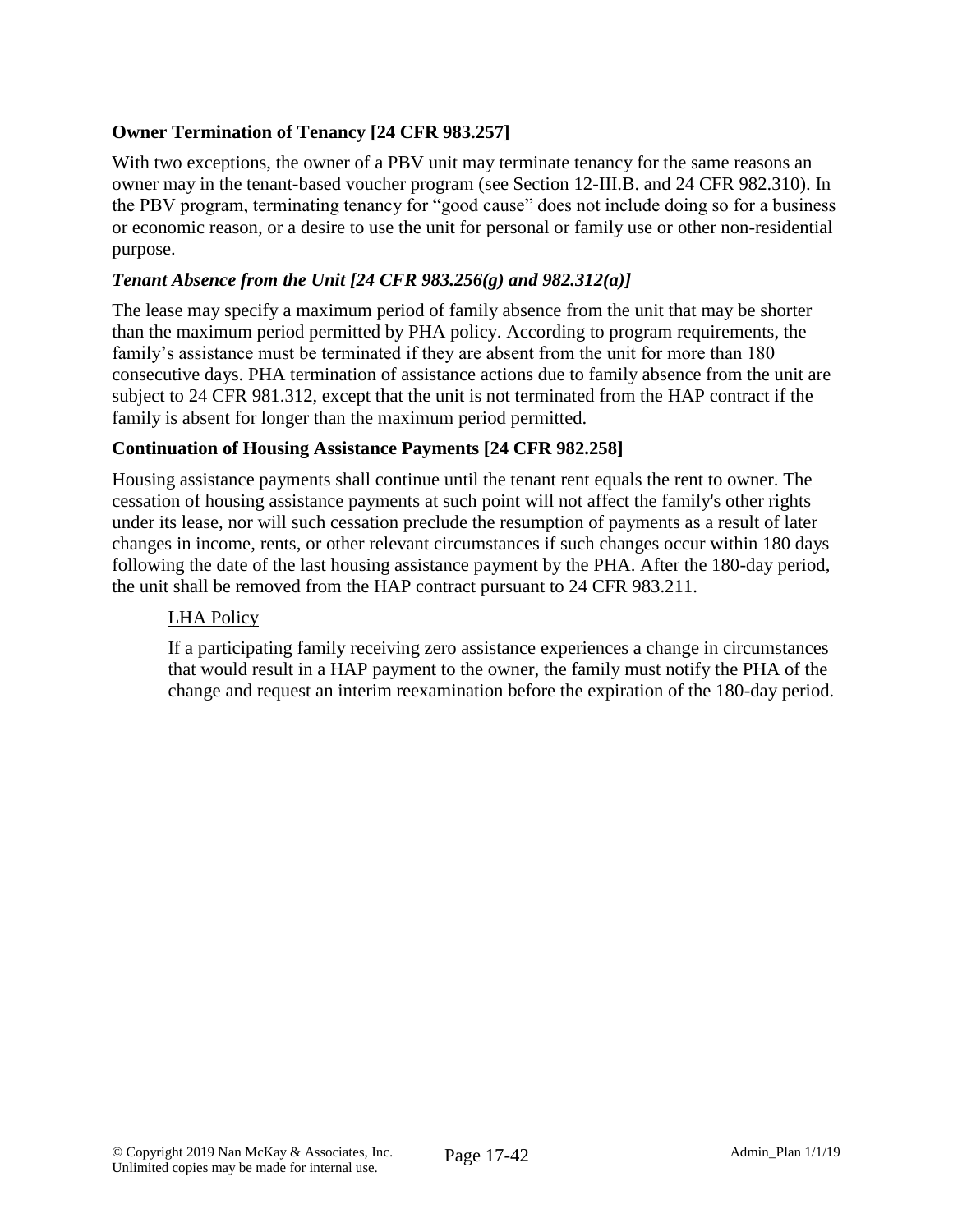### **Security Deposits [24 CFR 983.259]**

The owner may collect a security deposit from the tenant. The PHA may prohibit security deposits in excess of private market practice, or in excess of amounts charged by the owner to unassisted tenants.

# LHA Policy

LHA prohibits the owner from collecting security deposits in excess amounts charged by the owner to unassisted tenants.

When the tenant moves out of a contract unit, the owner, subject to state and local law, may use the security deposit, including any interest on the deposit, in accordance with the lease, as reimbursement for any unpaid tenant rent, damages to the unit, or other amounts owed by the tenant under the lease.

The owner must give the tenant a written list of all items charged against the security deposit and the amount of each item. After deducting the amount used to reimburse the owner, the owner must promptly refund the full amount of the balance to the tenant.

If the security deposit does not cover the amount owed by the tenant under the lease, the owner may seek to collect the balance from the tenant. The PHA has no liability or responsibility for payment of any amount owed by the family to the owner.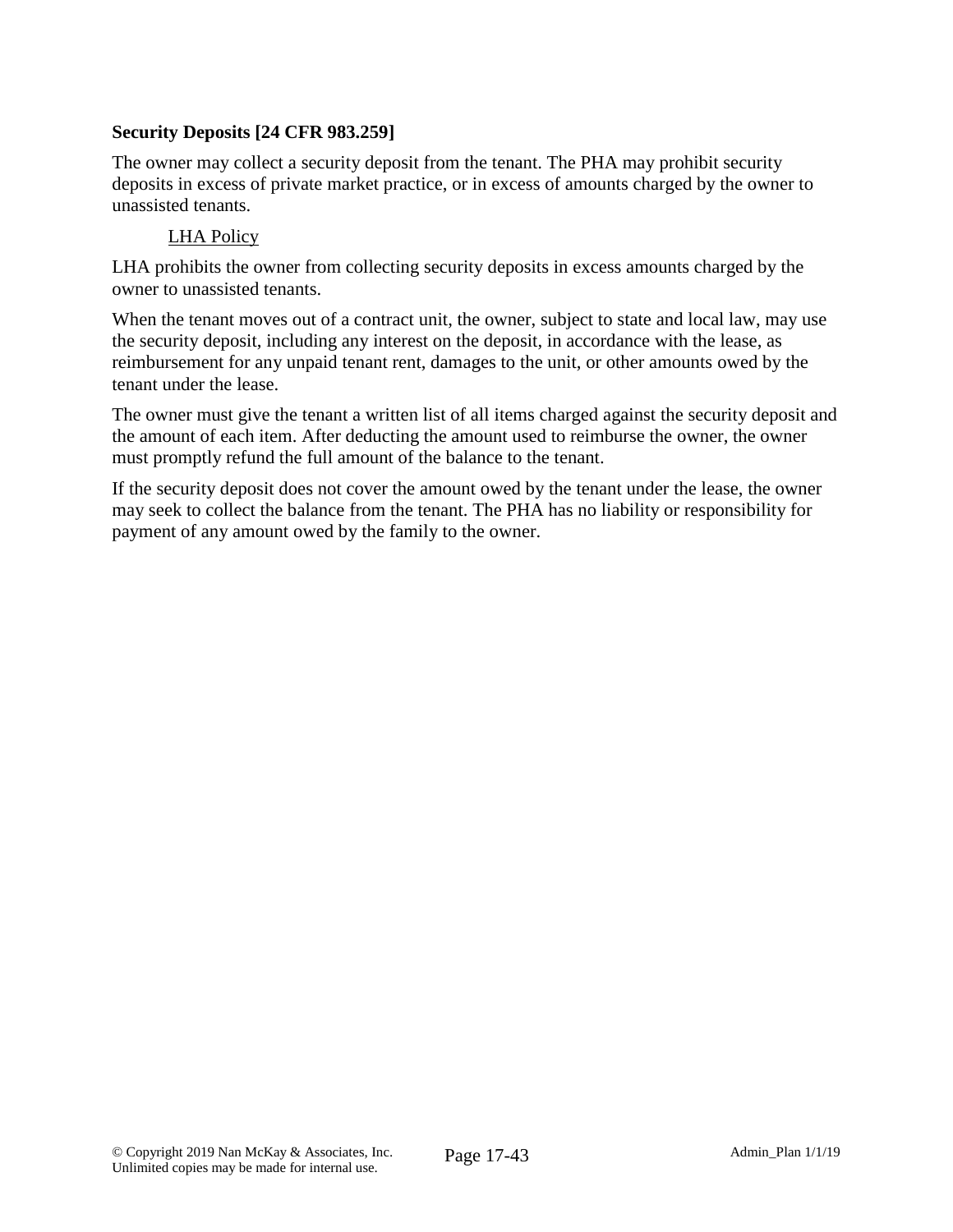### **17-VII.C. MOVES**

### **Overcrowded, Under-Occupied, and Accessible Units [24 CFR 983.260]**

If the PHA determines that a family is occupying a wrong size unit, based on the PHA's subsidy standards, or a unit with accessibility features that the family does not require, and the unit is needed by a family that does require the features, the PHA must promptly notify the family and the owner of this determination, and the PHA must offer the family the opportunity to receive continued housing assistance in another unit.

### LHA Policy

The LHA will notify the family and the owner of the family's need to move based on the occupancy of a wrong-size or accessible unit within 10 business days of the LHA's determination. The LHA will offer the family the following types of continued assistance in the following order, based on the availability of assistance:

PBV assistance in the same building or project;

PBV assistance in another project; and

Tenant-based voucher assistance.

If the PHA offers the family a tenant-based voucher, the PHA must terminate the housing assistance payments for a wrong-sized or accessible unit at the earlier of the expiration of the term of the family's voucher (including any extension granted by the PHA) or the date upon which the family vacates the unit. If the family does not move out of the wrong-sized unit or accessible unit by the expiration of the term of the family's voucher, the PHA must remove the unit from the HAP contract.

If the PHA offers the family another form of assistance that is not a tenant-based voucher, and the family does not accept the offer, does not move out of the PBV unit within a reasonable time as determined by the PHA, or both, the PHA must terminate the housing assistance payments for the unit at the expiration of a reasonable period as determined by the PHA and remove the unit from the HAP contract.

### LHA Policy

When the PHA offers a family another form of assistance that is not a tenant-based voucher, the family will be given 30 days from the date of the offer to accept the offer and move out of the PBV unit. If the family does not move out within this 30-day time frame, the PHA will terminate the housing assistance payments at the expiration of this 30-day period.

The PHA may make exceptions to this 30-day period if needed for reasons beyond the family's control such as death, serious illness, or other medical emergency of a family member.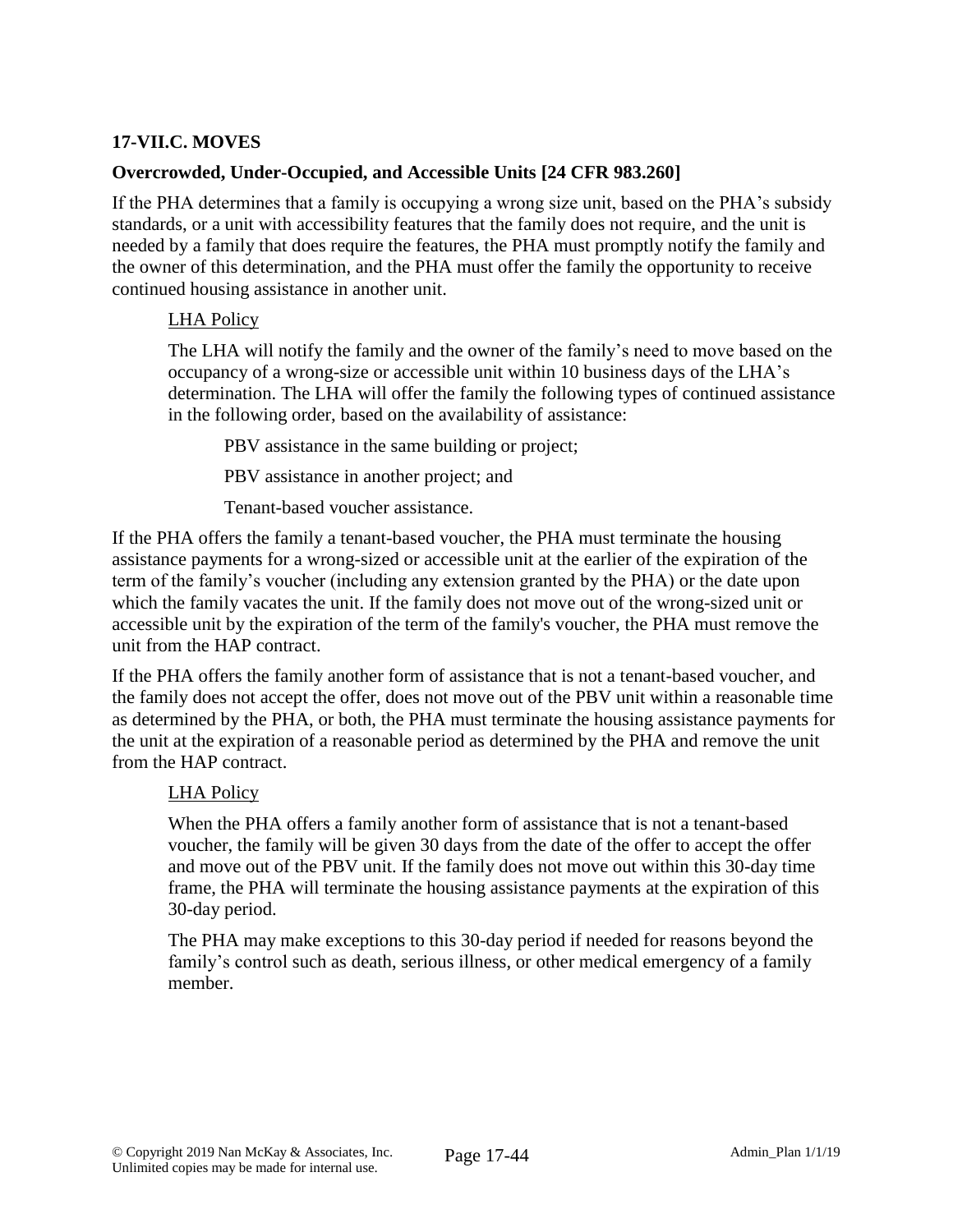### **Family Right to Move [24 CFR 983.261]**

The family may terminate the lease at any time after the first year of occupancy. The family must give advance written notice to the owner in accordance with the lease and provide a copy of such notice to the PHA. If the family wishes to move with continued tenant-based assistance, the family must contact the PHA to request the rental assistance prior to providing notice to terminate the lease.

If the family terminates the lease in accordance with these requirements, the PHA is required to offer the family the opportunity for continued tenant-based assistance, in the form of a voucher or other comparable tenant-based rental assistance. If voucher or other comparable tenant-based assistance is not immediately available upon termination of the family's lease in the PBV unit, the PHA must give the family priority to receive the next available opportunity for continued tenant-based assistance.

If the family terminates the assisted lease before the end of the first year, the family relinquishes the opportunity for continued tenant-based assistance.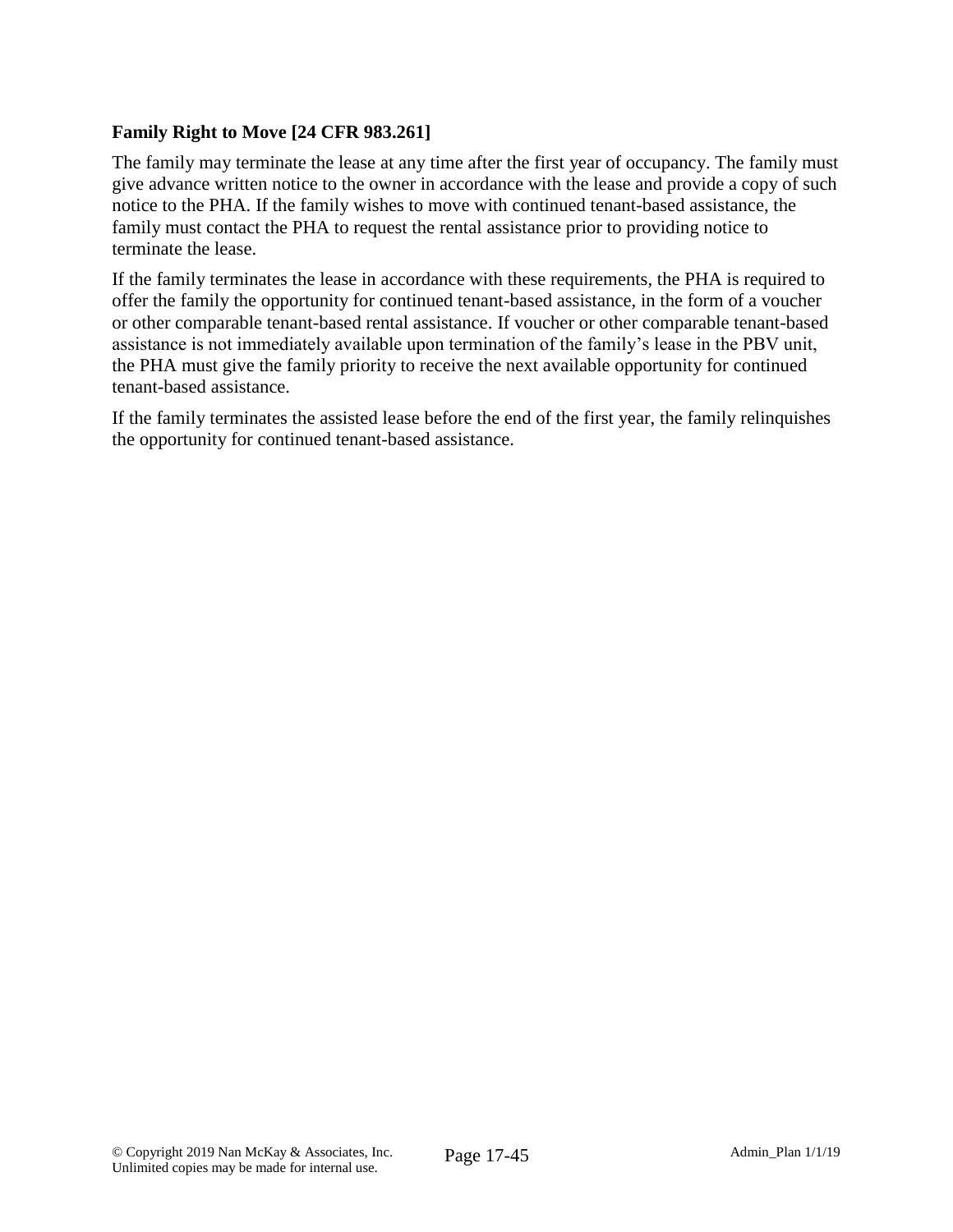### **Emergency Transfers under VAWA [Notice PIH 2017-08]**

Except where special consideration is needed for the project-based voucher program, the PHA will follow VAWA policies as outlined in Chapter 16 Part IX of this administrative plan, including using the Emergency Transfer Plan as the basis for PBV transfers under VAWA (Exhibit 16-4).

HUD requires that the PHA include policies that address when a victim has been living in a unit for less than a year or when a victim seeks to move sooner than a tenant-based voucher is available.

### LHA Policy

When the victim of domestic violence, dating violence, sexual assault, or stalking has lived in the unit for less than one year, the PHA will provide several options for continued assistance.

The PHA will first try to transfer the participant to another PBV unit in the same development or transfer to a different development where the PHA has PBV units. The PHA will expedite the administrative processes in this case in an effort to conduct the transfer as quickly as possible.

If no units are available for an internal transfer, or if there is reasonable cause to believe that such a transfer would put the victim in jeopardy, the participant may receive continued assistance through an external transfer to either tenant-based rental assistance (HCV) or assistance in the PHA's public housing program. Such a decision will be made by the PHA based on the availability of tenant-based vouchers and/or vacancies in public housing units. Such families must be selected from the waiting list for the applicable program. The PHA has adopted a waiting list preference for victims of domestic violence, dating violence, sexual assault, and stalking in both its HCV and public housing programs in order to expedite this process. See Section 4-III.C. of this administrative plan.

If a victim wishes to move after a year of occupancy in the unit, but no tenant-based vouchers are available, the PHA will offer the participant an internal transfer to another PBV unit in the same development or a transfer to a different development where the PHA has PBV units. The PHA will expedite the administrative processes in this case in an effort to conduct the transfer as quickly as possible.

If no units are available for an internal transfer, or if there is reasonable cause to believe that such a transfer would put the victim in jeopardy, the participant may receive continued assistance through an external transfer to the PHA's public housing program. The PHA has adopted a waiting list preference for victims of domestic violence, dating violence, sexual assault, and stalking as part of the public housing ACOP in order to expedite this process.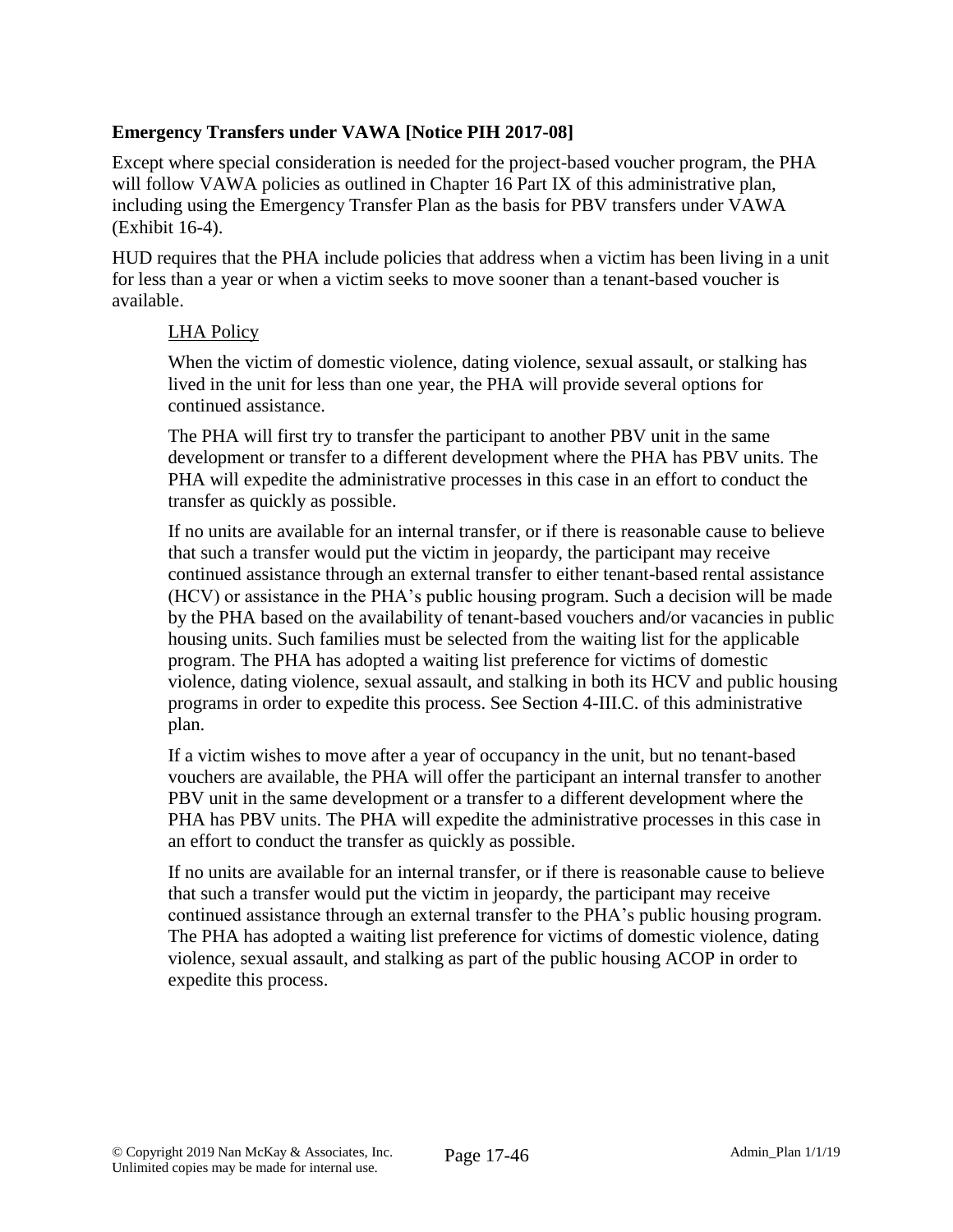# **17-VII.D. EXCEPTIONS TO THE OCCUPANCY CAP [24 CFR 983.262]**

As of April 17, 2018, the PHA may not pay housing assistance under a PBV HAP contract for more than the greater of 25 units or 25 percent of the number of dwelling units in a project unless:

- The units are exclusively for elderly families
- The units are for households eligible for supportive services available to all families receiving PBV assistance in the project

If the project is located in a census tract with a poverty rate of 20 percent or less, as determined in the most recent American Community Survey Five-Year estimates, the project cap is the greater of 25 units or 40 percent (instead of 25 percent) of the units in the project [FR Notice 7/14/17].

If a family at the time of initial tenancy is receiving and while the resident of an excepted unit has received Family Self-Sufficiency (FSS) supportive services or any other service as defined by the PHA and successfully completes the FSS contract of participation or the supportive services requirement, the unit continues to count as an excepted unit for as long as the family resides in the unit. However, if the FSS family fails to successfully complete the FSS contract of participation or supportive services objective and consequently is no longer eligible for the supportive services, the family must vacate the unit within a reasonable period of time established by the PHA, and the PHA shall cease paying HAP on behalf of the family.

Further, when a family (or remaining members of a family) residing in an excepted unit no longer meets the criteria for a "qualifying family" because the family is no longer an elderly family due to a change in family composition, the PHA has the discretion to allow the family to remain in the excepted unit. If the PHA does not exercise this discretion, the family must vacate the unit within a reasonable period of time established by the PHA, and the PHA must cease paying housing assistance payments on behalf of the non-qualifying family.

Individuals in units with supportive services who choose to no longer participate in a service or who no longer qualify for services they qualified for at the time of initial occupancy cannot subsequently be denied continued housing opportunity because of this changed circumstance. A PHA or owner cannot determine that a participant's needs exceed the level of care offered by qualifying services or require that individuals be transitioned to different projects based on service needs.

If the family fails to vacate the unit within the established time, the unit must be removed from the HAP contract unless the project is partially assisted, and it is possible for the HAP contract to be amended to substitute a different unit in the building in accordance with program requirements; or the owner terminates the lease and evicts the family. The housing assistance payments for a family residing in an excepted unit that is not in compliance with its family obligations to comply with supportive services requirements must be terminated by the PHA.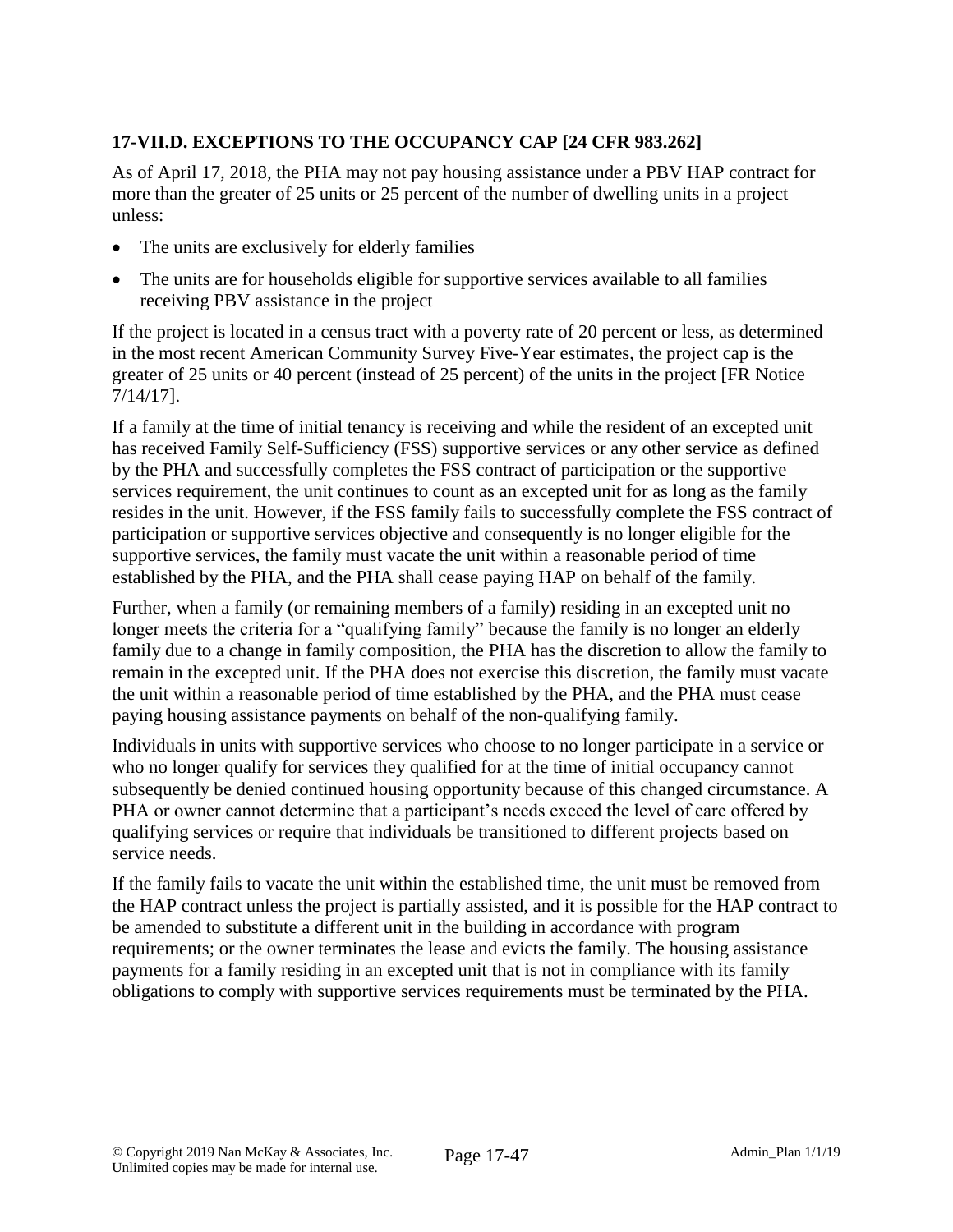The PHA may allow a family that initially qualified for occupancy of an excepted unit based on elderly family status to continue to reside in a unit, where through circumstances beyond the control of the family (e.g., death of the elderly family member or long-term or permanent hospitalization or nursing care), the elderly family member no longer resides in the unit. In this case, the unit may continue to be counted as an excepted unit for as long as the family resides in that unit. Once the family vacates the unit, in order to continue as an excepted unit under the HAP contract, the unit must be made available to and occupied by a qualified family.

#### LHA Policy

The PHA will allow families who initially qualified to live in an excepted unit to remain when circumstances change due to circumstances beyond the remaining family members' control.

In all other cases, the PHA will provide written notice to the family and owner within 10 business days of making the determination. The family will be given 30 days from the date of the notice to move out of the PBV unit. If the family does not move out within this 30-day time frame, the PHA will terminate the housing assistance payments at the expiration of this 30-day period.

The PHA may make exceptions to this 30-day period if needed for reasons beyond the family's control such as death, serious illness, or other medical emergency of a family member.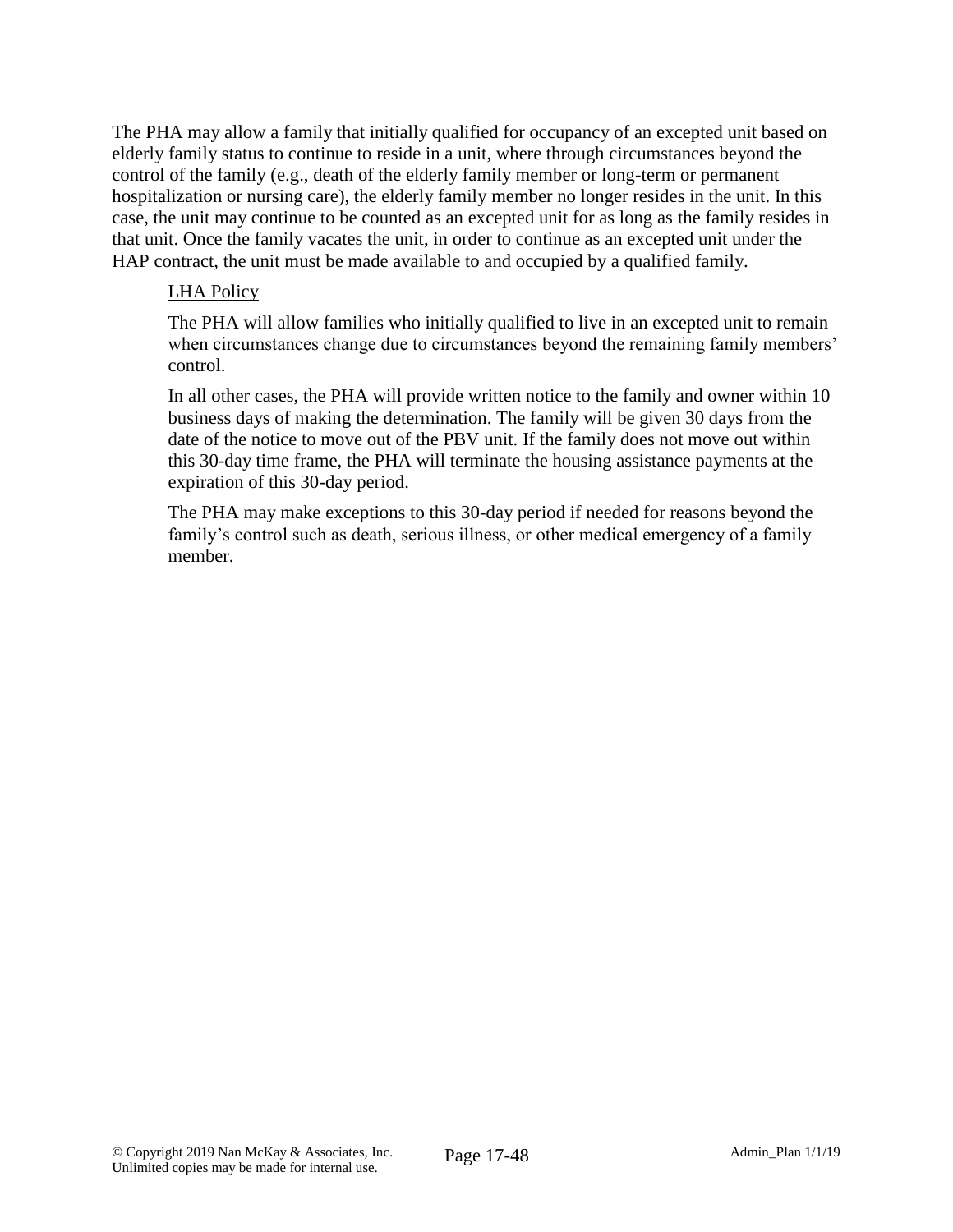# **PART VIII: DETERMINING RENT TO OWNER**

#### **17-VIII.A. OVERVIEW**

The amount of the initial rent to an owner of units receiving PBV assistance is established at the beginning of the HAP contract term. Although for rehabilitated or newly constructed housing, the agreement to enter into HAP Contract (Agreement) states the estimated amount of the initial rent to owner, the actual amount of the initial rent to owner is established at the beginning of the HAP contract term.

During the tem of the HAP contract, the rent to owner is redetermined at the owner's request in accordance with program requirements, and at such time that there is a five percent or greater decrease in the published FMR.

#### **17-VIII.B. RENT LIMITS [24 CFR 983.301]**

Except for certain tax credit units (discussed below), the rent to owner must not exceed the lowest of the following amounts:

- An amount determined by the PHA, not to exceed 110 percent of the applicable fair market rent (or any HUD-approved exception payment standard) for the unit bedroom size minus any utility allowance;
- The reasonable rent; or
- The rent requested by the owner.

#### **Certain Tax Credit Units [24 CFR 983.301(c)]**

For certain tax credit units, the rent limits are determined differently than for other PBV units. Different limits apply to contract units that meet all of the following criteria:

- The contract unit receives a low-income housing tax credit under the Internal Revenue Code of 1986;
- The contract unit is not located in a qualified census tract;
- There are comparable tax credit units of the same bedroom size as the contract unit in the same project, and the comparable tax credit units do not have any form of rental assistance other than the tax credit; and
- The tax credit rent exceeds 110 percent of the fair market rent or any approved exception payment standard;

For contract units that meet all of these criteria, the rent to owner must not exceed the lowest of:

- The tax credit rent minus any utility allowance;
- The reasonable rent: or
- The rent requested by the owner.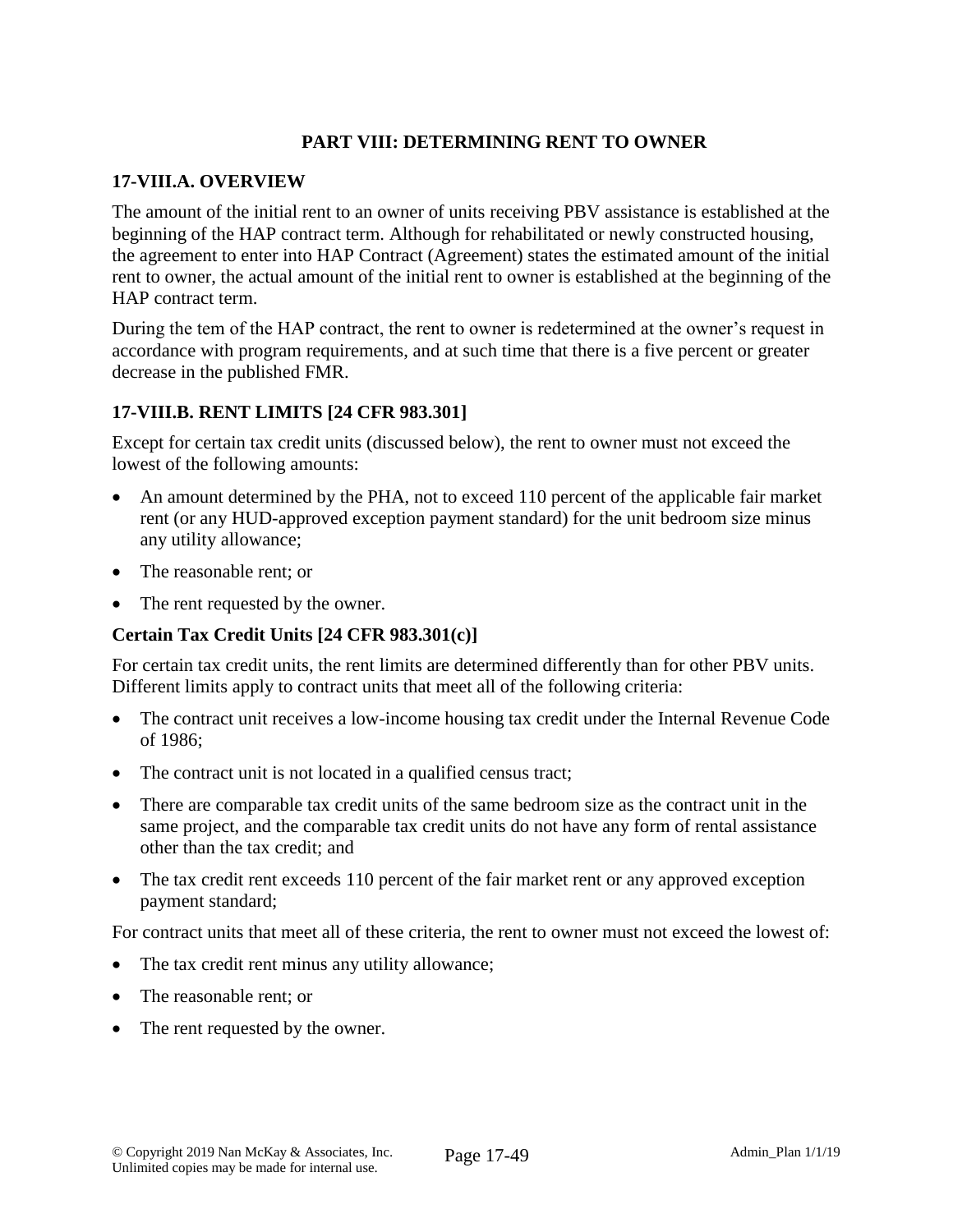# *Definitions*

A *qualified census tract* is any census tract (or equivalent geographic area defined by the Bureau of the Census) in which at least 50 percent of households have an income of less than 60 percent of Area Median Gross Income (AMGI), or where the poverty rate is at least 25 percent and where the census tract is designated as a qualified census tract by HUD.

*Tax credit rent* is the rent charged for comparable units of the same bedroom size in the project that also receive the low-income housing tax credit but do not have any additional rental assistance (e.g., tenant-based voucher assistance).

### **Reasonable Rent [24 CFR 983.301(e) and 983.302(c)(2)]**

The PHA must determine reasonable rent in accordable with 24 CFR 983.303. The rent to owner for each contract unit may at no time exceed the reasonable rent, except in cases where the PHA has elected within the HAP contract not to reduce rents below the initial rent to owner and, upon redetermination of the rent to owner, the reasonable rent would result in a rent below the initial rent. However, the rent to owner must be reduced in the following cases:

- To correct errors in calculations in accordable with HUD requirements
- If additional housing assistance has been combined with PBV assistance after the execution of the initial HAP contract and a rent decrease is required pursuant to 24 CFR 983.55
- If a decrease in rent to owner is required based on changes in the allocation of the responsibility for utilities between owner and tenant

If the PHA has not elected within the HAP contract to establish the initial rent to owner as the rent floor, the rent to owner shall not at any time exceed the reasonable rent.

### LHA Policy

Upon written request by the owner, the PHA will consider using the FMR or utility allowances in effect during the 30-day period before the start date of the HAP, or redetermination of rent. The owner must explain the need to use the previous FMR's or utility allowances and include documentation in support of the request. The PHA will review and make a decision based on the circumstances and merit of each request.

In addition to considering a written request from an owner, the PHA may decide to use the FMR or utility allowances in effect during the 30-day period before the start of the HAP, or redetermination of rent, if the PHA determines it is necessary due to PHA budgetary constraints.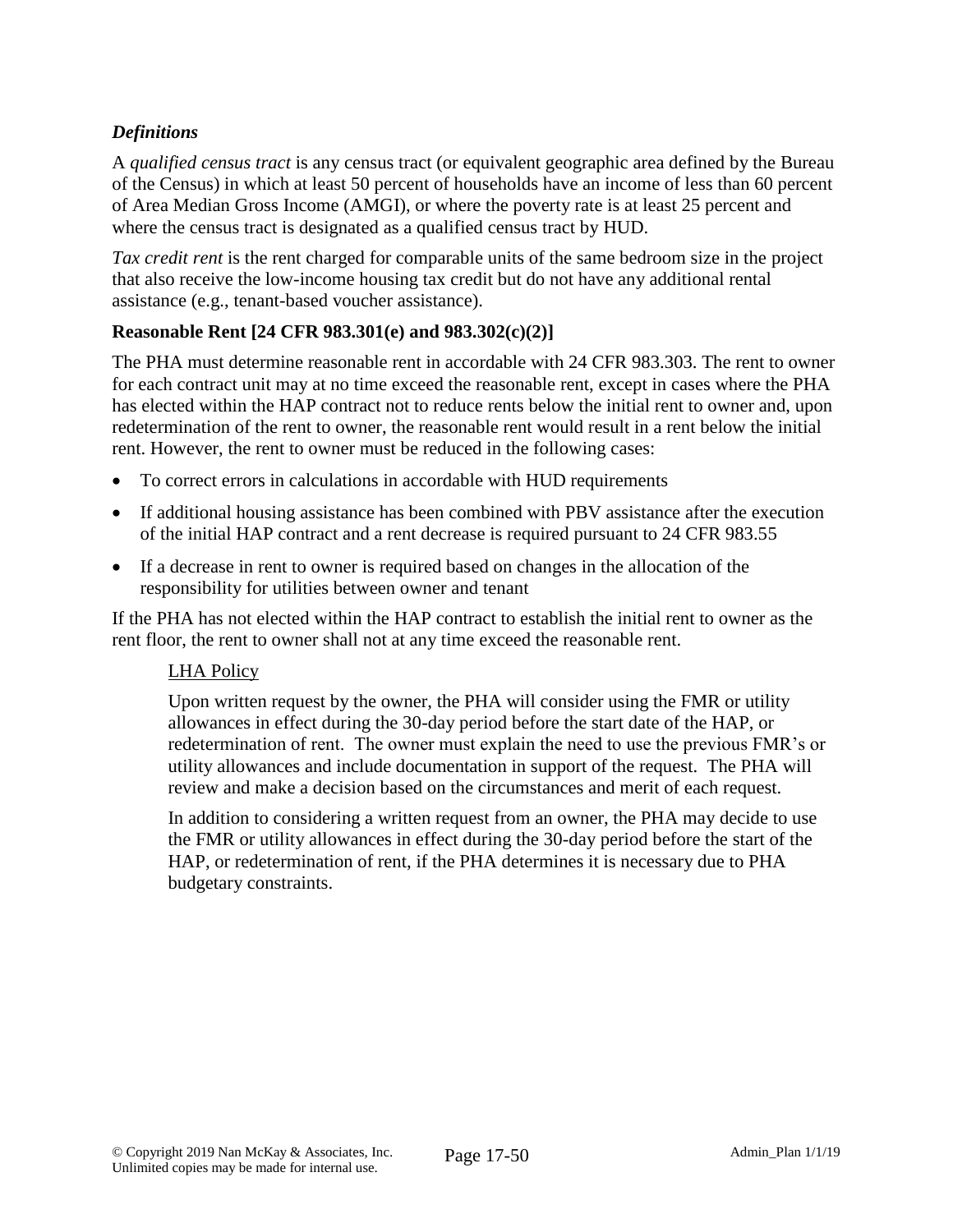# **Use of FMRs, Exception Payment Standards, and Utility Allowances [24 CFR 983.301(f)]**

When determining the initial rent to owner, the PHA must use the most recently published FMR in effect and the utility allowance schedule in effect at execution of the HAP contract. When redetermining the rent to owner, the PHA must use the most recently published FMR and the utility allowance schedule in effect at the time of redetermination. At its discretion, the PHA may for initial rent, use the amounts in effect at any time during the 30-day period immediately before the beginning date of the HAP contract, or for redeterminations of rent, the 30-day period immediately before the redetermination date.

Any HUD-approved exception payment standard amount under the tenant-based voucher program also applies to the project-based voucher program. HUD will not approve a different exception payment stand amount for use in the PBV program.

Likewise, the PHA may not establish or apply different utility allowance amounts for the PBV program. The same utility allowance schedule applies to both the tenant-based and project-based voucher programs.

# LHA Policy

Upon written request by the owner, the PHA will consider using the FMR or utility allowances in effect during the 30-day period before the start date of the HAP, or redetermination of rent. The owner must explain the need to use the previous FMRs or utility allowances and include documentation in support of the request. The PHA will review and make a decision based on the circumstances and merit of each request.

In addition to considering a written request from an owner, the PHA may decide to use the FMR or utility allowances in effect during the 30-day period before the start date of the HAP, or redetermination of rent, if the PHA determines it is necessary due to PHA budgetary constraints.

### **Use of Small Area FMRs (SAFMRs) [24 CFR 888.113(h)]**

While small area FMRs (SAFMRs) do not apply to PBV projects, PHAs that operate a tenantbased program under SAFMRs may apply SAFMRs to all future PBV HAP contracts. If the PHA adopts this policy, it must apply to all future PBV projects and the PHA's entire jurisdiction. The PHA and owner may not subsequently choose to revert back to use of the FMRs once the SAFMRs have been adopted, even if the PHA subsequently changes its policy.

Further, the PHA may apply SAFMRs to current PBV projects where the notice of owner selection was made on or before the effective date of PHA implementation, provided the owner is willing to mutually agree to doing so and the application is prospective. The PHA and owner may not subsequently choose to revert back to use of the FMRs once the SAFMRs have been adopted, even if the PHA subsequently changes its policy. If rents increase as a result of the use of SAFMRs, the rent increase may not be effective until the first anniversary of the HAP contract.

# LHA Policy

The PHA will not apply SAFMRs to the PHA's PBV program.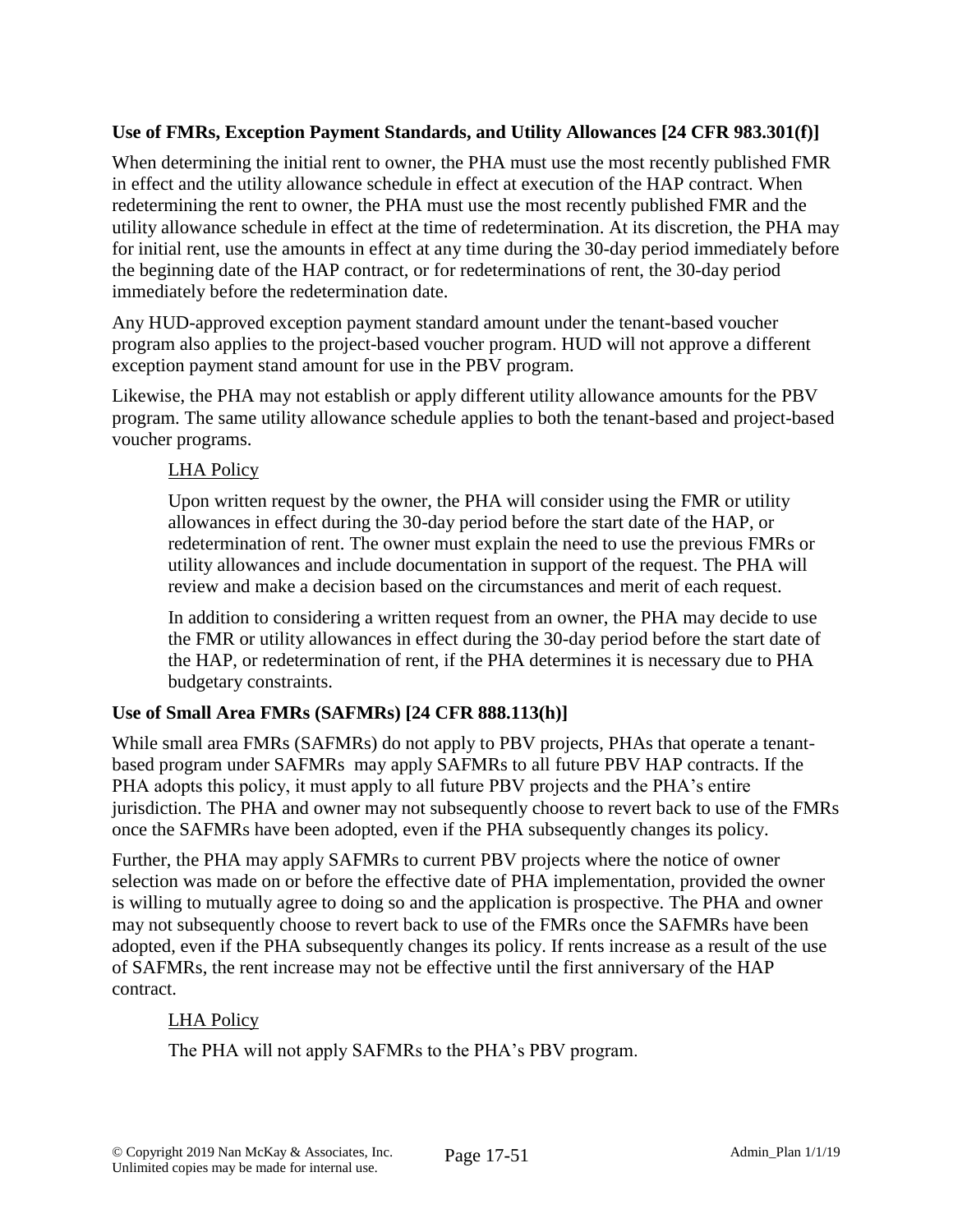# **Redetermination of Rent [24 CFR 983.302]**

The PHA must redetermine the rent to owner upon the owner's request or when there is a 10 percent or greater decrease in the published FMR.

#### *Rent Increase*

If an owner wishes to request an increase in the rent to owner from the PHA, it must be requested at the annual anniversary of the HAP contract (see Section 17-V.D.). The request must be in writing and in the form and manner required by the PHA. The PHA may only make rent increases in accordance with the rent limits described previously. There are no provisions in the PBV program for special adjustments (e.g., adjustments that reflect increases in the actual and necessary expenses of owning and maintaining the units which have resulted from substantial general increases in real property taxes, utility rates, or similar costs).

### LHA Policy

An owner's request for a rent increase must be submitted to the PHA 60 days prior to the anniversary date of the HAP contract, and must include the new rent amount the owner is proposing.

The PHA may not approve and the owner may not receive any increase of rent to owner until and unless the owner has complied with requirements of the HAP contract, including compliance with HQS. The owner may not receive any retroactive increase of rent for any period of noncompliance.

#### *Rent Decrease*

If there is a decrease in the rent to owner, as established in accordance with program requirements such as a change in the FMR or exception payment standard, or reasonable rent amount, the rent to owner must be decreased regardless of whether the owner requested a rent adjustment, except where the PHA has elected within the HAP contract to not reduce rents below the initial rent under the initial HAP contract.

### *Notice of Rent Change*

The rent to owner is redetermined by written notice by the PHA to the owner specifying the amount of the redetermined rent. The PHA notice of rent adjustment constitutes an amendment of the rent to owner specified in the HAP contract. The adjusted amount of rent to owner applies for the period of 12 calendar months from the annual anniversary of the HAP contract.

### LHA Policy

The PHA will provide the owner with at least 30 days written notice of any change in the amount of rent to owner.

### **PHA-Owned Units [24 CFR 983.301(g)]**

For PHA-owned PBV units, the initial rent to owner and the annual redetermination of rent at the anniversary of the HAP contract are determined by the independent entity approved by HUD. The PHA must use the rent to owner established by the independent entity.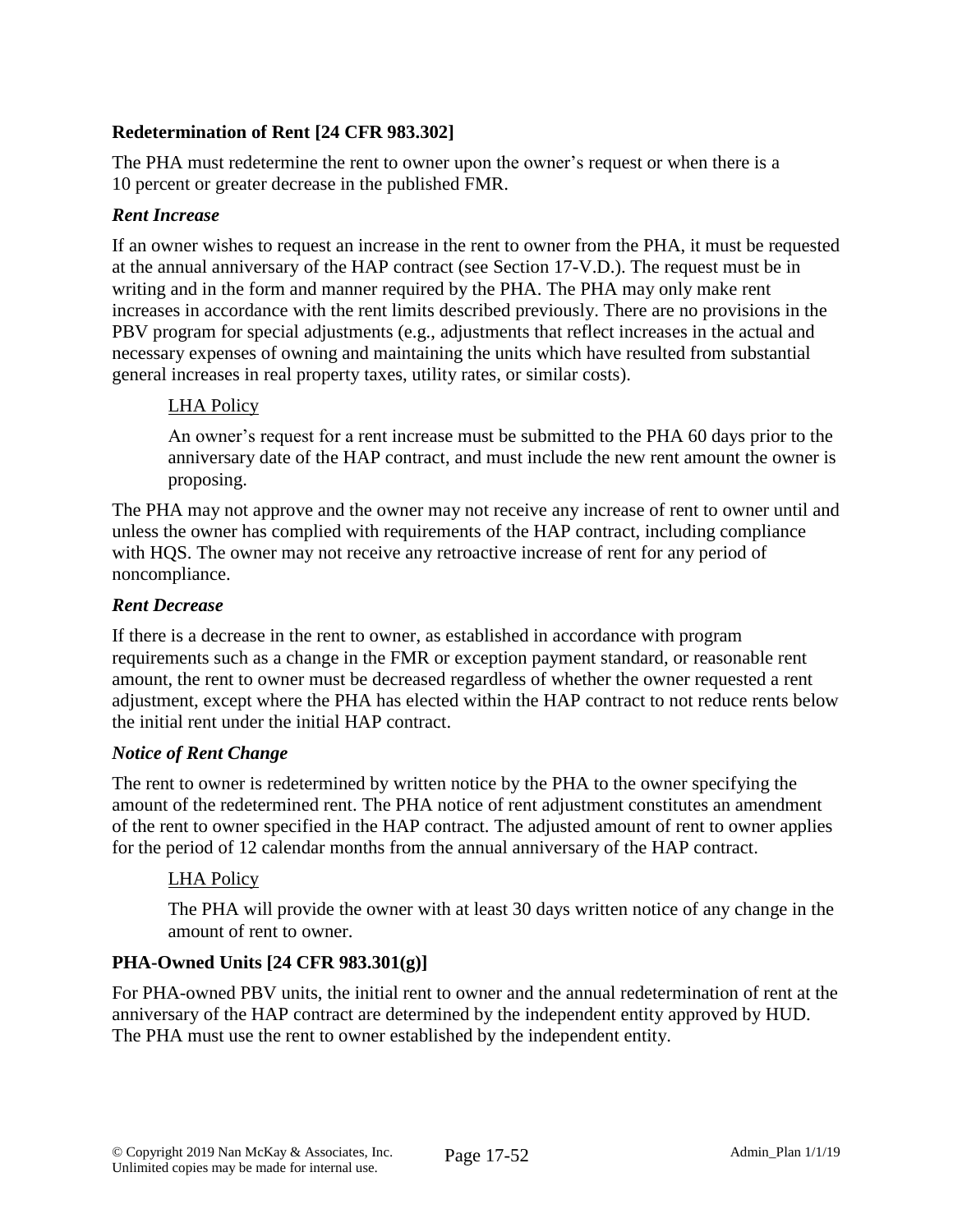# **17-VIII.C. REASONABLE RENT [24 CFR 983.303]**

At the time the initial rent is established and all times during the term of the HAP contract, the rent to owner for a contract unit may not exceed the reasonable rent for the unit as determined by the PHA, except where the PHA has elected within the HAP contract to not reduce rents below the initial rent under the initial HAP contract.

#### **When Rent Reasonable Determinations Are Required**

The PHA must redetermine the reasonable rent for a unit receiving PBV assistance whenever any of the following occur:

- There is a 10 percent or greater decrease in the published FMR in effect 60 days before the contract anniversary (for the unit sizes specified in the HAP contract) as compared with the FMR that was in effect one year before the contract anniversary date;
- The PHA approves a change in the allocation of responsibility for utilities between the owner and the tenant;
- The HAP contract is amended to substitute a different contract unit in the same building or project; or
- There is any other change that may substantially affect the reasonable rent.

#### **How to Determine Reasonable Rent**

The reasonable rent of a unit receiving PBV assistance must be determined by comparison to rent for other comparable unassisted units. When making this determination, the PHA must consider factors that affect market rent. Such factors include the location, quality, size, type and age of the unit, as well as the amenities, housing services maintenance, and utilities to be provided by the owner.

#### *Comparability Analysis*

For each unit, the comparability analysis must use at least three comparable units in the private unassisted market. This may include units in the premises or project that is receiving projectbased assistance. The analysis must show how the reasonable rent was determined, including major differences between the contract units and comparable unassisted units, and must be retained by the PHA. The comparability analysis may be performed by PHA staff or by another qualified person or entity. Those who conduct these analyses or are involved in determining the housing assistance payment based on the analyses may not have any direct or indirect interest in the property.

### **PHA-Owned Units**

For PHA-owned units, the amount of the reasonable rent must be determined by an independent agency approved by HUD in accordance with PBV program requirements. The independent entity must provide a copy of the determination of reasonable rent for PHA-owned units to the PHA and to the HUD field office where the project is located.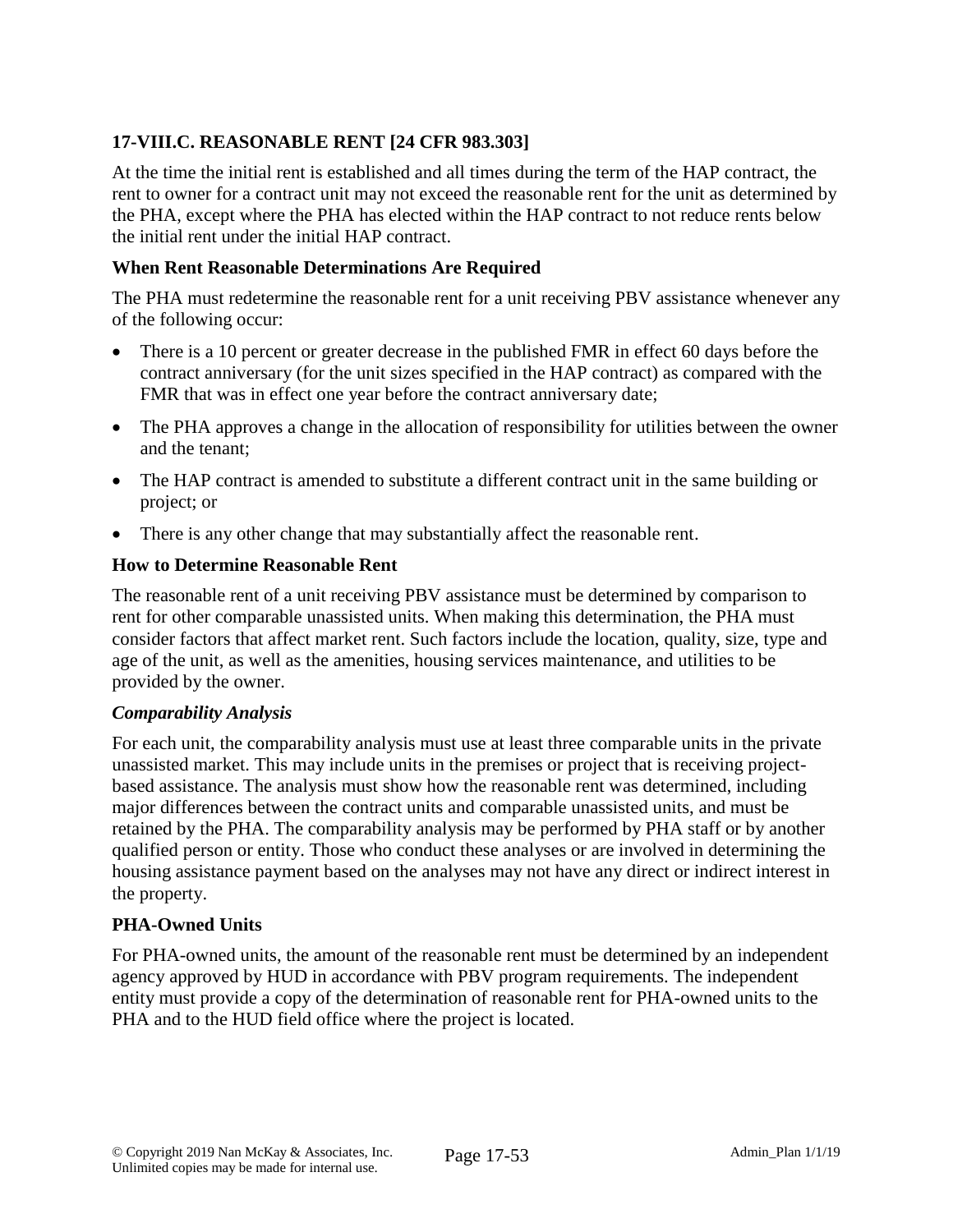#### **Owner Certification of Reasonable Rent**

By accepting each monthly housing assistance payment, the owner certifies that the rent to owner is not more than rent charged by the owner for other comparable unassisted units in the premises. At any time, the PHA may require the owner to submit information on rents charged by the owner for other units in the premises or elsewhere.

### **17-VIII.D. EFFECT OF OTHER SUBSIDY AND RENT CONTROL**

In addition to the rent limits discussed in Section 17-VIII.B above, other restrictions may limit the amount of rent to owner in a PBV unit. In addition, certain types of subsidized housing are not even eligible to receive PBV assistance (see Section 17-II.D).

#### **Other Subsidy [24 CFR 983.304]**

To comply with HUD subsidy layering requirements, at the discretion of HUD or its designee, a PHA shall reduce the rent to owner because of other governmental subsidies, including tax credits or tax exemptions, grants, or other subsidized funding.

For units receiving assistance under the HOME program, rents may not exceed rent limits as required by that program.

For units in any of the following types of federally subsidized projects, the rent to owner may not exceed the subsidized rent (basic rent) or tax credit rent as determined in accordance with requirements for the applicable federal program:

- An insured or non-insured Section 236 project;
- A formerly insured or non-insured Section 236 project that continues to receive Interest Reduction Payment following a decoupling action;
- A Section 221(d)(3) below market interest rate (BMIR) project;
- A Section 515 project of the Rural Housing Service;
- Any other type of federally subsidized project specified by HUD.

#### *Combining Subsidy*

Rent to owner may not exceed any limitation required to comply with HUD subsidy layering requirements.

### **Rent Control [24 CFR 983.305]**

In addition to the rent limits set by PBV program regulations, the amount of rent to owner may also be subject to rent control or other limits under local, state, or federal law.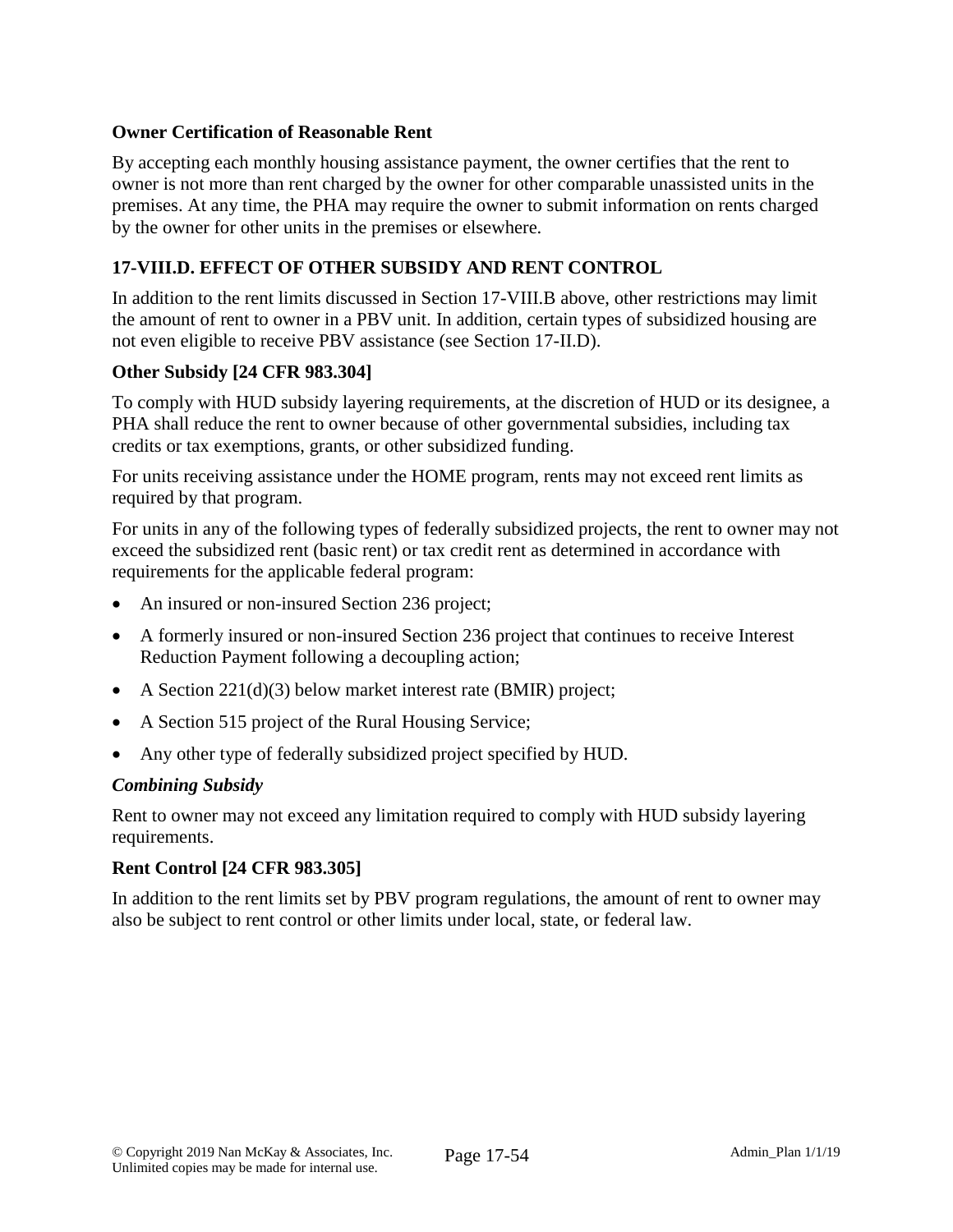# **PART IX: PAYMENTS TO OWNER**

### **17-IX.A. HOUSING ASSISTANCE PAYMENTS [24 CFR 983.351]**

During the term of the HAP contract, the PHA must make housing assistance payments to the owner in accordance with the terms of the HAP contract. During the term of the HAP contract, payments must be made for each month that a contract unit complies with HQS and is leased to and occupied by an eligible family. The housing assistance payment must be paid to the owner on or about the first day of the month for which payment is due, unless the owner and the PHA agree on a later date.

Except for discretionary vacancy payments, the PHA may not make any housing assistance payment to the owner for any month after the month when the family moves out of the unit (even if household goods or property are left in the unit).

The amount of the housing assistance payment by the PHA is the rent to owner minus the tenant rent (total tenant payment minus the utility allowance).

In order to receive housing assistance payments, the owner must comply with all provisions of the HAP contract. Unless the owner complies with all provisions of the HAP contract, the owner does not have a right to receive housing assistance payments.

# **17-IX.B. VACANCY PAYMENTS [24 CFR 983.352]**

If an assisted family moves out of the unit, the owner may keep the housing assistance payment for the calendar month when the family moves out. However, the owner may not keep the payment if the PHA determines that the vacancy is the owner's fault.

### LHA Policy

If the PHA determines that the owner is responsible for a vacancy and, as a result, is not entitled to the keep the housing assistance payment, the PHA will notify the landlord of the amount of housing assistance payment that the owner must repay. The PHA will require the owner to repay the amount owed in accordance with the policies in Section 16-IV.B.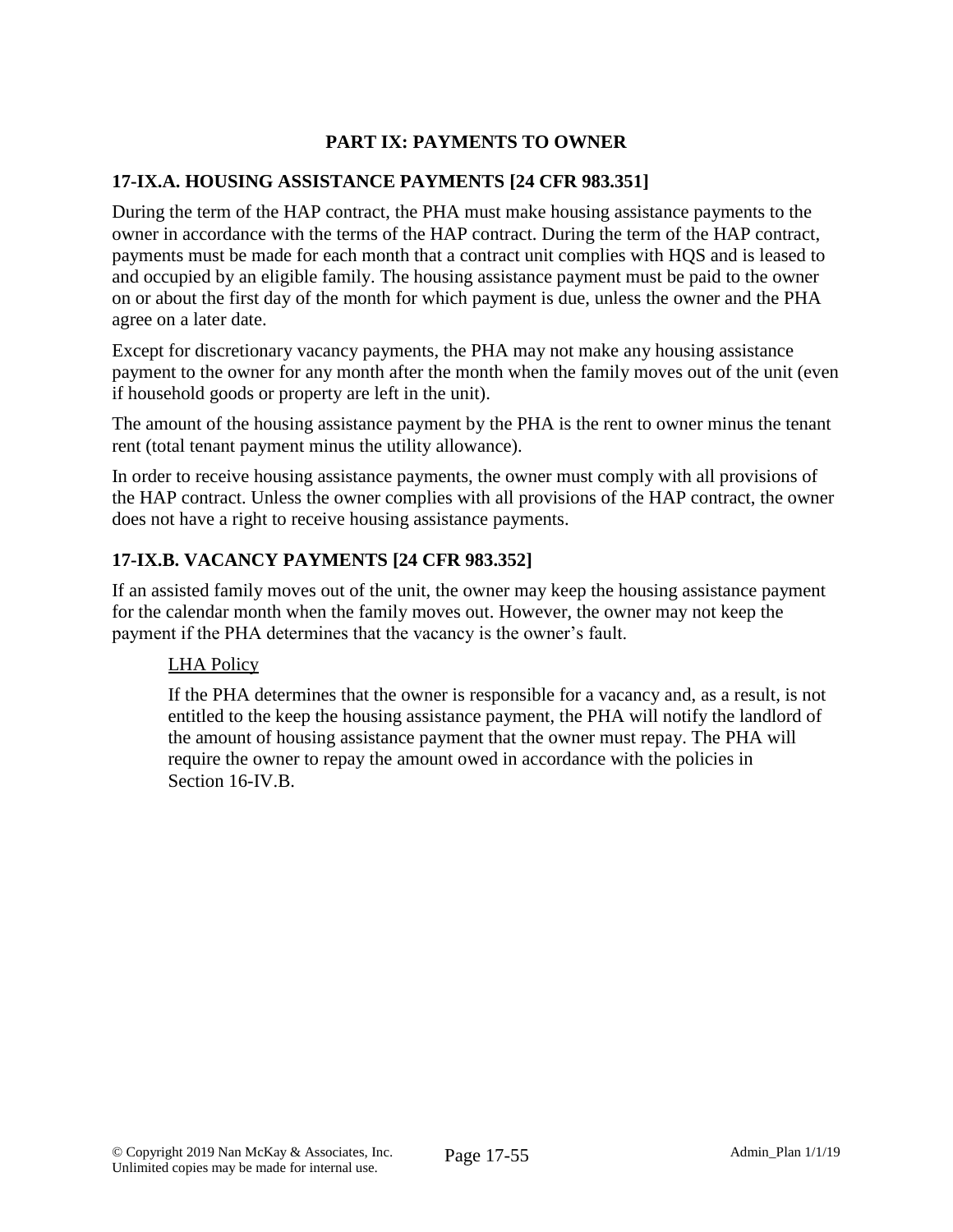At the discretion of the PHA, the HAP contract may provide for vacancy payments to the owner. The PHA may only make vacancy payments if:

- The owner gives the PHA prompt, written notice certifying that the family has vacated the unit and identifies the date when the family moved out (to the best of the owner's knowledge);
- The owner certifies that the vacancy is not the fault of the owner and that the unit was vacant during the period for which payment is claimed;
- The owner certifies that it has taken every reasonable action to minimize the likelihood and length of vacancy; and
- The owner provides any additional information required and requested by the PHA to verify that the owner is entitled to the vacancy payment.

The owner must submit a request for vacancy payments in the form and manner required by the PHA and must provide any information or substantiation required by the PHA to determine the amount of any vacancy payment.

#### LHA Policy

If an owner's HAP contract calls for vacancy payments to be made, and the owner wishes to receive vacancy payments, the owner must have properly notified the PHA of the vacancy in accordance with the policy in Section 17-VI.F. regarding filling vacancies.

In order for a vacancy payment request to be considered, it must be made within 10 business days of the end of the period for which the owner is requesting the vacancy payment. The request must include the required owner certifications and the PHA may require the owner to provide documentation to support the request. If the owner does not provide the information requested by the PHA within 10 business days of the PHA's request, no vacancy payments will be made.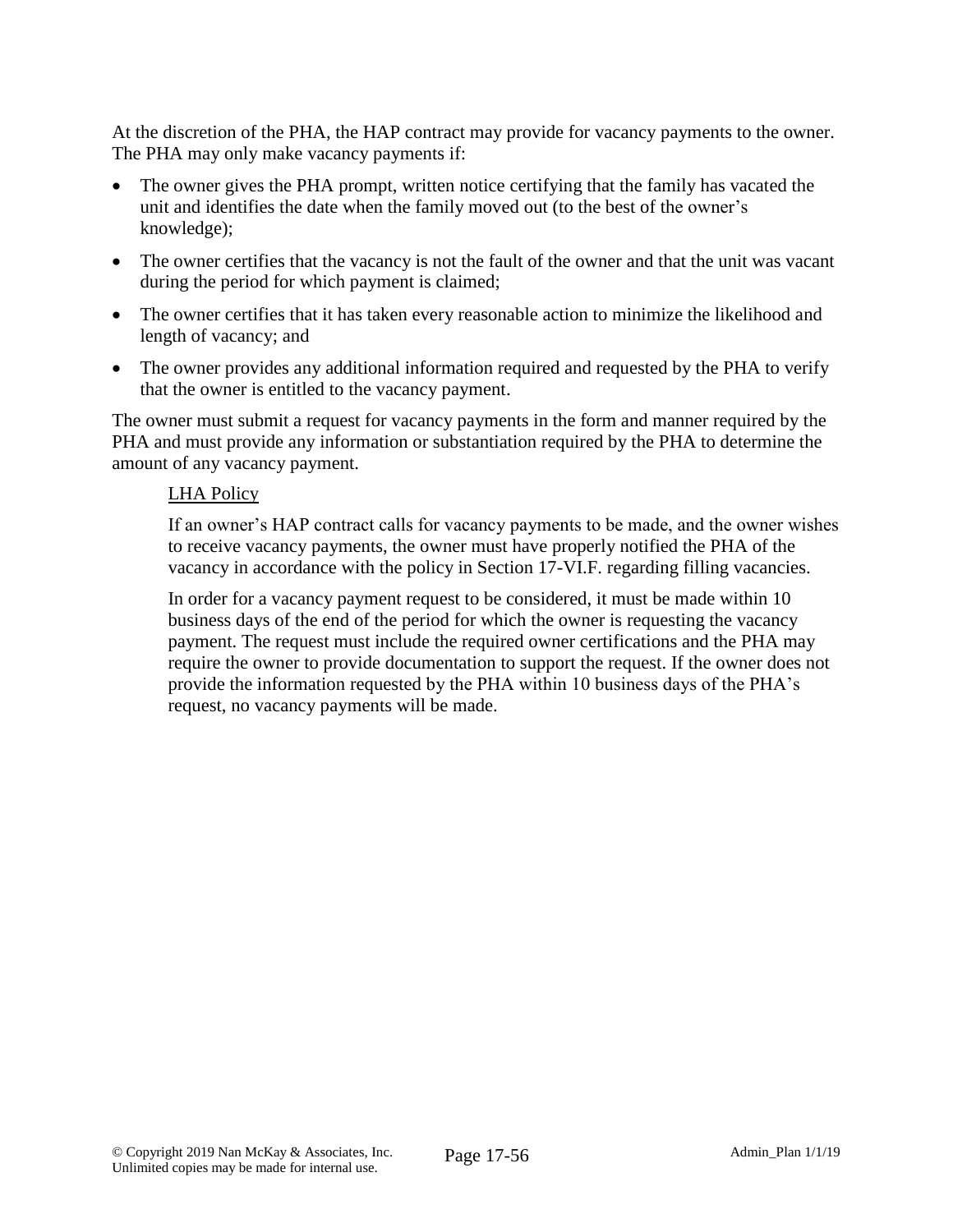# **17-IX.C. TENANT RENT TO OWNER [24 CFR 983.353]**

The tenant rent is the portion of the rent to owner paid by the family. The amount of tenant rent is determined by the PHA in accordance with HUD requirements. Any changes in the amount of tenant rent will be effective on the date stated in the PHA notice to the family and owner.

The family is responsible for paying the tenant rent (total tenant payment minus the utility allowance). The amount of the tenant rent determined by the PHA is the maximum amount the owner may charge the family for rental of a contract unit. The tenant rent covers all housing services, maintenance, equipment, and utilities to be provided by the owner. The owner may not demand or accept any rent payment from the tenant in excess of the tenant rent as determined by the PHA. The owner must immediately return any excess payment to the tenant.

#### **Tenant and PHA Responsibilities**

The family is not responsible for the portion of rent to owner that is covered by the housing assistance payment and the owner may not terminate the tenancy of an assisted family for nonpayment by the PHA.

Likewise, the PHA is responsible only for making the housing assistance payment to the owner in accordance with the HAP contract. The PHA is not responsible for paying tenant rent, or any other claim by the owner, including damage to the unit. The PHA may not use housing assistance payments or other program funds (including administrative fee reserves) to pay any part of the tenant rent or other claim by the owner.

#### **Utility Reimbursements**

If the amount of the utility allowance exceeds the total tenant payment, the PHA must pay the amount of such excess to the tenant as a reimbursement for tenant-paid utilities, and the tenant rent to the owner must be zero.

The PHA may pay the utility reimbursement directly to the family or to the utility supplier on behalf of the family. If the PHA chooses to pay the utility supplier directly, the PHA must notify the family of the amount paid to the utility supplier.

### LHA Policy

The PHA will make utility reimbursements to the family.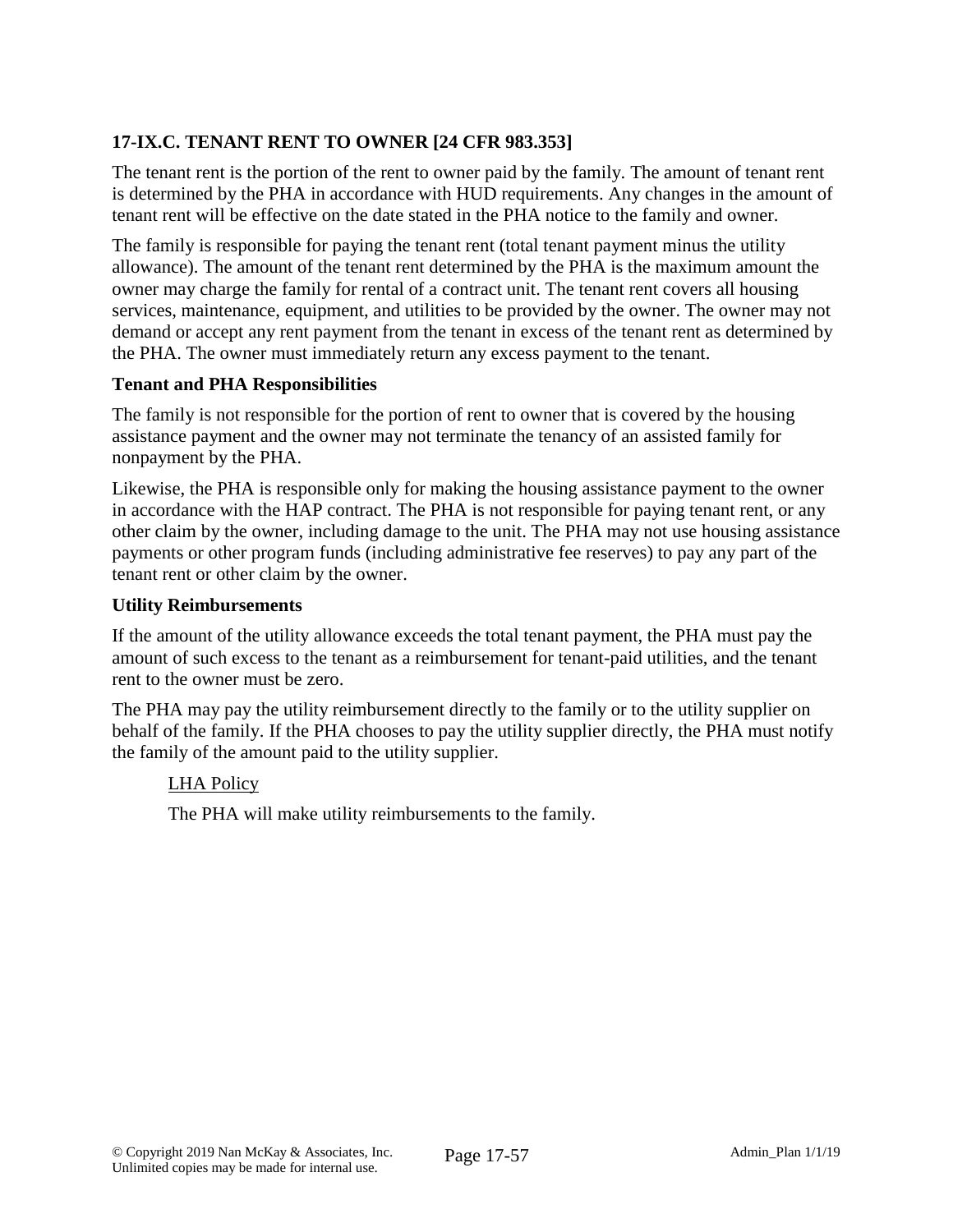# **17-IX.D. OTHER FEES AND CHARGES [24 CFR 983.354]**

#### **Meals and Supportive Services**

With the exception of PBV assistance in assisted living developments, the owner may not require the tenant to pay charges for meals or supportive services. Non-payment of such charges is not grounds for termination of tenancy.

In assisted living developments receiving PBV assistance, the owner may charge for meals or supportive services. These charges may not be included in the rent to owner, nor may the value of meals and supportive services be included in the calculation of the reasonable rent. However, non-payment of such charges is grounds for termination of the lease by the owner in an assisted living development.

#### **Other Charges by Owner**

The owner may not charge extra amounts for items customarily included in rent in the locality or provided at no additional cost to unsubsidized tenants in the premises.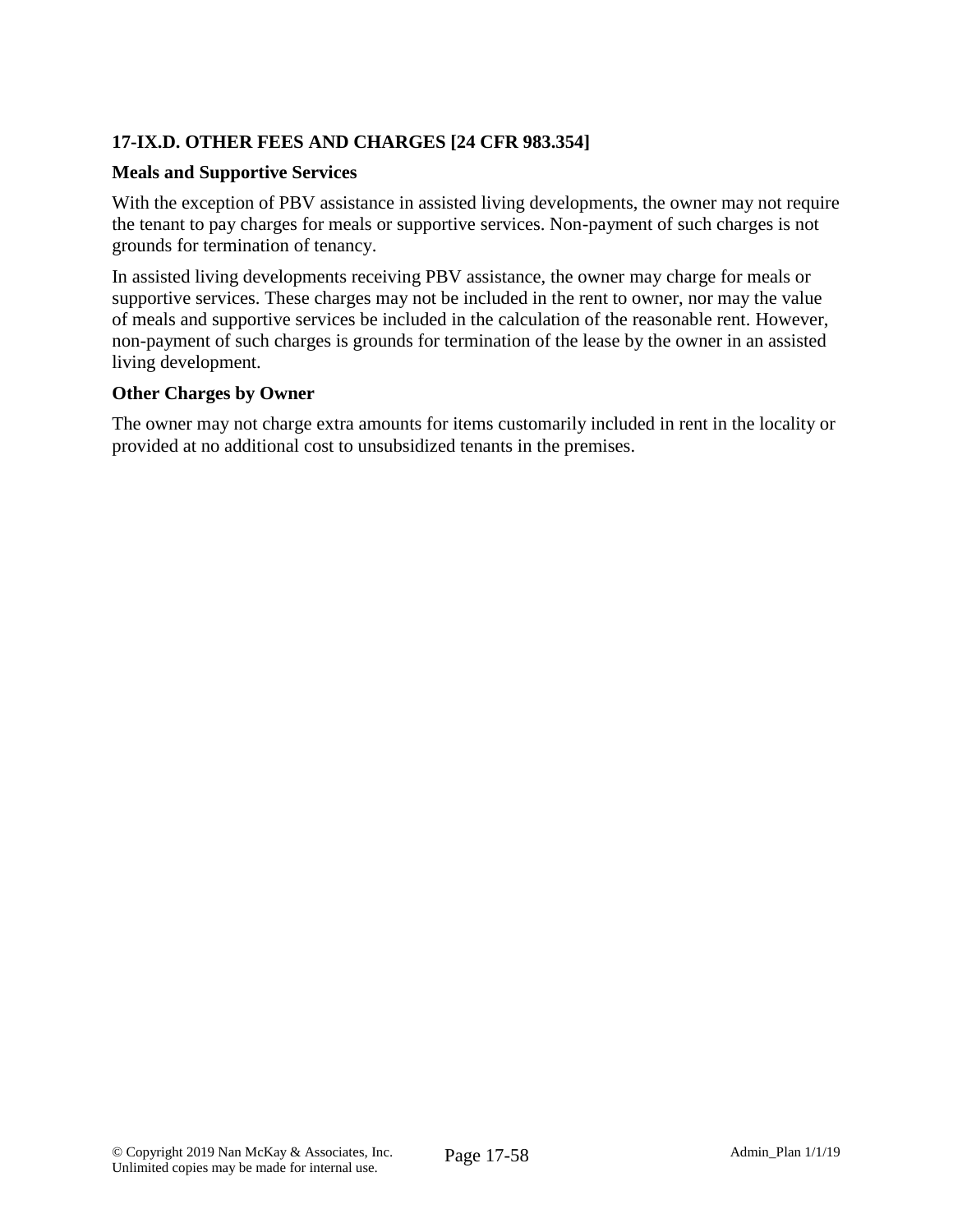### **EXHIBIT 17-1: PBV DEVELOPMENT INFORMATION**

(Fill out one for each development)

**Date:** [Enter the date on which this form was completed]

### **DEVELOPMENT INFORMATION**

**Development Name:** [Insert name of PBV development]

**Address:** [Insert full address of PBV development]

**Owner Information:** [Insert PBV development owner name and contact information. If development is PHA-owned, enter "PHA-owned."]

**Property Management Company:** [Insert property management company name and contact information, or enter "None"]

**PHA-Owned:** [Enter "Yes" or "No." If yes, enter name of independent entity]

Mixed Finance Development: [Enter "Yes" or "No." If yes, list other types of funding and units to which other funding applies.]

# **HAP CONTRACT**

**Effective Date of Contract:** [Enter start date of HAP contract]

**HOTMA Requirements:** [If HAP contract was signed prior to April 18, 2017, enter "Pre-HOTMA." If HAP contract was signed on or after April 18, 2017, enter "Post-HOTMA."]

**Term of HAP Contract:** [Enter term from HAP contract]

**Expiration Date of Contract:** [Enter expiration date from HAP contract]

# **PBV UNITS**

|                 | 0 BR | <b>1 BR</b> | 2 BR | <b>3 BR</b> | 4 BR | <b>5 BR</b> | <b>Total</b> |
|-----------------|------|-------------|------|-------------|------|-------------|--------------|
| # of            |      |             |      |             |      |             |              |
| <b>Units</b>    |      |             |      |             |      |             |              |
| <b>Initial</b>  |      |             |      |             |      |             |              |
| <b>Contract</b> | ∣\$  | Φ           | Φ    | Φ           | ◡    | Φ           |              |
| Rent            |      |             |      |             |      |             |              |

**Accessible Units and Features:** [Identify which units are accessible and describe accessibility features or enter "None"]

**Target Population:** [Describe targeted population in accordance with HAP contract or enter "None"]